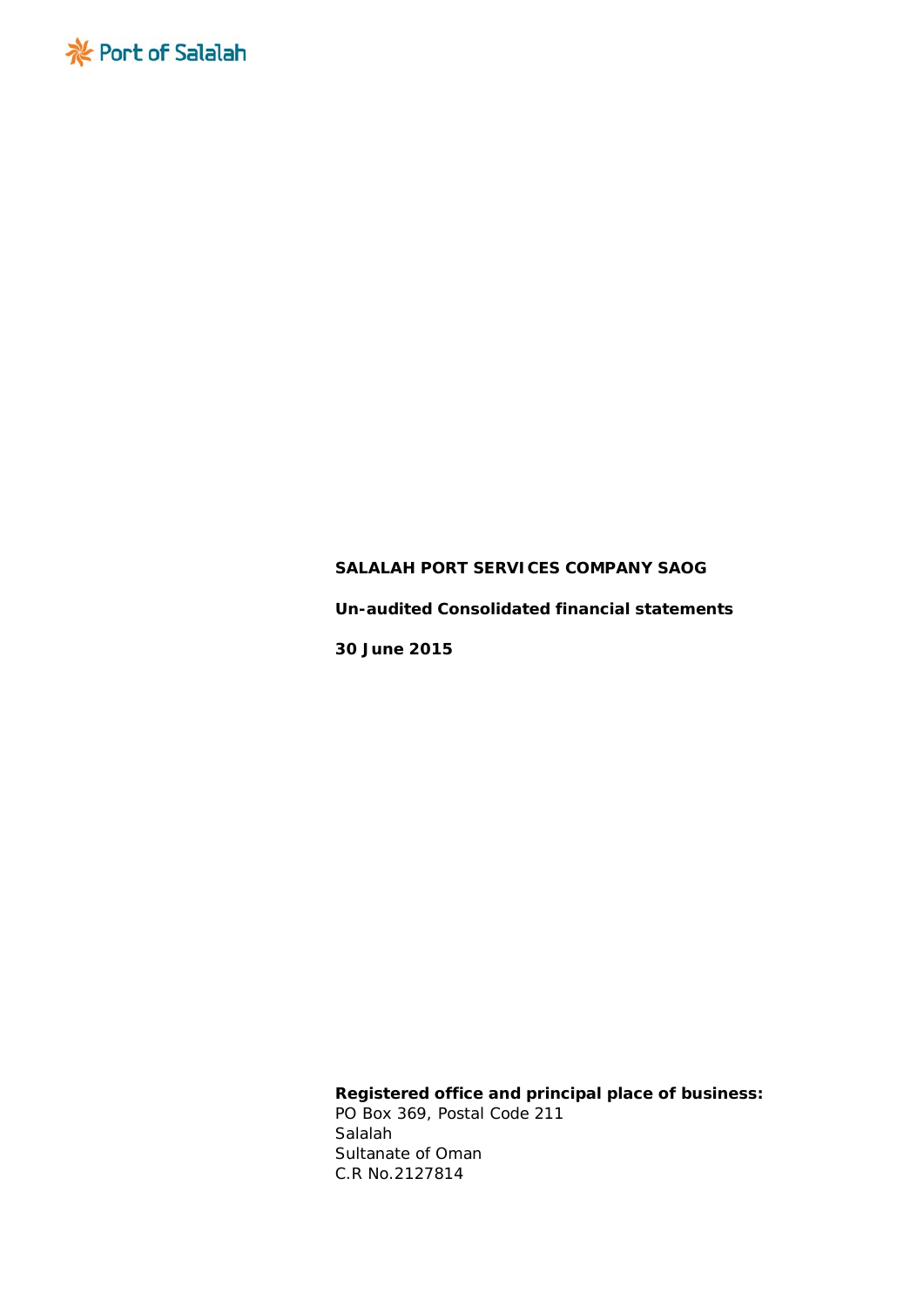

# **Un-audited consolidated financial statements 30 June 2015**

| <b>Contents</b>                                               | Page      |
|---------------------------------------------------------------|-----------|
| Un-audited Consolidated statement of comprehensive income     | 1         |
| Un-audited Consolidated statement of financial position       | 2         |
| Un-audited Consolidated statement of changes in equity        | 3         |
| Un-audited Consolidated statement of cash flows               | 4         |
| <b>Notes</b>                                                  | $5 - 36$  |
| Schedules to the Un-audited consolidated financial statements | $37 - 40$ |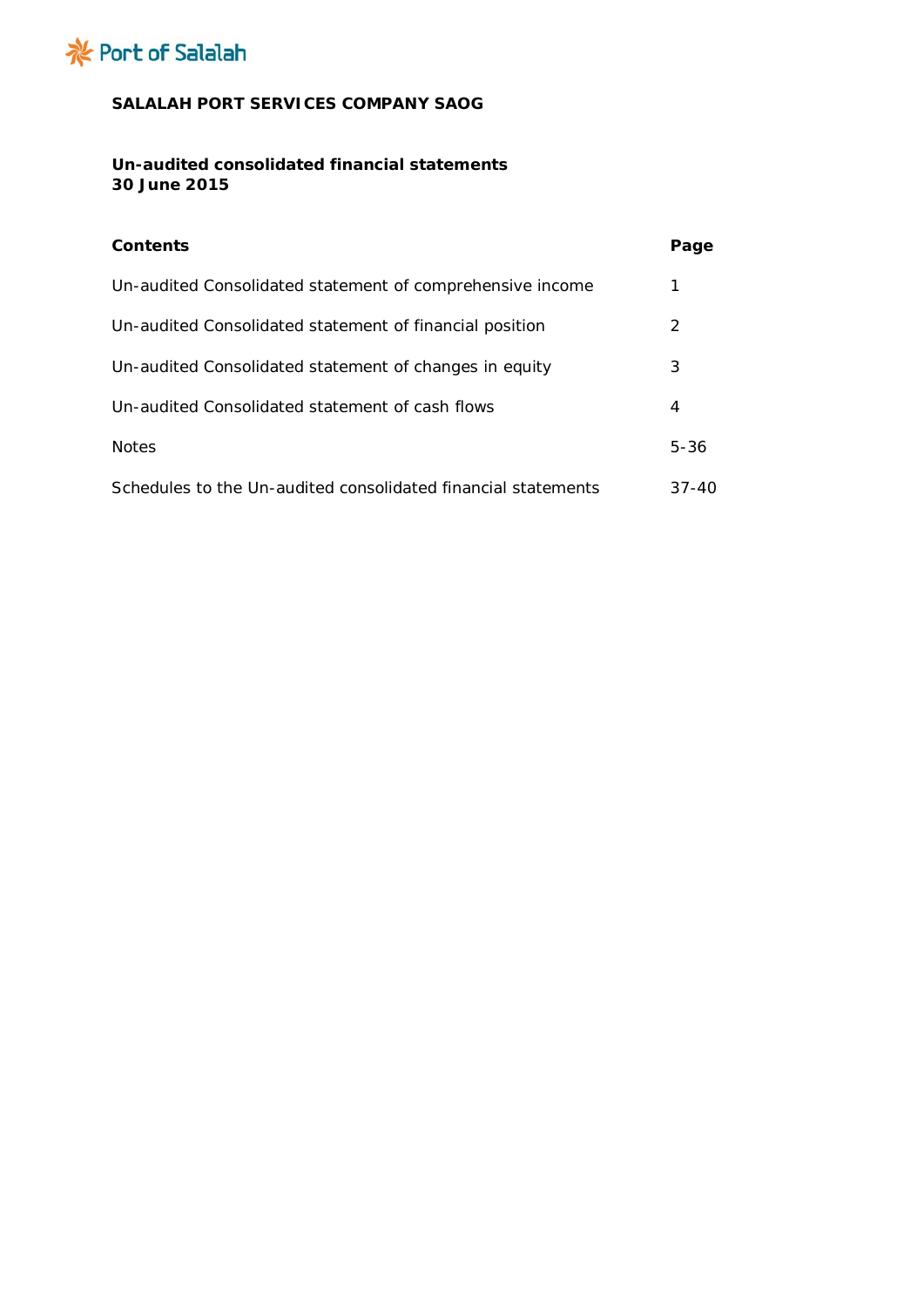

# **Un-audited consolidated statement of comprehensive income**

*for the half year ended 30 June 2015*

| 30-Jun-14<br>US \$ '000 | 30-Jun-15<br><b>US \$ '000</b> |                                                             | <b>Notes</b> | 30-Jun-15<br><b>RO'000</b> | 30-Jun-14<br>RO'000 |
|-------------------------|--------------------------------|-------------------------------------------------------------|--------------|----------------------------|---------------------|
| 73,381                  | 65,380                         | Revenue                                                     | 28           | 25,146                     | 28,223              |
| (39, 920)               | (38, 537)                      | Direct operating costs                                      | 5            | (14, 822)                  | (15, 354)           |
| (8,666)                 | (8, 811)                       | Other operating expenses                                    | 6            | (3,389)                    | (3, 333)            |
| (13,050)                | (9,092)                        | Administration and general expenses                         | 7            | (3, 498)                   | (5,018)             |
| 444                     | 936                            | Other income                                                | 8            | 360                        | 171                 |
| 12,189                  | 9,875                          | <b>Profit from operations</b>                               |              | 3,797                      | 4,689               |
| (2,556)                 | (2,008)                        | Finance costs                                               | 9            | (772)                      | (983)               |
| 9,633                   | 7,867                          | Profit for the half year before tax                         |              | 3,025                      | 3,706               |
| (1,360)                 | (944)                          | Income tax                                                  | 25           | (363)                      | (523)               |
| 8,272                   | 6,924                          | Profit for the half year ending 30th June<br>2015           |              | 2,662                      | 3,183               |
|                         |                                | Other comprehensive income                                  |              |                            |                     |
|                         |                                | Items that will be never reclassifed to profit<br>or loss   |              |                            |                     |
|                         |                                | Revaluation of property, plant and equipment                |              |                            |                     |
|                         |                                | Items that are or may be reclassifed to profit              |              |                            |                     |
|                         |                                | or loss                                                     |              |                            |                     |
| 16                      | 5                              | Fair value change of investments                            | 13           | $\mathbf{2}$               | 6                   |
| 923                     | (358)                          | Net movement in cash flow hedges                            |              | (138)                      | 355                 |
| 939                     | (353)                          |                                                             |              | (136)                      | 361                 |
| 939                     | (353)                          | Other comprehensive income for the half year,<br>net of tax |              | (136)                      | 361                 |
| 9,211                   | 6,570                          | Total comprehensive income for the half<br>year, net of tax |              | 2,526                      | 3,544               |
|                         |                                | Profit attributable to:                                     |              |                            |                     |
| 8,276                   | 6,982                          | Equity holders of the parent                                |              | 2,684                      | 3,184               |
| (3)                     | (58)                           | Non-controlling interests                                   |              | (22)                       | (1)                 |
|                         |                                | Total comprehensive income attributable to:                 |              |                            |                     |
| 9,215                   | 6,628                          | Equity holders of the parent                                |              | 2,548                      | 3,545               |
| (3)                     | (58)                           | Non-controlling interests                                   |              | (22)                       | (1)                 |
| 0.05                    | 0.04                           | Basic earnings per share (US \$ / RO)                       | 19           | 0.015                      | 0.018               |

The attached notes 1 to 33 and schedules form part of these Un-audited consolidated financial statements.

The parent company statement of comprehensive income is presented as a separate schedule to the financial statements.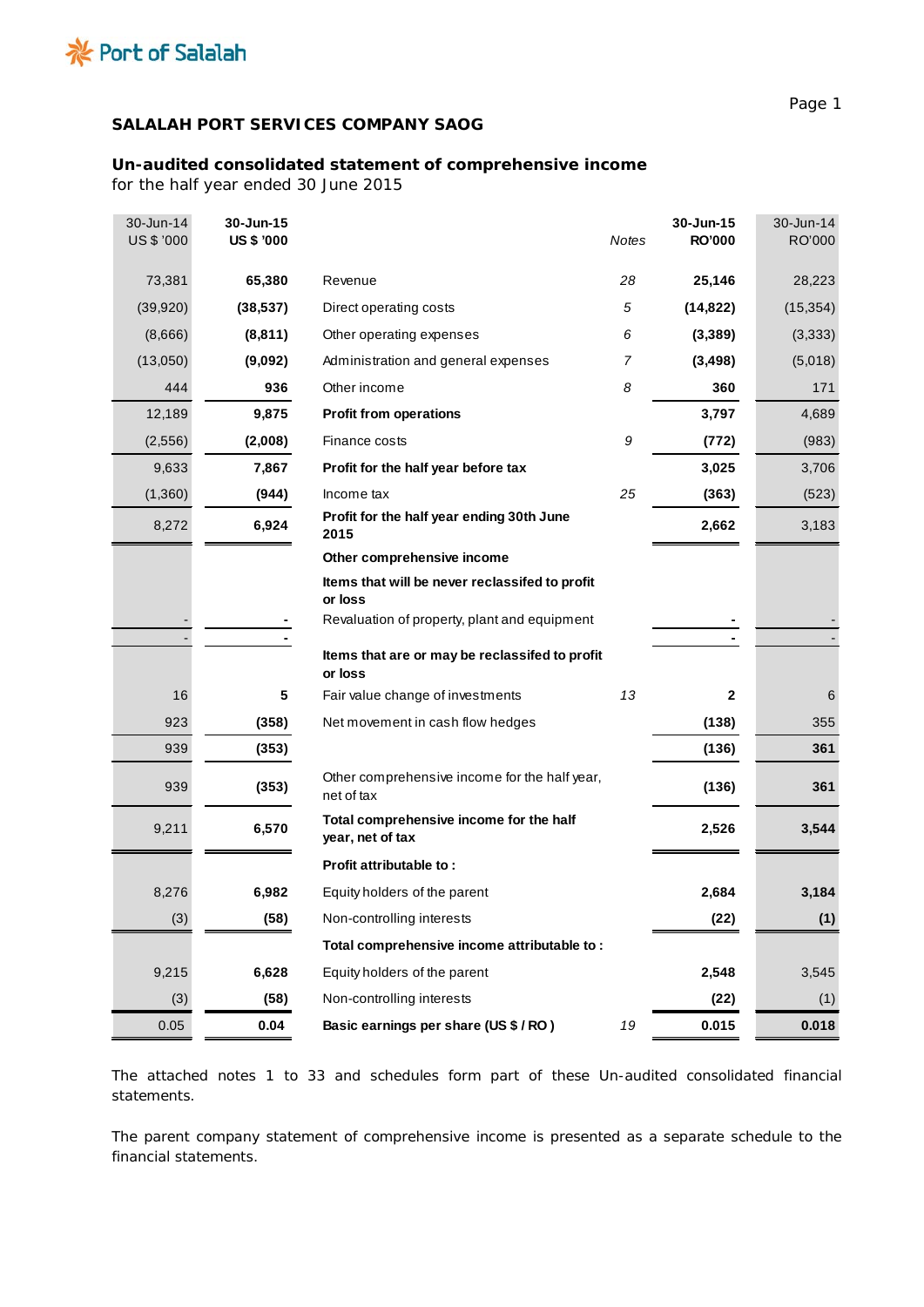

 $\overline{\phantom{a}}$ 

# **SALALAH PORT SERVICES COMPANY SAOG**

# **Un-audited consolidated statement of financial position**

*as at 30 June 2015*

| $\frac{1}{3}$ s at 30 June 2015 |                   |                                          |       |               |           |
|---------------------------------|-------------------|------------------------------------------|-------|---------------|-----------|
| 30-Jun-14                       | 30-Jun-15         |                                          |       | 30-Jun-15     | 30-Jun-14 |
| US \$ '000                      | <b>US \$ '000</b> |                                          | Notes | <b>RO'000</b> | RO'000    |
|                                 |                   | <b>ASSETS</b>                            |       |               |           |
|                                 |                   | <b>Non Current Assets</b>                |       |               |           |
| 206,742                         | 192,756           | Property and equipment                   | 11    | 74,137        | 79,517    |
| 539                             | 499               | Intangible assets                        | 12    | 192           | 207       |
| 728                             | 767               | Available-for-sale investments           | 13    | 295           | 280       |
| 10,400                          | 13,000            | Term deposits                            | 14    | 5,000         | 4,000     |
| 218,409                         | 207,022           |                                          |       | 79,624        | 84,004    |
|                                 |                   | <b>Current Assets</b>                    |       |               |           |
| 3,998                           | 3,588             | Inventories                              | 15    | 1,380         | 1,538     |
| 34,236                          | 18,507            | Trade and other receivables              | 16    | 7,118         | 13,168    |
| 44,619                          | 53,378            | Cash and cash equivalents                | 17    | 20,530        | 17,161    |
| 82,853                          | 75,473            |                                          |       | 29,028        | 31,867    |
| 301,262                         | 282,495           | <b>TOTAL ASSETS</b>                      |       | 108,652       | 115,871   |
|                                 |                   | <b>EQUITY</b>                            |       |               |           |
| 46,758                          | 46,758            | Share capital                            | 18(a) | 17,984        | 17,984    |
| 7,666                           | 7,667             | Share premium                            | 18(b) | 2,949         | 2,949     |
| 15,518                          | 15,587            | Legal reserve                            | 18(c) | 5,995         | 5,969     |
| (4,953)                         | (4,079)           | Hedging deficit                          | 26    | (1, 569)      | (1,905)   |
| 208                             | 247               | Fair value reserve                       |       | 95            | 80        |
| 54,147                          | 59,454            | Retained earnings                        |       | 22,867        | 20,827    |
|                                 |                   | Equity attributable to equity holders of |       |               |           |
| 119,344                         | 125,634           | the parent company                       |       | 48,321        | 45,904    |
| 96                              | 36                | Non controlling interests                | 18(d) | 14            | 37        |
| 119,439                         | 125,670           | <b>TOTAL EQUITY</b>                      |       | 48,335        | 45,941    |
|                                 |                   |                                          |       |               |           |
|                                 |                   | <b>LIABILITIES</b>                       |       |               |           |
|                                 |                   | <b>Non Current Liabilities</b>           |       |               |           |
| 96,035                          | 58,038            | Loans and borrowings                     | 22    | 22,322        | 36,936    |
| 19,362                          | 18,379            | Deferred tax                             | 25    | 7,069         | 7,447     |
| 5,080                           | 5,364             | Employees' end of service benefits       | 23    | 2,063         | 1,954     |
| 2,733                           | 2,059             | Derivative financial instruments         | 26    | 792           | 1,051     |
| 123,210                         | 83,840            |                                          |       | 32,246        | 47,388    |
|                                 |                   | <b>Current Liabilities</b>               |       |               |           |
| 37,186                          | 50,574            | Trade and other payables                 | 24    | 19,451        | 14,301    |
| 19,207                          | 20,392            | Loans and borrowings                     | 22    | 7,843         | 7,387     |
| 2,220                           | 2,020             | Derivative financial instruments         | 26    | 777           | 854       |
| 58,612                          | 72,986            |                                          |       | 28,071        | 22,542    |
| 181,822                         | 156,825           | <b>TOTAL LIABILITIES</b>                 |       | 60,317        | 69,930    |
| 301,262                         | 282,495           | <b>TOTAL EQUITY AND LIABILITIES</b>      |       | 108,652       | 115,871   |
| 0.66                            | 0.27              | Net assets per share (US \$ / RO)        | 21    | 0.269         | 0.255     |
|                                 |                   |                                          |       |               |           |

These unaudited consolidated financial statements were approved and authorised for issue by the Board of Directors on 12 August 2015 and were signed on its behalf by:

Chairman Chief Executive Officer Chief Financial Officer The attached notes 1 to 33 and schedules form part of these Un-audited consolidated financial statements.

The parent company statement of financial position is presented as a separate schedule to the financial statements.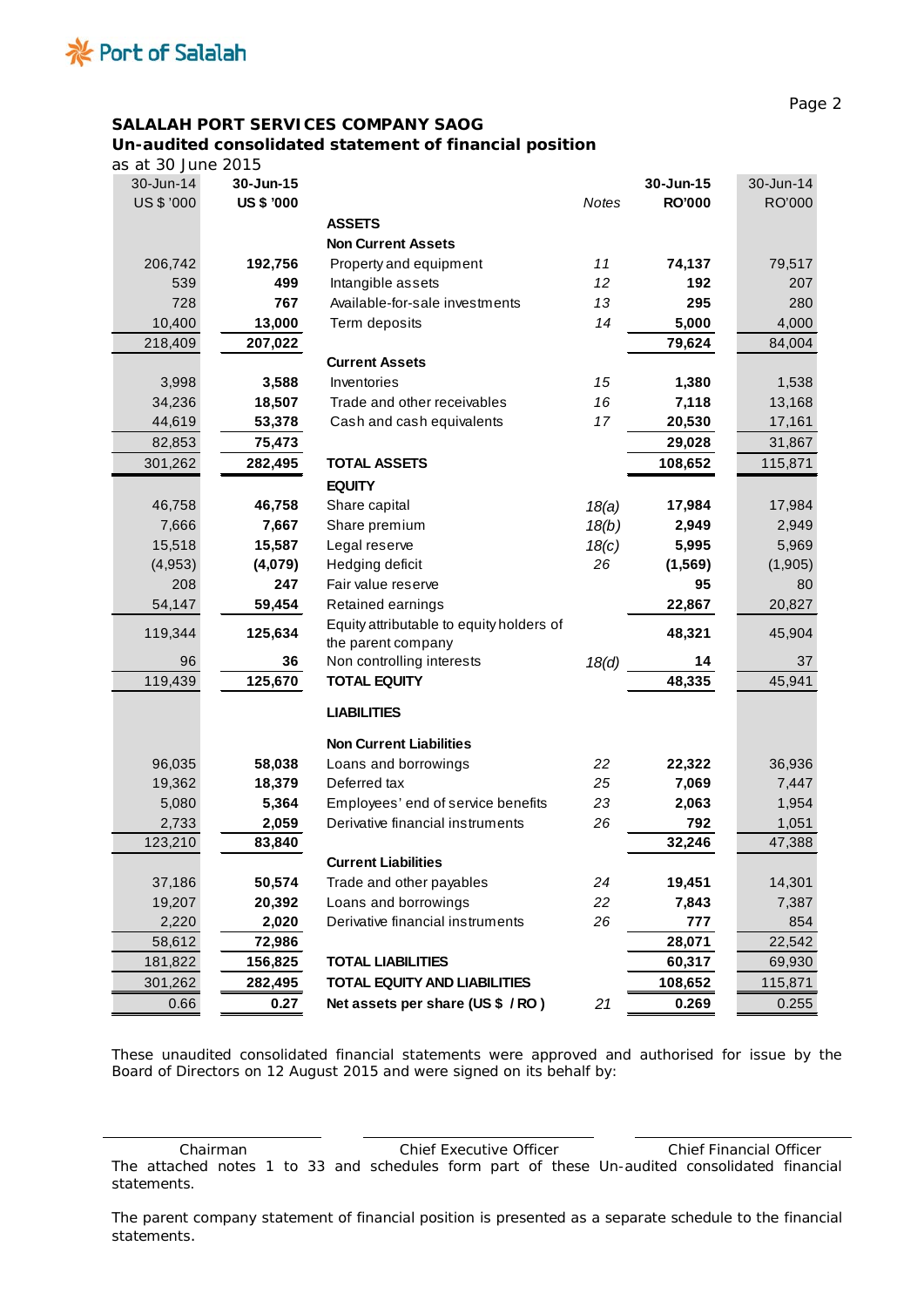

## **Un-audited consolidated statement of changes in equity**

*for the half year ended 30 June 2015*

|                                                      | Attributable to equity shareholders of the parent company |                 |         |                       |            |                 |                          |                |
|------------------------------------------------------|-----------------------------------------------------------|-----------------|---------|-----------------------|------------|-----------------|--------------------------|----------------|
|                                                      | <b>Share</b>                                              | <b>Share</b>    | Legal   | Hedging               | Fair value | <b>Retained</b> | Non -                    |                |
|                                                      |                                                           | capital premium | reserve | surplus/<br>(deficit) | reserve    | earnings        | Controlling<br>interests | Total          |
|                                                      | <b>RO '000</b>                                            | <b>RO '000</b>  | RO '000 | <b>RO '000</b>        | RO '000    | <b>RO '000</b>  | <b>RO '000</b>           | <b>RO '000</b> |
| 1 January 2014                                       | 17,984                                                    | 2,949           | 5,650   | (2,260)               | 74         | 22,458          | 38                       | 46,893         |
| Net profit for the year                              |                                                           |                 |         |                       |            | 5,264           | (2)                      | 5,262          |
| Other comprehensive income                           |                                                           |                 |         | 829                   | 19         |                 |                          | 848            |
| Total comprehensive income                           |                                                           |                 |         | 829                   | 19         | 5,264           | (2)                      | 6,110          |
| Dividend paid                                        |                                                           |                 |         |                       |            | (4, 496)        |                          | (4, 496)       |
| Transfer                                             |                                                           |                 | 345     |                       |            | (345)           |                          |                |
| 1 January 2015                                       | 17,984                                                    | 2,949           | 5,995   | (1,431)               | 93         | 22,881          | 36                       | 48,507         |
| Net profit for the half year<br>ended 30th June 2015 |                                                           |                 |         |                       |            | 2,684           | (22)                     | 2,662          |
| Other comprehensive income                           |                                                           |                 |         | (138)                 | 2          |                 |                          | (136)          |
| Total comprehensive income                           |                                                           |                 | ۰       | (138)                 | 2          | 2,684           | (22)                     | 2,526          |
| Dividend Declared (note20)                           |                                                           |                 |         |                       |            | (2,698)         |                          | (2,698)        |
| Transfer                                             |                                                           |                 |         |                       |            |                 |                          |                |
| 30 June 2015                                         | 17,984                                                    | 2,949           | 5,995   | (1, 569)              | 95         | 22,867          | 14                       | 48,335         |

|                                                      |                                   | Attributable to equity shareholders of the parent company |                                |                                                |                                     |                                           |                                                 |                            |
|------------------------------------------------------|-----------------------------------|-----------------------------------------------------------|--------------------------------|------------------------------------------------|-------------------------------------|-------------------------------------------|-------------------------------------------------|----------------------------|
|                                                      | <b>Share</b><br><b>US \$ '000</b> | <b>Share</b><br>capital premium reserve                   | Legal<br>US \$ '000 US \$ '000 | Hedging<br>surplus/<br>(deficit)<br>US \$ '000 | Fair value<br>reserve<br>US \$ '000 | <b>Retained</b><br>earnings<br>US \$ '000 | Non -<br>Controlling<br>interests<br>US \$ '000 | Total<br><b>US \$ '000</b> |
|                                                      |                                   |                                                           |                                |                                                |                                     |                                           |                                                 |                            |
| 1 January 2014                                       | 46,758                            | 7,667                                                     | 14,690                         | (5,876)                                        | 192                                 | 58,390                                    | 99                                              | 121,921                    |
| Net profit for the year                              |                                   |                                                           |                                |                                                |                                     | 13,684                                    | (5)                                             | 13,679                     |
| Other comprehensive income                           |                                   |                                                           |                                | 2,155                                          | 50                                  |                                           |                                                 | 2,205                      |
| Total comprehensive income                           |                                   |                                                           |                                | 2,155                                          | 50                                  | 13,684                                    | (5)                                             | 15,884                     |
| Dividend paid                                        |                                   |                                                           |                                |                                                |                                     | (11, 691)                                 |                                                 | (11, 691)                  |
| Transfer                                             |                                   |                                                           | 897                            |                                                |                                     | (897)                                     |                                                 |                            |
| 1 January 2015                                       | 46,758                            | 7,667                                                     | 15,587                         | (3, 721)                                       | 242                                 | 59,486                                    | 94                                              | 126,114                    |
| Net profit for the half year<br>ended 30th June 2015 |                                   |                                                           |                                |                                                |                                     | 6,982                                     | (58)                                            | 6,924                      |
| Other comprehensive income                           |                                   |                                                           |                                | (358)                                          | 5                                   |                                           |                                                 | (353)                      |
| Total comprehensive income                           |                                   |                                                           |                                | (358)                                          | 5                                   | 6,982                                     | (58)                                            | 6,570                      |
| Dividend Declared (note20)                           |                                   |                                                           |                                |                                                |                                     | (7,014)                                   |                                                 | (7,014)                    |
| Transfer                                             |                                   |                                                           |                                |                                                |                                     |                                           |                                                 |                            |
| 30 June 2015                                         | 46,758                            | 7,667                                                     | 15,587                         | (4,079)                                        | 247                                 | 59,454                                    | 36                                              | 125,670                    |

The attached notes 1 to 33 and schedules form part of these Un-audited consolidated financial statements.

The parent company statement of changes in equity is presented as a separate schedule to the financial statements.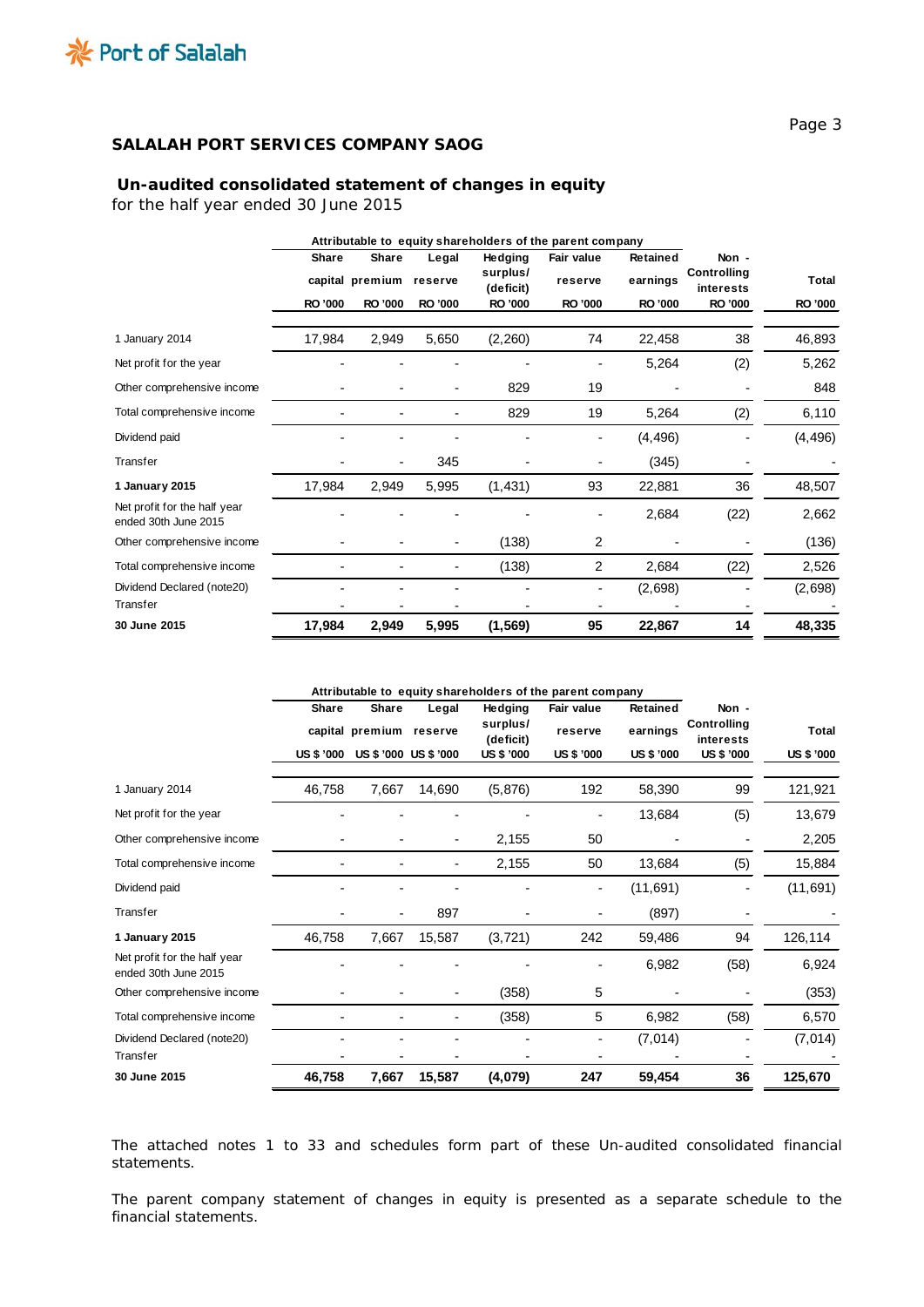

# **Un-audited consolidated statement of cash flows**

*for the half year ended 30 June 2015*

| 30-Jun-14<br>US \$ '000 | 30-Jun-15<br><b>US \$ '000</b> |                                                    | 30-Jun-15<br><b>RO'000</b> | 30-Jun-14<br>RO'000 |
|-------------------------|--------------------------------|----------------------------------------------------|----------------------------|---------------------|
|                         |                                | <b>Operating activities</b>                        |                            |                     |
| 9,633                   | 7,867                          | Profit for the year before tax<br>Adjustments for: | 3,025                      | 3,706               |
| 10,521                  | 10,546                         | Depreciation, derecognition and amortisation       | 4,056                      | 4,047               |
| 880                     | 452                            | Accrual for employees' end of service benefits     | 174                        | 338                 |
| (23)                    |                                | (Gain) loss on sale of equipment                   |                            | (9)                 |
| (421)                   | (270)                          | Interest income                                    | (104)                      | (162)               |
| 2,496                   | 1,997                          | Finance cost                                       | 768                        | 960                 |
|                         | (1, 365)                       | <b>Provision for Current Tax</b>                   | (525)                      |                     |
| 23,086                  | 19,226                         | Operating profit before working capital changes    | 7,394                      | 8,880               |
|                         |                                |                                                    |                            |                     |
| 510                     | 114                            | Change in inventories                              | 44                         | 196                 |
| 1,643                   | 2,727                          | Change in receivables                              | 1,049                      | 632                 |
| (2,508)                 | 3,271                          | Change in payables                                 | 1,258                      | (966)               |
| (509)                   | (375)                          | Employees' end of service benefits paid            | (144)                      | (196)               |
| 22,222                  | 24,964                         | Net cash from operating activities                 | 9,601                      | 8,546               |
|                         |                                | <b>Investing activities</b>                        |                            |                     |
| (2,645)                 | (5, 973)                       | Acquisition of property and equipment              | (2, 296)                   | (1,017)             |
| 38                      |                                | Proceeds from sale of property and equipment       |                            | 15                  |
| 421                     | 270                            | Interest received                                  | 104                        | 162                 |
| 22,001                  | 36,000                         | Decrease/(Increase) in other term deposits         | 13,846                     | 8,462               |
| 19,815                  | 30,297                         | Net cash used in investing activities              | 11,654                     | 7,622               |
|                         |                                | <b>Financing activities</b>                        |                            |                     |
| (8, 450)                | (28, 781)                      | Prepayment of loans and borrowings                 | (11,070)                   | (3,250)             |
| (11,690)                | (7, 014)                       | Dividend paid                                      | (2,698)                    | (4, 496)            |
| (2, 496)                | (1,997)                        | Finance cost                                       | (768)                      | (960)               |
| (22, 636)               | (37, 792)                      | Net cash (used in ) from financing activities      | (14, 536)                  | (8,706)             |
|                         |                                |                                                    |                            |                     |
| 19,401                  | 17,469                         | Net change in cash and cash equivalents            | 6,719                      | 7,462               |
| 25,217                  | 35,909                         | Cash and cash equivalents at 1 January             | 13,811                     | 9,699               |
| 44,619                  | 53,378                         | Cash and cash equivalents at 30 June               | 20,530                     | 17,161              |

The attached notes 1 to 33 and schedules form part of these Un-audited consolidated financial statements.

The parent company statement of changes in cash flows is presented as a separate schedule to the financial statements.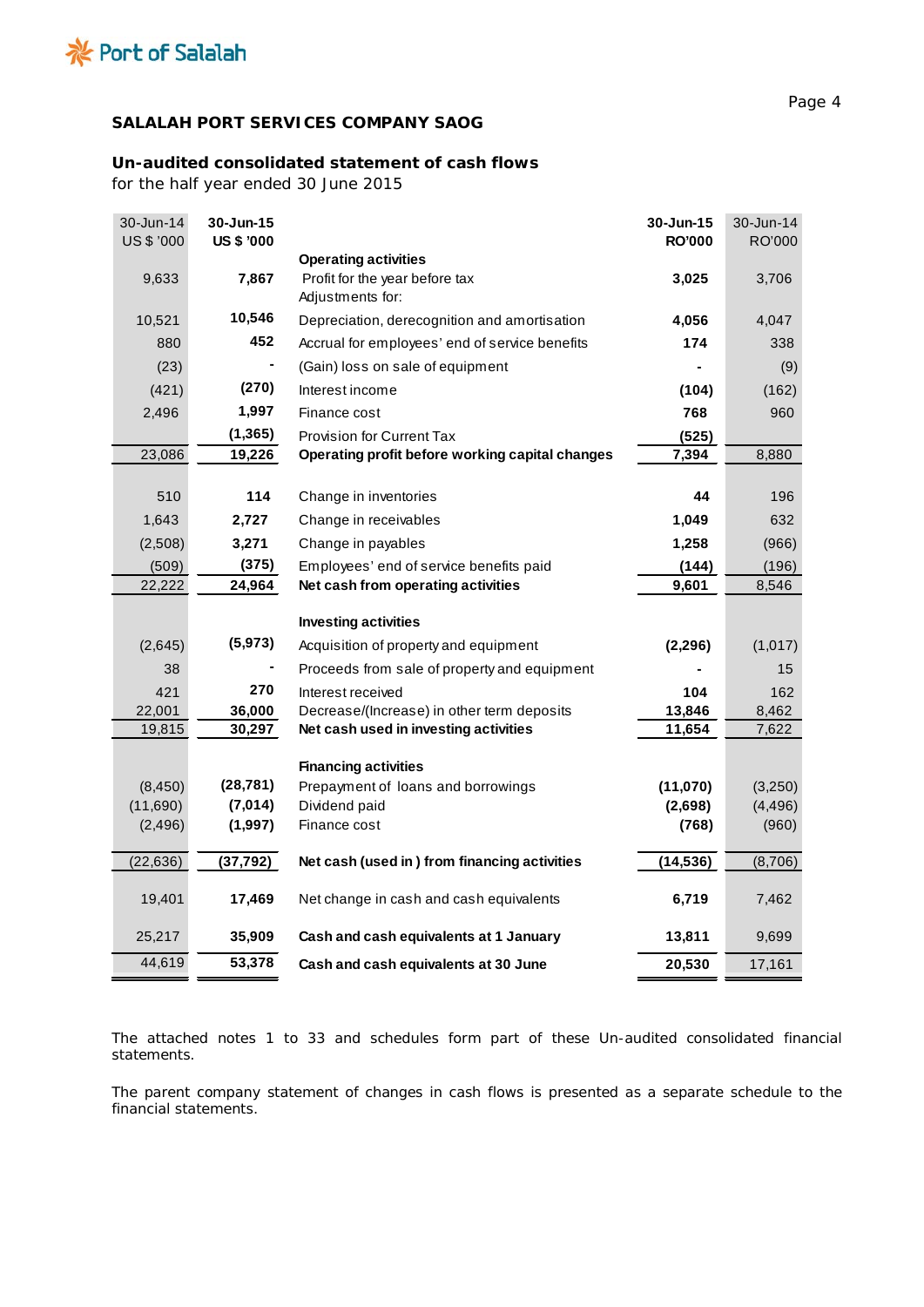

#### **Notes**

*(forming part of the financial statements)*

### **1 Legal status and principal activities**

Salalah Port Services Company SAOG ("the Company") is registered as a joint stock company in the Sultanate of Oman under the Commercial Companies Law of Oman. The Un-audited consolidated financial statement of the Company for the half year ended 30 June 2015 comprises the financial statements of the Company and its subsidiary - Port of Salalah Development Company LLC ("POSDC") (together referred to as the Group).The Company is primarily engaged in leasing, equipping, operating and managing Container Terminal and General Cargo Terminal facilities in Salalah, Sultanate of Oman. POSDC is engaged in property related activities within the Port of Salalah premises.

#### **2 Basis of Preparation**

#### *(a) Statement of compliance*

These Un-audited consolidated financial statements have been prepared in accordance with the International Financial Reporting Standards ("IFRS"), comply with the disclosure requirements of the Capital Market Authority and with the requirements of the Commercial Companies Law of 1974, as amended.

#### *(b) Basis of measurement and presentation currency*

These Un-audited consolidated financial statements are presented in Rials Omani ("RO") and United States Dollars (''US\$'') rounded off to the nearest thousands. The Un-audited consolidated financial statements have been prepared under the historical cost basis except for derivative financial instruments and available for sale investments, which are stated at fair value. Exchange rate considered for conversion is RO 1 = USD 2.6.

#### *(c) Use of estimates and judgements*

The preparation of Un-audited consolidated financial statements requires management to make judgements, estimates and assumptions that affect the application of accounting policies and the reported amounts of assets, liabilities, income and expenses. Actual results may differ from these estimates.

Estimates and underlying assumptions are reviewed on an on-going basis. Revisions to accounting estimates are recognised in the year in which the estimate is revised and in any future years affected. In particular, information about significant areas of estimation uncertainty and critical judgements in applying accounting policies that have the most significant effect on the amount recognised in the Unaudited consolidated financial statements are described in note 32.

#### **3 Significant agreements**

The Company has entered into the following significant agreements:

- (i) Concession agreement with the Government of the Sultanate of Oman to lease, equip, operate and manage Salalah Port Container Terminal facilities ("Container Terminal Facilities Agreement and Temporary Licenses") for a period of thirty years commencing from 29 November 1998 ("Concession Year"). In consideration for granting the concessions, the Company pays royalty fee to the Government of Sultanate of Oman and is calculated as follows:
	- a fixed royalty fee of USD 255,814 per annum is payable for Berth 1-4, increasing at the rate of 3% per annum;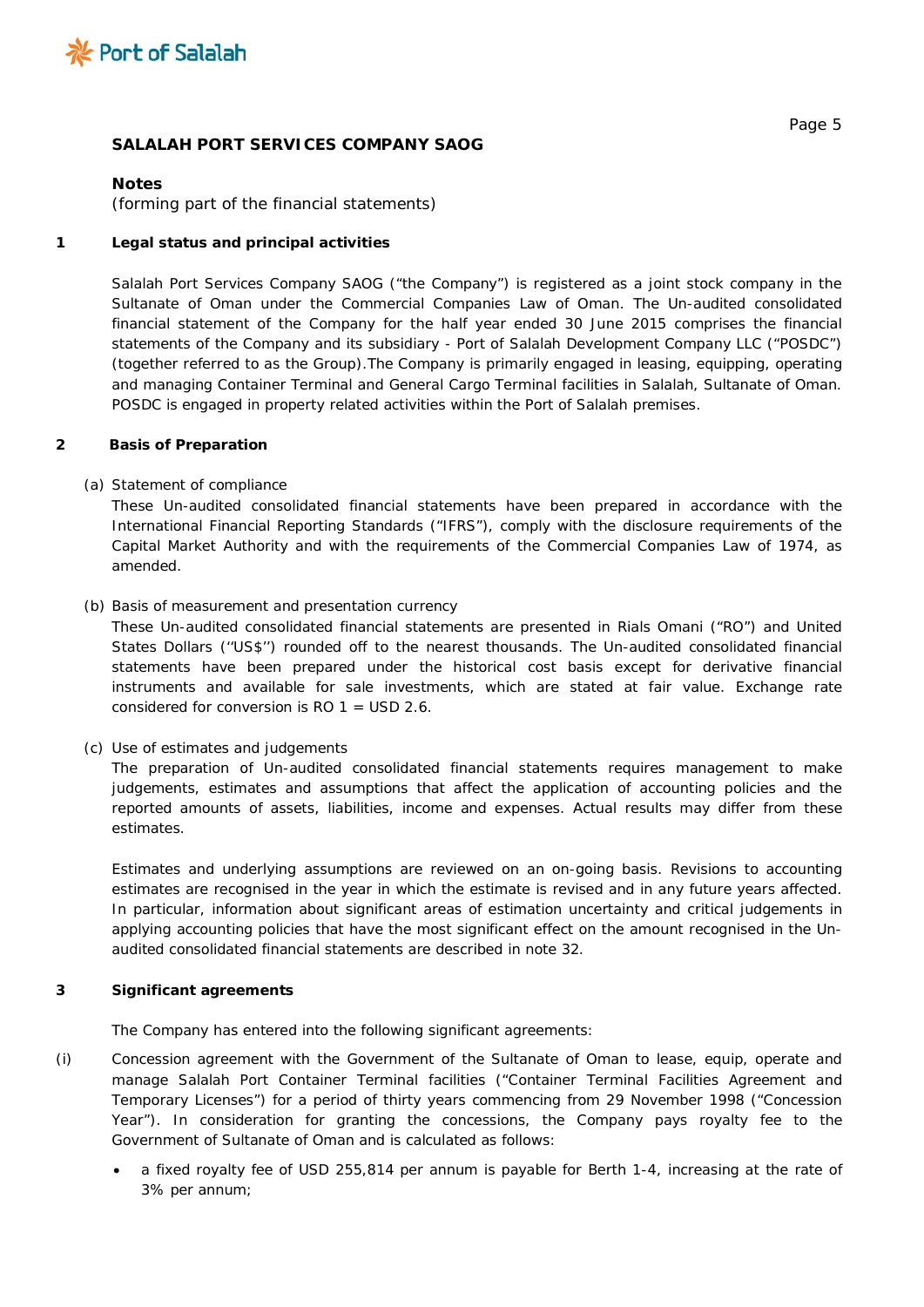

## **Notes**

*(forming part of the financial statements)*

## **3 Significant agreements (continued)**

- an additional fixed royalty fee of USD 750,000 per annum is payable for Berth 5 from 2007 onwards and increasing at the rate of 3% per annum; and
- an additional fixed royalty fee of USD 750,000 per annum is payable for Berth 6 from 2008 onwards and increasing at the rate of 3% per annum; and
- a variable royalty fee calculated in accordance with the terms set out in the Container Terminal Facilities Agreement.
- (ii) Management agreement for Container Terminal with AP Moller Terminals Co. LLC with the responsibility for day-to-day management of the Company and operations of the port on behalf of the company. This agreement is effective for the Concession Year. In consideration of the services provided by the manager the Company pays a fee, which varies dependant on the operating revenue of the Container Terminal.
- (iii) Concession agreements with the Government of the Sultanate of Oman to equip, operate, market and manage Salalah Port Conventional Terminal facilities ("General Cargo Terminal Facilities Agreement"). The agreement was executed on 11 March 2000, with retrospective effect from 1 October 1998. The agreement is effective for a Year co-terminus with the Container Terminal Facilities Agreement. In consideration for granting the concessions, the company pays royalty fee to the Government of Sultanate of Oman as follows:
	- a fixed royalty fee of RO 49,900 per annum, payable from 2005 onwards and increasing at the rate of 3% per annum; and
	- a variable royalty fee calculated in accordance with the terms set out in the General Cargo Terminal Facilities Agreement.
- (iv) Management agreement for General Cargo Terminal with AP Moller Terminals Co. LLC with the responsibility for day-to-day management of the Company and operations of the port excluding Container Terminal facilities on behalf of the Company. The agreement is effective for the Concession Year. In consideration of the services provided by the manager the Company pays a fee, which varies dependant on the volumes handled by the General Cargo Terminal.

## **4 Significant accounting policies**

The accounting policies set out below have been applied consistently by the Group and are consistent with those used in the previous year.

## *(a) Basis of consolidation*

The Un-audited consolidated financial statements comprise those of Salalah Port Services Company SAOG and its subsidiary as at end of each reporting period. The financial statements of the subsidiary are prepared for the same reporting period as the parent company using consistent accounting policies. Adjustments are made to bring into line any dissimilar accounting policies which may exist.

Subsidiaries are entities controlled by the Group. The Group controls an entity when it is exposed to, or has rights to, variable returns from its involvement with the entity and has the ability to affect those returns through its power over the entity. Subsidiaries are fully consolidated from the date on which control is transferred to the Group and cease to be consolidated from the date on which control is transferred out of the Group.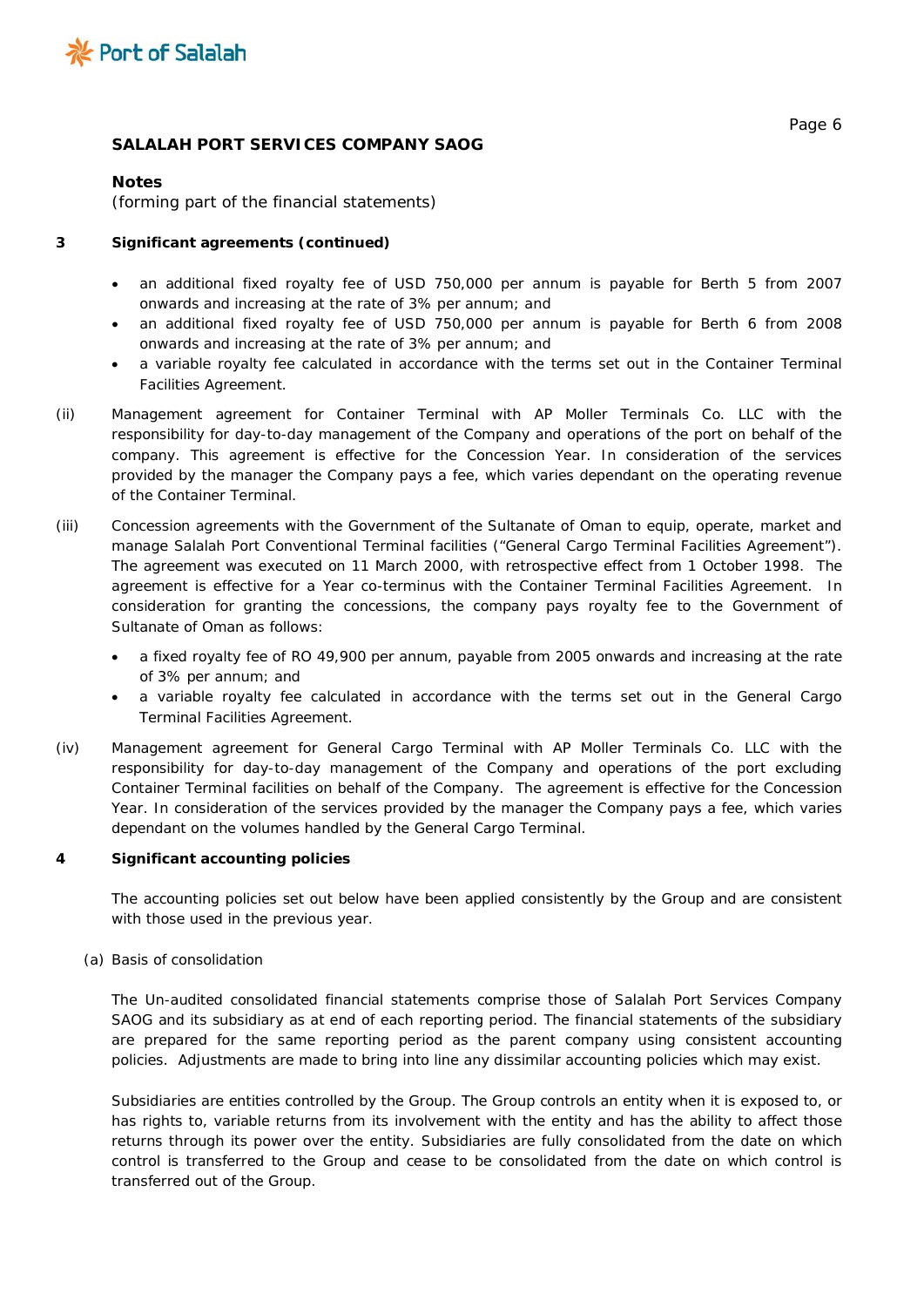

### **Notes**

*(forming part of the financial statements)*

### **4 Significant accounting policies** *(continued)*

#### *(a) Basis of consolidation (continued)*

All intercompany balances, transactions, income and expenses and profits and losses resulting from intra-group transactions are eliminated in full. A change in the ownership interest of a subsidiary, without a change of control, is accounted for as an equity transaction.

Losses are attributed to the non-controlling interest even if that results in a deficit balance.

If the Group loses control over a subsidiary, it:

- Derecognizes the assets (including goodwill) and liabilities of the subsidiary
- Derecognizes the carrying amount of any non-controlling interest
- Derecognizes the cumulative translation differences, recorded in equity
- Recognizes the fair value of the consideration received
- Recognizes the fair value of any investment retained
- Recognizes any surplus or deficit in profit or loss
- Reclassifies the parent's share of components previously recognized in other comprehensive income to profit or loss.

#### *(b) Revenue*

Revenue comprises income earned from services rendered in connection with the facilities provided at Container and General Cargo Terminals, and is recognised when earned. No revenue is recognised if there are significant uncertainties regarding recovery of the consideration due and associated costs.

*(c) Interest income* 

Interest income is recognised as the interest accrues using the effective interest rate method, under which the rate used exactly discounts, estimated future cash receipts through the expected life of the financial asset to the net carrying amount of the financial asset.

*(d) Employee benefits*

Contributions to defined contribution retirement plan for Omani employees, in accordance with Oman Social Insurance Scheme, are recognised as expense in the statement of comprehensive income as incurred.

Provision for non-Omani employee terminal contributions, which is an unfunded defined benefit retirement plan, is made in accordance with Omani Labour Laws and calculated on the basis of the liability that would arise if the employment of all employees were terminated at the end of the reporting date.

*(e) Foreign currencies*

Transactions in foreign currencies are translated to Rials Omani at the foreign exchange rate ruling at the date of the transaction. Monetary assets and liabilities denominated in foreign currencies at the end of the reporting date are translated to Rials Omani at the foreign exchange rate ruling at that date. Foreign exchange differences arising on translation are recognised in the statement of comprehensive income. Non-monetary assets and liabilities denominated in foreign currencies that are stated at historical cost, are translated to Rials Omani at the foreign exchange rate ruling at the date of the transaction.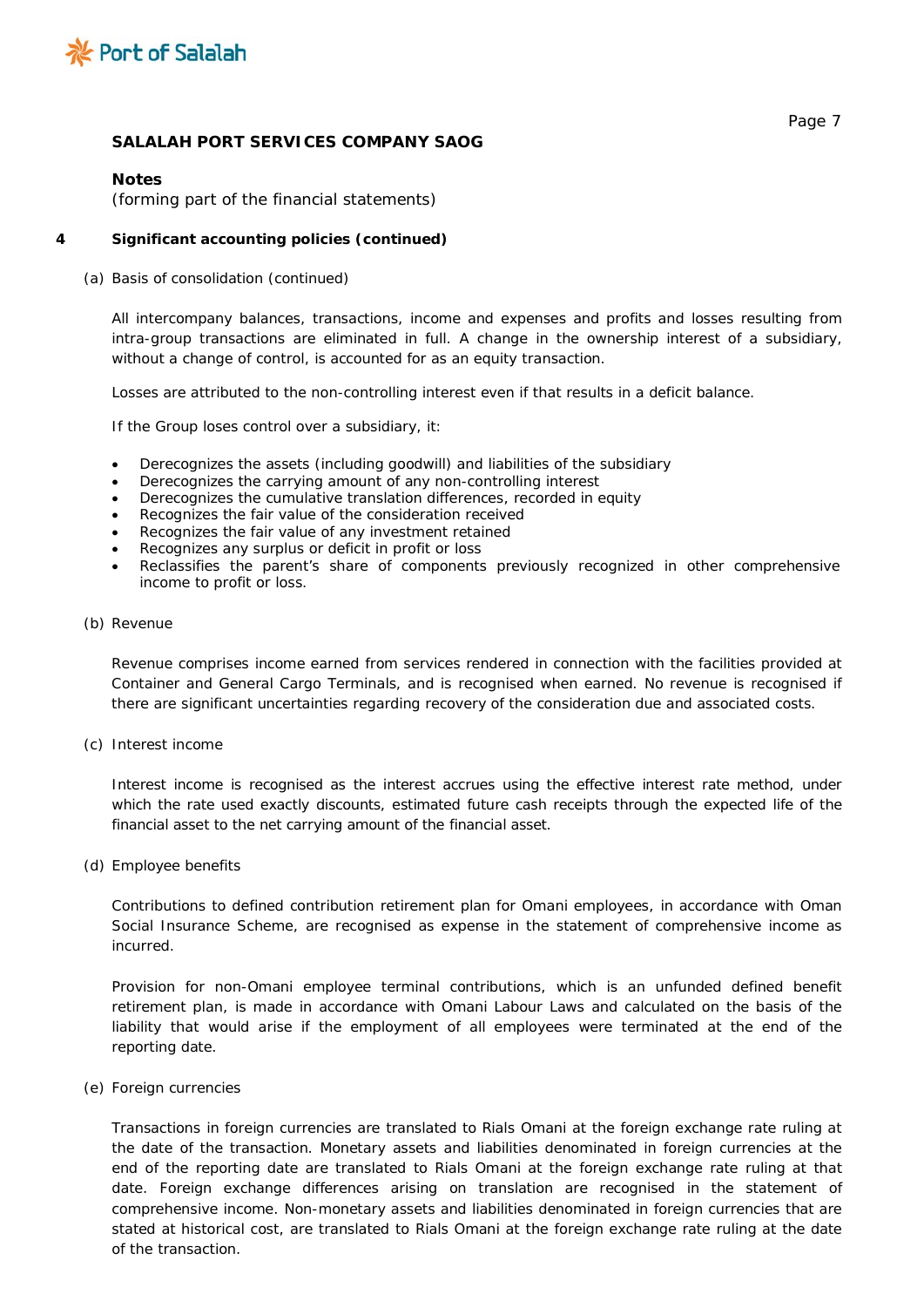

**Notes**

*(forming part of the financial statements)*

## **4 Significant accounting policies** *(continued)*

## *(f) Derivative financial instruments and hedging*

The Company enters into derivative instruments mainly interest rate swaps to hedge its risks associated with interest rate fluctuations. Such derivative financial instruments are initially recognised at fair value on the date on which a derivative contract is entered into and are subsequently re-measured at fair value. The fair values of derivative instruments are included in other receivables in case of favourable contracts and other payables in case of unfavourable contracts.

The fair value of interest rate swap contracts is calculated based on discounted cash flows using current forward interest rate for items with the same maturity.

The effective portion of the gain or loss on the hedging instrument is recognised directly as other comprehensive income, while the ineffective portion is recognised immediately in the statement of comprehensive income as finance costs.

Amounts taken to other comprehensive income are transferred to the statement of comprehensive income when the hedged transaction affects the statement of comprehensive income, such as when the hedged financial income or financial expense is recognised or when a forecast sale occurs. Where the hedged item is the cost of a non-financial asset or non-financial liability, the amounts taken to other comprehensive income are transferred to the initial carrying amount of the nonfinancial asset or liability.

If the forecast transaction or firm commitment is no longer expected to occur, amounts previously recognised in equity are transferred to the statement of comprehensive income. If the hedging instrument expires or is sold, terminated or exercised without replacement or rollover, or if its designation as a hedge is revoked, amounts previously recognised in other comprehensive income remain in other comprehensive income until the forecast transaction or firm commitment occurs.

*(g) Intangible asset*

Expenditure incurred on initial studies for development of Salalah Port have been capitalised by the Company. Capitalised development expenditure is stated at cost less accumulated amortisation and impairment losses [refer accounting policy (m)]. Amortisation of development expenditure is charged to statement of comprehensive income on a straight line basis over the Concession Year. Other intangible assets principally include computer software. Acquired computer software licenses are capitalised on the basis of the costs incurred to acquire and bring into use specific software. These costs are amortised using the straight-line method over their estimated useful lives (three to five years).

## *(h) Property and equipment*

## (i) *Recognition and measurement*

Items of property and equipment are stated at historical cost less accumulated depreciation and impairment losses [refer accounting policy (m)]. Borrowing costs that are directly attributable to acquisition, construction or production of an asset are included in the cost of that asset. Subsequent expenditure is capitalised only when it increases the future economic benefits embodied in the item of property and equipment. All other expenditure is charged to the statement of comprehensive income during the financial Year in which they are incurred. Gains and losses on disposal of an item of property and equipment are determined by comparing the proceeds from disposal with the carrying amount of property and equipment and recognised within 'other income' in the statement of comprehensive income.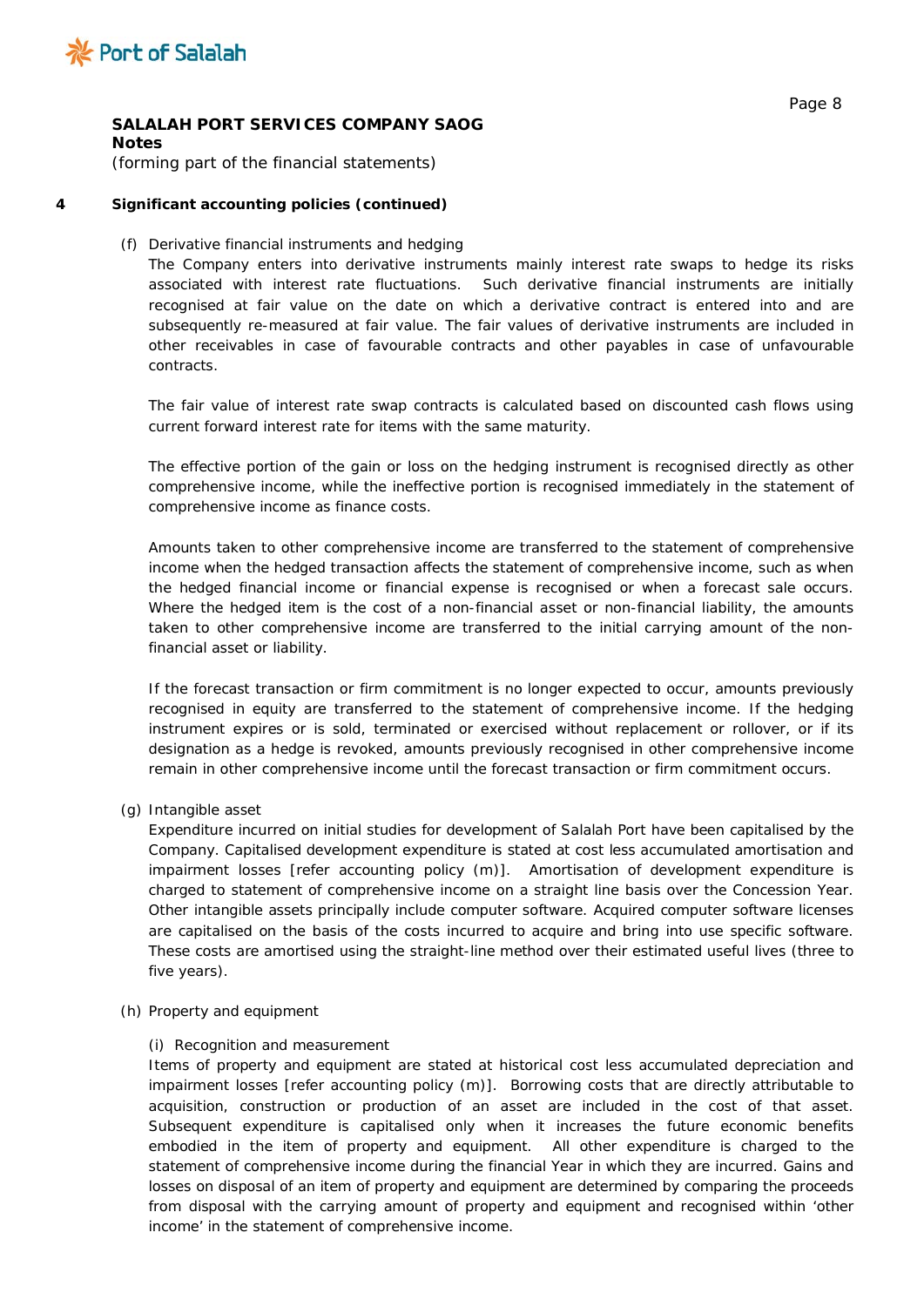

**Years**

## **SALALAH PORT SERVICES COMPANY SAOG**

#### **Notes**

*(forming part of the financial statements)*

#### **4 Significant accounting policies** *(continued)*

#### *(h) Property and equipment (continued)*

*(i) Recognition and measurement (continued)*

#### *Capital work-in-progress*

Capital work-in-progress is measured at cost and not depreciated until such time the assets are ready for intended use and transferred to the respective category under property and equipment.

*(ii) Depreciation*

Depreciation is recognized in the statement of comprehensive income on a straight-line basis over the estimated useful lives of each part of an item of property and equipment as given below:

|                                   | i cai s   |
|-----------------------------------|-----------|
|                                   |           |
| Leasehold improvements            | $3 - 5$   |
| Infrastructure improvements       | $10 - 15$ |
| Quay gantry cranes                | $6 - 25$  |
| Mobile harbour Cranes             | 15        |
| Rubber tyre gantry cranes         | 15        |
| Tractors and trailers             | $10 - 15$ |
| Forklifts and reach stackers      | $3 - 5$   |
| Marine equipment                  | $15 - 30$ |
| Motor vehicles                    | $3 - 5$   |
| Computer equipment                | $1 - 5$   |
| Furniture, fixtures and equipment | $3 - 5$   |
| Mooring Systems                   | 7         |
| Dry docking of vessels            | $3 - 5$   |
|                                   |           |

Expenditure incurred to replace a component of an item of property and equipment that is accounted for separately is capitalised and the carrying amount of the component that is replaced is written off. Expenditure incurred to dry-dock a vessel is capitalised and is depreciated over its useful life of three to five years. Other subsequent expenditure is capitalised only when it increases future economic benefits of the related item of property or equipment. All other expenditure is recognised in the statement of comprehensive income as the expense is incurred.

*(i) Available for sale investments*

The Group's investments in equity securities are classified as available for sale investments. Subsequent to initial recognition, they are measured at fair value and changes therein, other than impairment losses and losses on available for sale monetary assets, are recognised as other comprehensive income. The fair value of investments available for sale is their quoted bid price at the end of the reporting date. Available for sale investments are recognised / de-recognised by the Company on the date it commits to purchase/sell the investments. When an investment is derecognised the cumulative gain or loss in other comprehensive income is transferred to the statement of comprehensive income.

#### *(j) Receivables*

Receivables are stated at their cost less impairment losses.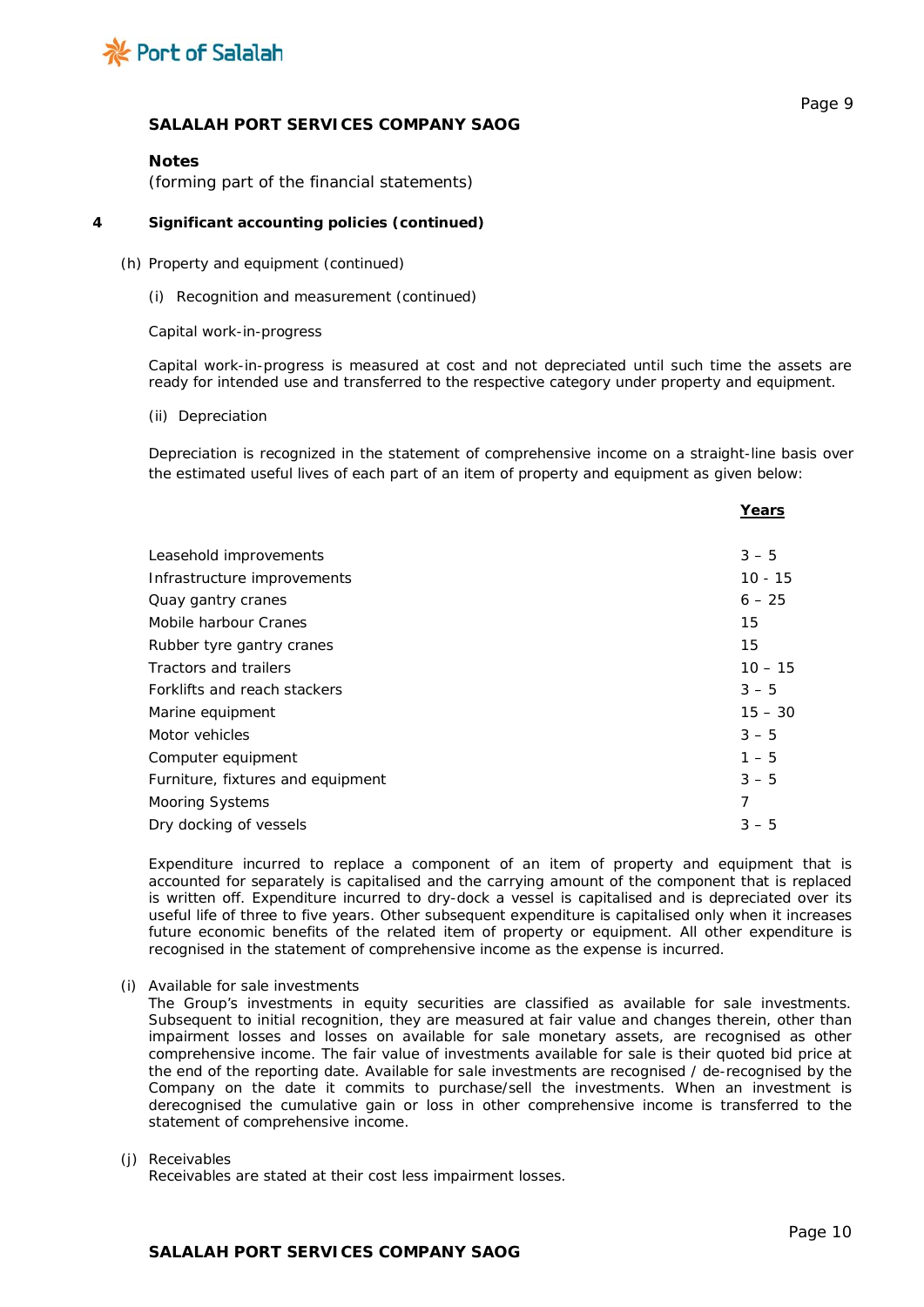

## **Notes**

*(forming part of the financial statements)*

## **4 Significant accounting policies** *(continued)*

### *(k) Inventories*

Inventories are stated at the lower of cost and net realisable value. The cost of inventories is based on the first-in first-out principle and includes expenditure incurred in acquiring the inventories and bringing them to their existing location and condition.

## *(l) Cash and cash equivalents*

Cash and cash equivalents comprise cash balances, balances with banks and short-term deposits with an original maturity of three months or less.

#### *(m)Impairment of non-financial assets*

The Group assesses at each reporting date whether there is an indication that an asset may be impaired. If any indication exists, or when annual impairment testing for an asset is required, the Group estimates the asset's recoverable amount. An asset's recoverable amount is the higher of an asset's or cash-generating unit (CGU) fair value less costs to sell and its value in use and is determined for an individual asset, unless the asset does not generate cash inflows that are largely independent of those from other assets or groups of assets. Where the carrying amount of an asset or CGU exceeds its recoverable amount, the asset is considered impaired and is written down to its recoverable amount. In assessing value in use, the estimated future cash flows are discounted to their present value using a pre-tax discount rate that reflects current market assessments of the time value of money and the risks specific to the asset. In determining fair value less costs to sell, recent market transactions are taken into account, if available. If no such transactions can be identified, an appropriate evaluation model is used. These calculations are corroborated by valuation multiples, quoted share prices for publicly traded subsidiaries or other available fair value indicators.

The Group bases its impairment calculation on detailed budgets and forecast calculations which are prepared separately for each of the Group's cash-generating units to which the individual assets are allocated. These Budgets and forecast calculations are generally covering a Year of five years. For longer Years, a long-term growth rate is calculated and applied to project future cash flows after the fifth year.

Impairment losses of continuing operations, including impairment on inventories, are recognised in the statement of comprehensive income in those expense categories consistent with the function of the impaired asset, except for a property previously re-valued where the revaluation was taken to other comprehensive income. In this case, the impairment is also recognised in other comprehensive income up to the amount of any previous revaluation.

## *(n) Dividends*

Dividends are recommended by the Board of Directors and subject to approval by shareholders at the Annual General Meeting. Dividends are recognised as a liability in the year in which they are declared.

## *(o) Determination of Directors remuneration*

The Board of Directors' remuneration is accrued within the limits specified by the Capital Market Authority and the requirements of the Commercial Companies Law of the Sultanate of Oman.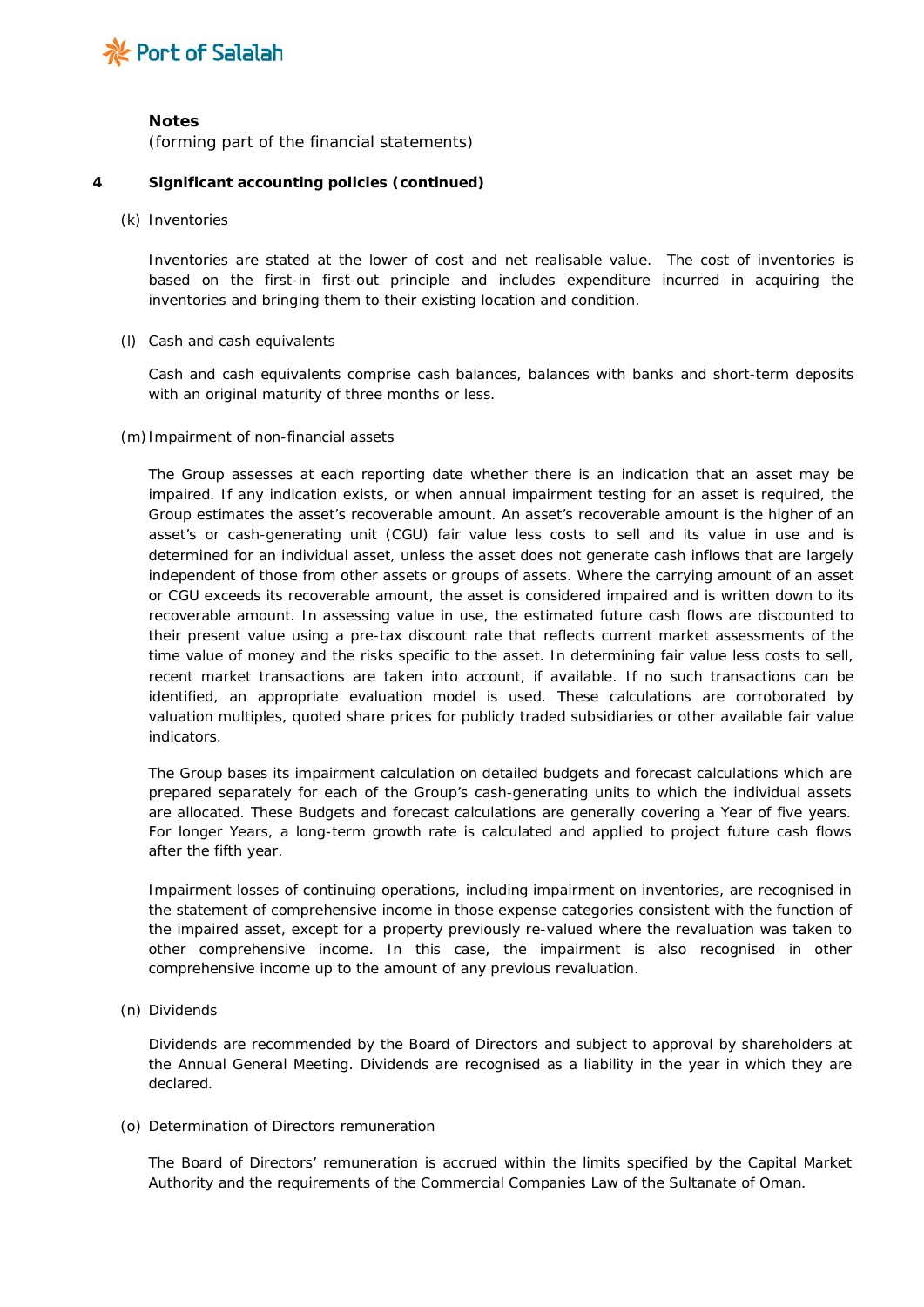

## **Notes**

*(forming part of the financial statements)*

## **4 Significant accounting policies** *(continued)*

## *(p) Payables and provisions*

Payables are stated at cost and provision is recognised in the statement of financial position when the Group has a present legal or constructive obligation that can be measured reliably as a result of a past event, and it is probable that an outflow of economic benefits will be required to settle the obligation. If the effect is material, provisions are determined by discounting the expected future cash flows at a pre-tax discount rate that reflects the current market assessments of the time value of money and, where appropriate, the risks specific to the liability.

## *(q) Interest bearing borrowings*

Interest bearing borrowings are recognised initially at cost, less attributable transaction costs. Subsequent to initial recognition, interest bearing borrowings are stated at amortised cost with any difference between cost and redemption value being recognised in the statement of comprehensive income over the Year of borrowings on an effective interest rate basis.

Borrowing costs which are directly attributable to the acquisition, construction or production of qualifying assets is capitalised as part of the costs of that asset. All other borrowing costs are expensed in the Year they occur. Borrowing costs consist of the interest and other costs that the entity incurs in connection with the borrowing of funds.

## *(r) Operating lease payments*

Payments made under operating leases are recognised in the statement of comprehensive income on a straight-line basis over the term of the lease, increasing at the rate of 3% per annum.

## *(s) Income tax*

Income tax on the results for the year comprises deferred tax and current tax. Income tax is recognised in the statement of comprehensive income except to the extent that it relates to items recognised directly in equity, in which case it is recognised in equity.

Current tax is the expected tax payable on the taxable income for the year, using tax rates enacted at the reporting date.

Deferred tax is calculated in respect of all temporary differences between the carrying amounts of assets and liabilities for financial reporting purposes and the amounts used for taxation purposes. Deferred tax is measured at the tax rates that are expected to apply to the Year when the asset is realised or the liability is settled.

A deferred tax asset is recognised only to the extent that it is probable that future taxable profits will be available against which the unused tax losses and credits can be utilised. Deferred tax assets are reduced to the extent that it is no longer probable that the related tax benefit will be realised.

## *(t) Earnings per share*

The Company presents basic earnings per share (EPS) data for its ordinary shares. Basic EPS is calculated by dividing the profit or loss attributable to ordinary shareholders of the Company by the weighted average number of ordinary shares outstanding during the Year.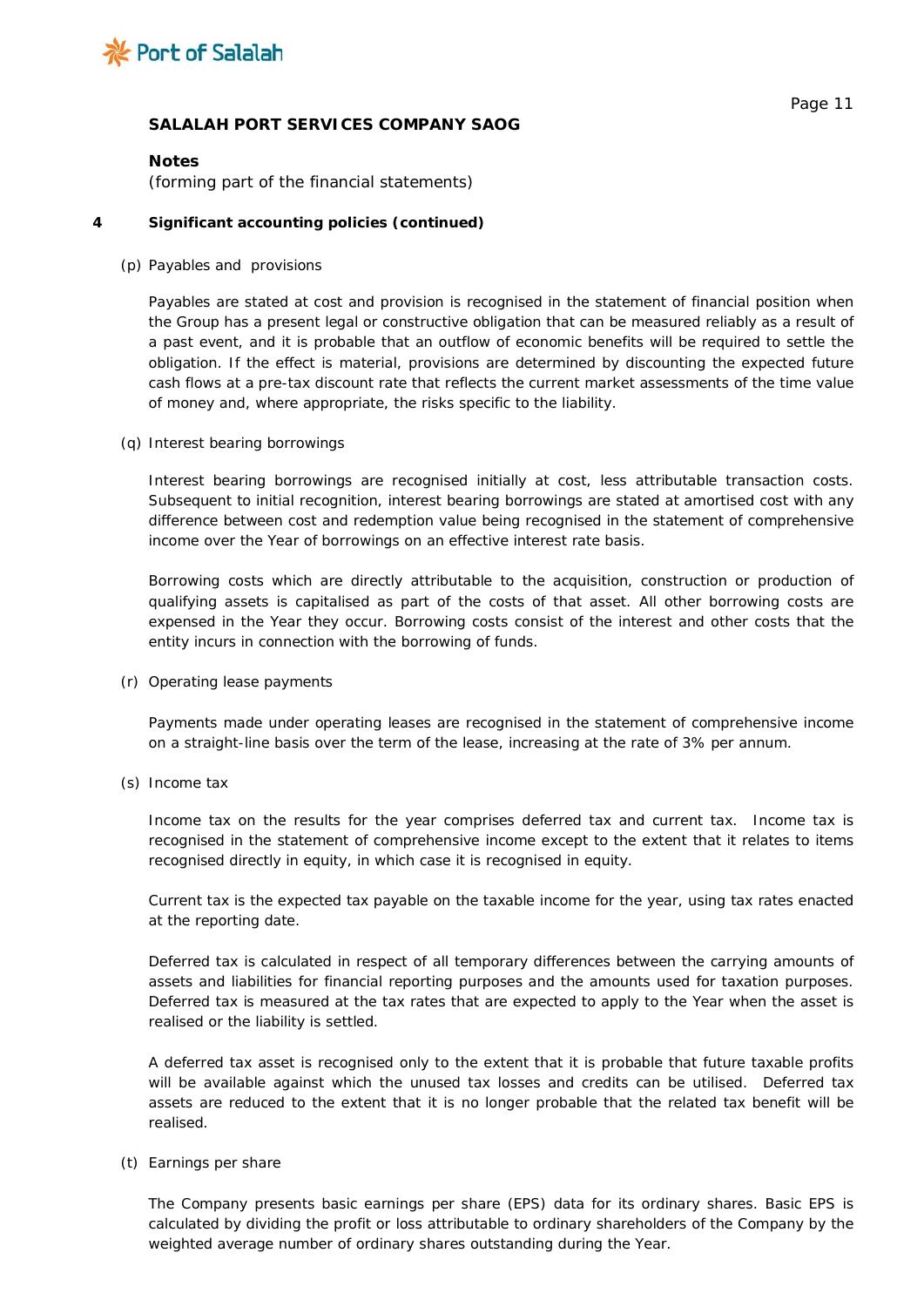

#### **Notes**

*(forming part of the financial statements)*

#### **4 Significant accounting policies***(continued)*

#### *(u) New Standards and interpretations not effective yet*

A number of relevant new standards, amendments to standards and interpretations are not yet effective for the half year ended 30 June 2015, and have not been applied in preparing these financial statements as follows.

None of these will have an effect on the financial statement of the Group, with the exception of:

- IFRS 9, Financial Instruments, published on 12 November 2009 as part of Phase 1 of the IASB"s comprehensive project to replace IAS 39, deals with classification and measurement of financial assets. The requirements of this standard present a significant change from the existing requirements in IAS 39 in respect of financial assets. The standard contains the two primary measurement categories of financial assets: amortised cost and fair value. The standard eliminates the existing IAS 39 categories of held to maturity, available for sale and loans and receivables. The standard is effective for annual years beginning on or after 1 January 2018. Earlier application is permitted.
- IFRS 15, Revenue from contracts with customers, establishes a comprehensive framework for determining whether, how much and when revenue is recognised. It replaces existing revenue recognition guidance, including IAS 18 revenue, IAS 11 construction contracts and IFRIC 13 customer loyalty programmes. The standard is effective for annual reporting periods beginning on or after 1 January 2017, with early adoption permitted.

The Group is currently in the process of evaluating the potential effects of these standards.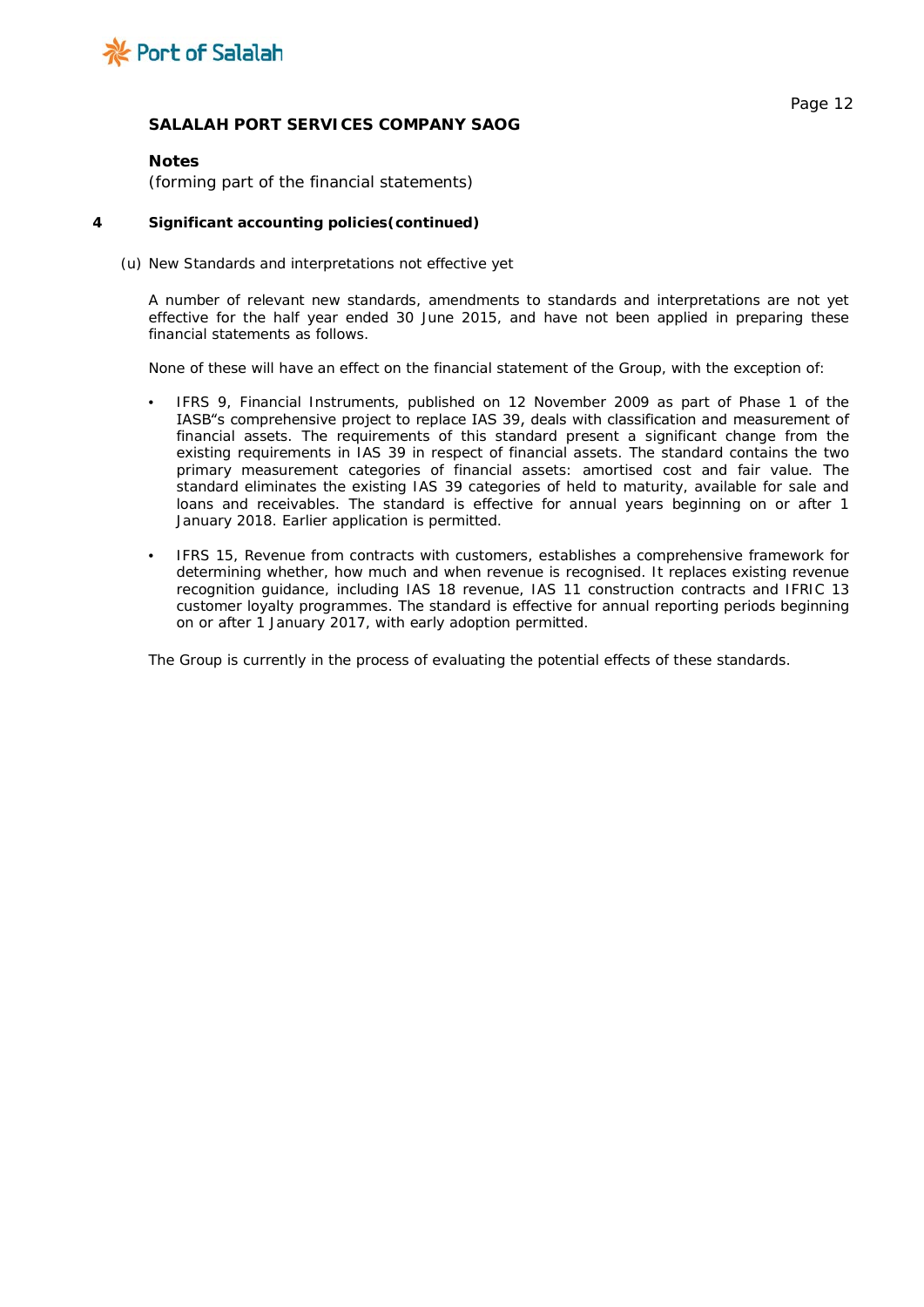

# **Notes**

*(forming part of the financial statements)*

# **5 Direct operating costs**

| $30 - Jun-14$ | 30-Jun-15         |                                | $30 - Jun-15$ | $30 - Jun-14$ |
|---------------|-------------------|--------------------------------|---------------|---------------|
| US \$ '000    | <b>US \$ '000</b> |                                | <b>RO'000</b> | RO'000        |
|               |                   |                                |               |               |
| 20,828        | 21,954            | Staff costs (note 10)          | 8.444         | 8,011         |
| 9,694         | 9,482             | Depreciation (note 11)         | 3,647         | 3,729         |
| 4,839         | 3.370             | Repair and maintenance         | 1,296         | 1,861         |
| 3,276         | 2,709             | Power and fuel                 | 1,042         | 1,260         |
| 426           | 338               | <b>Equipment Leasing Costs</b> | 130           | 164           |
| 370           | 452               | <b>Marine Services</b>         | 174           | 142           |
| 487           | 232               | System & Communications        | 89            | 187           |
| 39,920        | 38,537            |                                | 14,822        | 15,354        |

# **6 Other operating expenses**

| 30-Jun-14<br>US \$ '000 | $30 - Jun-15$<br><b>US \$ '000</b> |                             | 30-Jun-15<br><b>RO'000</b> | 30-Jun-14<br>RO'000 |
|-------------------------|------------------------------------|-----------------------------|----------------------------|---------------------|
| 4,313                   | 4,293                              | Ground rent and royalty     | 1,651                      | 1,659               |
| 2,319                   | 2,246                              | Management fees             | 864                        | 892                 |
| 671                     | 946                                | Depreciation (note 11)      | 364                        | 258                 |
| 551                     | 543                                | <b>Terminal Maintenance</b> | 209                        | 212                 |
| 793                     | 764                                | Insurance                   | 294                        | 305                 |
| 19                      | 19                                 | Amortization (note 12)      | 7                          | $\overline{7}$      |
| 8,666                   | 8,811                              |                             | 3,389                      | 3,333               |

# **7 Administration and general expenses**

| 30-Jun-14  | 30-Jun-15         |                                         | 30-Jun-15     | 30-Jun-14 |
|------------|-------------------|-----------------------------------------|---------------|-----------|
| US \$ '000 | <b>US \$ '000</b> |                                         | <b>RO'000</b> | RO'000    |
|            |                   |                                         |               |           |
| 8,245      | 7,121             | Staff costs (note10)                    | 2,739         | 3,171     |
| 137        | 99                | Depreciation (note 11)                  | 38            | 53        |
| 114        | 329               | Sales and marketing                     | 126           | 44        |
| 75         | 74                | <b>Corporate Social Responsibility</b>  | 29            | 29        |
| 479        | 382               | Systems and communications              | 147           | 183       |
| 681        | 148               | Legal and professional fees             | 57            | 262       |
| 595        | 400               | <b>Travelling Expenses</b>              | 154           | 229       |
| 34         | 16                | Postage, Printing & Stationery          | 6             | 13        |
| 167        | 122               | Office Rent & Maintenance Costs         | 48            | 64        |
| 79         | 21                | General Admin. Expenses                 | 8             | 30        |
| 203        | 184               | Directors Remuneration & Sitting Fees   | 71            | 78        |
| (70)       | 94                | Inventory Obsolescence / (write back)   | 36            | (27)      |
|            |                   | /provided (note 15)                     |               |           |
| 2,067      | 44                | Provision for impairment of receivables | 17            | 795       |
|            |                   | (note 16)                               |               |           |
| 244        | 57                | <b>Other Claims</b>                     | 22            | 94        |
| 13,050     | 9,092             |                                         | 3,498         | 5,018     |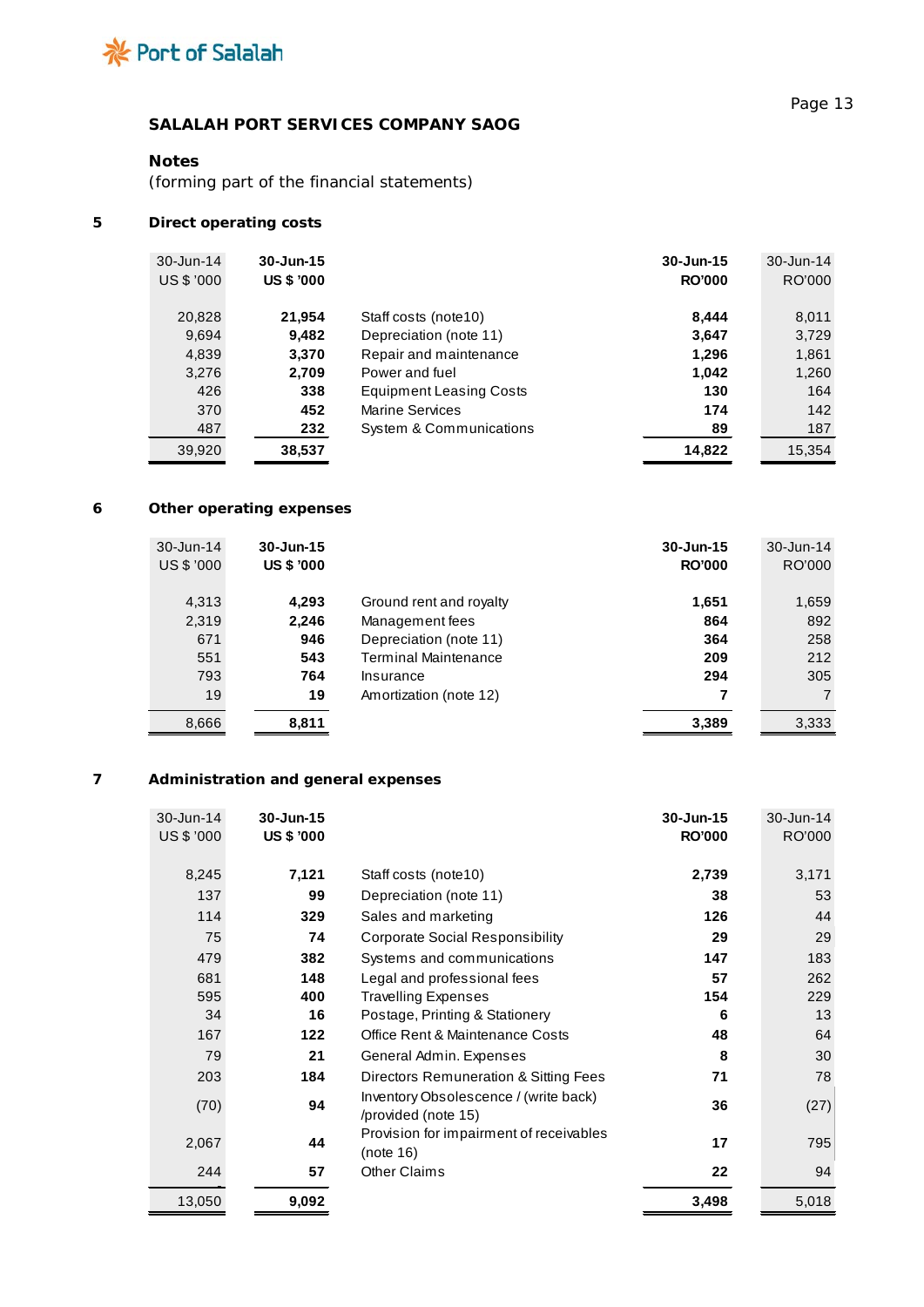

# **Notes**

*(forming part of the financial statements)*

### **8 Other income**

| 30-Jun-14<br>US \$ '000 | $30 - Jun-15$<br><b>US \$ '000</b> |                                               | 30-Jun-15<br><b>RO'000</b> | $30 - Jun-14$<br>RO'000 |
|-------------------------|------------------------------------|-----------------------------------------------|----------------------------|-------------------------|
| 23                      |                                    | Gain/(Loss) on sale property and<br>equipment | $\blacksquare$             | 9                       |
| 421                     | 270                                | Interest income                               | 104                        | 162                     |
|                         | 666                                | Miscellaneous income/loss                     | 256                        |                         |
| 444                     | 936                                |                                               | 360                        | 171                     |

# **9 Finance costs**

| 30-Jun-14  | $30 - Jun-15$     |                       | 30-Jun-15     | 30-Jun-14 |
|------------|-------------------|-----------------------|---------------|-----------|
| US \$ '000 | <b>US \$ '000</b> |                       | <b>RO'000</b> | RO'000    |
| 2,496      | 1.997             | Term loan interest    | 768           | 960       |
| 60         | 11                | Other finance charges | 4             | 23        |
| 2.556      | 2.008             | Total finance cost    | 772           | 983       |

### **10 Staff costs**

Salaries and related costs included in note 5 and 7 are as follows

| $30 - Jun-14$ | $30 - Jun-15$     |                                                          | $30 - Jun-15$ | 30-Jun-14 |
|---------------|-------------------|----------------------------------------------------------|---------------|-----------|
| US \$ '000    | <b>US \$ '000</b> |                                                          | <b>RO'000</b> | RO'000    |
|               |                   |                                                          |               |           |
| 23,276        | 23,036            | Wages and salaries                                       | 8,860         | 8,952     |
| 4,011         | 3,806             | Other benefits                                           | 1,464         | 1,515     |
| 880           | 452               | Un-funded defined benefit retirement plan                | 174           | 338       |
| 906           | 1,781             | Contributions to defined contribution<br>retirement plan | 685           | 377       |
| 29,073        | 29,075            |                                                          | 11,183        | 11,182    |

### **11 Property and equipment**

Details of property and equipment are set out in pages 35 and 36.

Buildings are situated on land leased up to the year 2028, from the Ministry of Transport and Communications. Lease rental for half year ending June 2015 is RO 0.87million (June 2014: RO 0.85 million) and increases based on contractual terms agreed with the Government.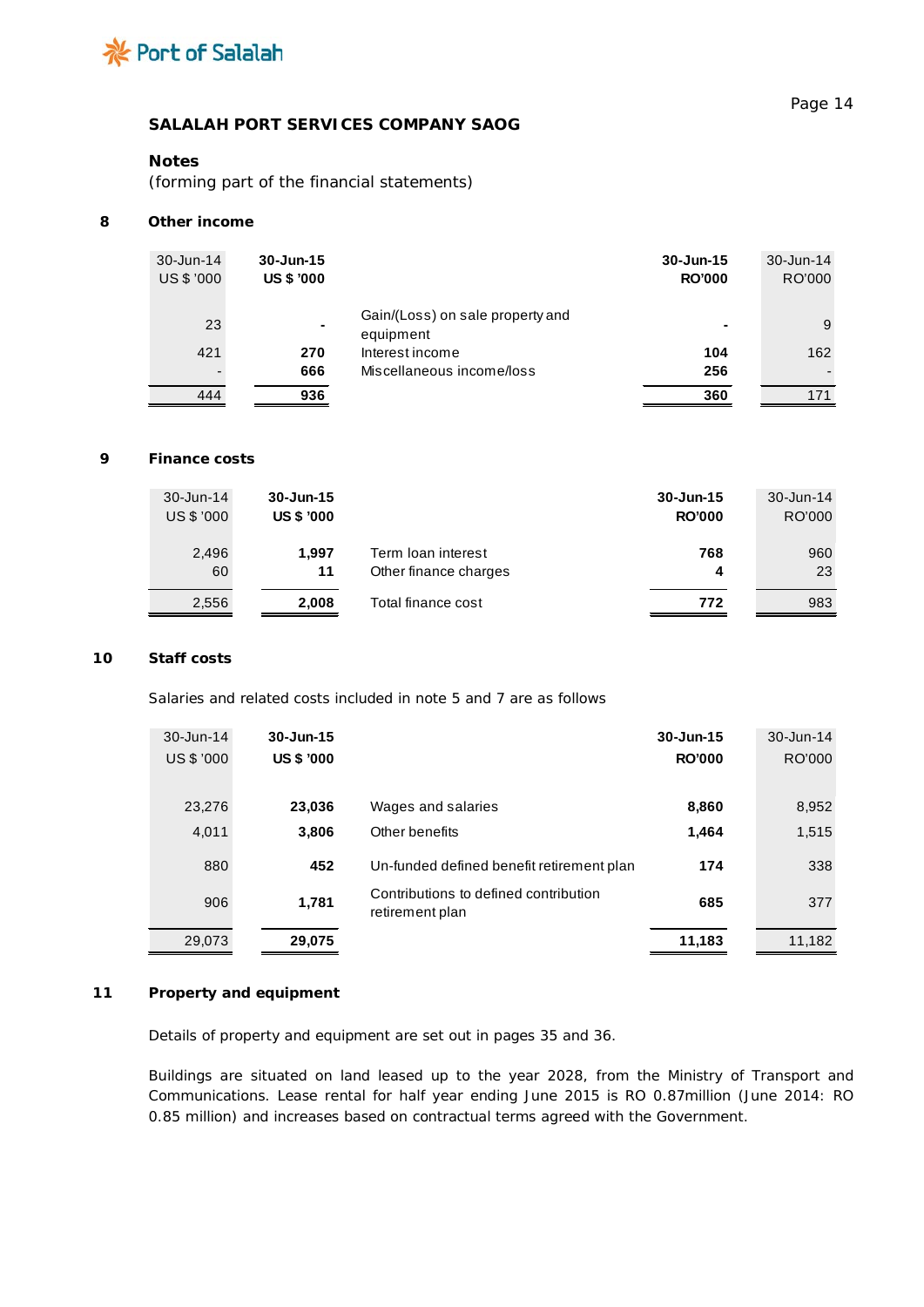

## **Notes**

*(forming part of the financial statements)*

## **11 Property and equipment** *(continued)*

The depreciation charge has been allocated in the statement of comprehensive income as follows:

| $30 - Jun-14$<br>US \$ '000 | $30 - Jun-15$<br><b>US \$ '000</b> |                          | 30-Jun-15<br><b>RO'000</b> | 30-Jun-14<br>RO'000 |
|-----------------------------|------------------------------------|--------------------------|----------------------------|---------------------|
| 9,694                       | 9.482                              | Direct operating costs   | 3,647                      | 3,729               |
| 671                         | 946                                | Other operating expenses | 364                        | 258                 |
| 137                         | 99                                 | Administration expenses  | 38                         | 53                  |
| 10,502                      | 10,527                             |                          | 4,049                      | 4,040               |

### **12 Intangible assets**

| 30-Jun-14<br>US \$ '000 | 30-Jun-15<br><b>US \$ '000</b> |                                | 30-Jun-15<br><b>RO'000</b> | 30-Jun-14<br>RO'000 |
|-------------------------|--------------------------------|--------------------------------|----------------------------|---------------------|
| 1,105                   | 1,105                          | 1 January                      | 425                        | 425                 |
|                         |                                | <b>Cumulative amortisation</b> |                            |                     |
|                         |                                |                                |                            |                     |
| (547)                   | (588)                          | 1 January                      | (227)                      | (211)               |
| (19)                    | (18)                           | Additions                      | (7)                        | (7)                 |
| (566)                   | (606)                          | 30 June                        | (234)                      | (218)               |
|                         |                                | Carrying amount                |                            |                     |
| 558                     | 517                            | 1 January                      | 198                        | 214                 |
| (19)                    | (18)                           | Amortisation                   | (7)                        | (7)                 |
| 539                     | 499                            | 30 June                        | 192                        | 207                 |

## **13 Available for sale investments**

| $30 - Jun-14$<br>US \$ '000 | 30-Jun-15<br><b>US \$ '000</b> |                                 | $30 - Jun-15$<br><b>RO'000</b> | 30-Jun-14<br>RO'000 |
|-----------------------------|--------------------------------|---------------------------------|--------------------------------|---------------------|
| 728                         | 767                            | <b>Ordinary Shares - Quoted</b> | 295                            | 280                 |
| 728                         | 767                            |                                 | 295                            | 280                 |

The Company holds 200,000 shares of Dhofar University SAOG at a cost of RO 200,000 (US\$ 520,000).

Movement in cumulative changes in fair values arising from available for sale investments during the period is as follows:

| $30 - Jun-14$ | 30-Jun-15         |                                      | 30-Jun-15     | 30-Jun-14 |
|---------------|-------------------|--------------------------------------|---------------|-----------|
| US \$ '000    | <b>US \$ '000</b> |                                      | <b>RO'000</b> | RO'000    |
| 16            |                   | Net movement on unrealised loss/gain | 2             | 6         |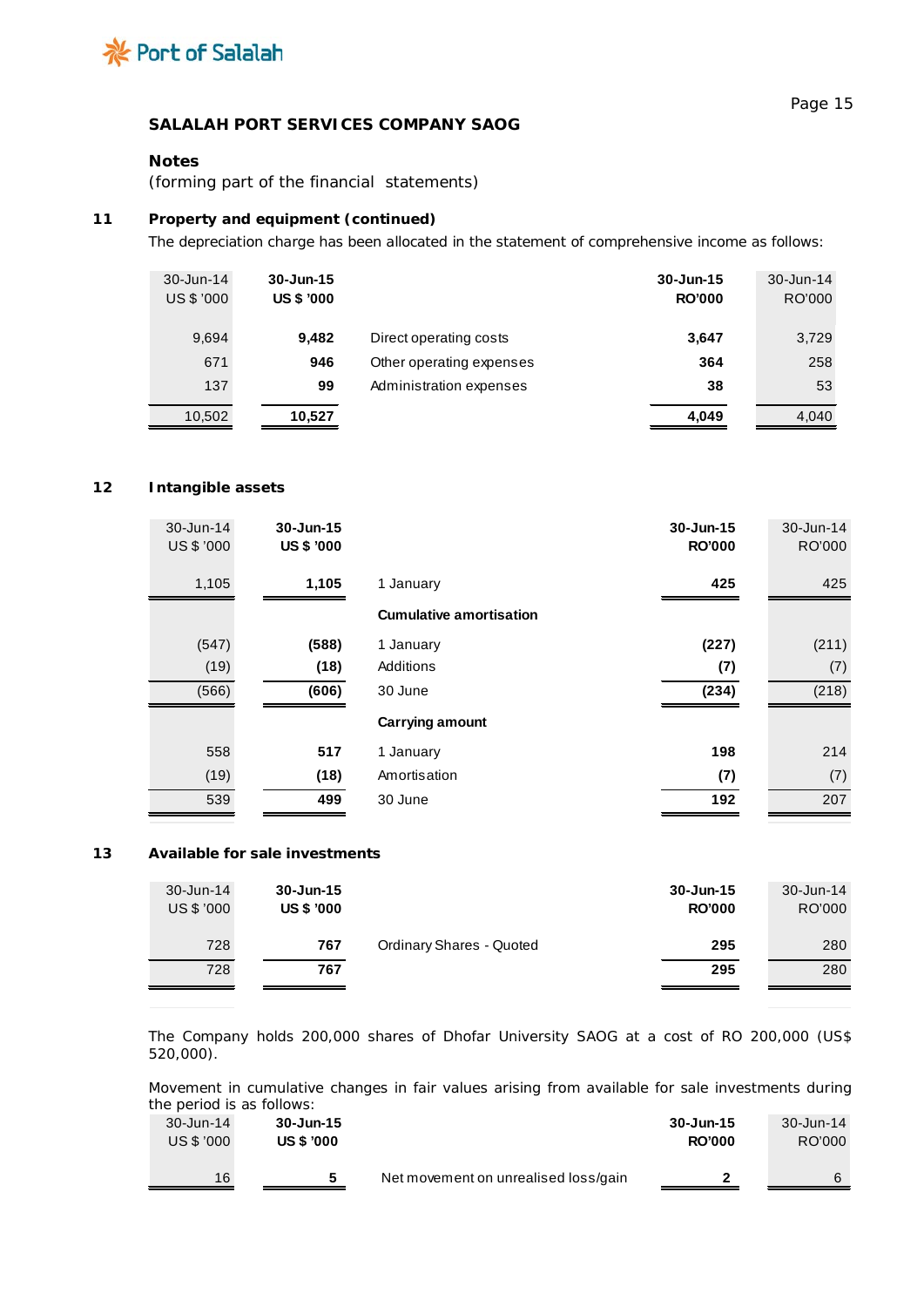

## **Notes**

*(forming part of the financial statements)*

#### **14 Term Deposits**

| $30 - Jun-14$ | 30-Jun-15         |                      | 30-Jun-15     | 30-Jun-14 |
|---------------|-------------------|----------------------|---------------|-----------|
| US \$ '000    | <b>US \$ '000</b> |                      | <b>RO'000</b> | RO'000    |
| 10.400        | 13,000            | <b>Bank Deposits</b> | 5.000         | 4,000     |
| 10,400        | 13,000            |                      | 5,000         | 4,000     |

At 30 June 2015, the fixed deposits in RO placed with a commercial bank in Oman and carries effective annual interest rates of 1.75% (June 2014: 5.50% per annum).

Under the terms of the debt financing agreement, the Company is required to maintain a debt service reserve amount (DSRA) equal to its next six months repayment instalment for the year till the final instalment of the term loan.

Thus, at 30 June 2015, the fixed deposit constitutes DSRA of RO 3.4 million (US\$ 8.8 million) [June 2014 – RO 3.67 million (US\$ 9.56 million)] and the balance of RO 1.6 million (US\$ 4.2 million) [June 2014 – RO 0.33 million (US\$ 0.83 million)] is available for free use by the Company.

#### **15 Inventories**

| 30-Jun-14  | $30 - Jun-15$     |                                             | $30 - Jun-15$ | 30-Jun-14 |
|------------|-------------------|---------------------------------------------|---------------|-----------|
| US \$ '000 | <b>US \$ '000</b> |                                             | <b>RO'000</b> | RO'000    |
| 6,073      | 5.899             | Spares and consumables                      | 2,269         | 2,336     |
| (2,075)    | (2,311)           | Less: Provision for slow moving inventories | (889)         | (798)     |
| 3,998      | 3,588             |                                             | 1,380         | 1.538     |

Movement in the provision for slow moving inventories is as follows:

| 30-Jun-14<br>US \$ '000 | 30-Jun-15<br><b>US \$ '000</b> |                          | 30-Jun-15<br><b>RO'000</b> | 30-Jun-14<br>RO'000 |
|-------------------------|--------------------------------|--------------------------|----------------------------|---------------------|
| 2,144                   | 2.218                          | 1 January                | 853                        | 825                 |
| (69)                    | 93                             | Provided during the year | 36                         | (27)                |
| 2,075                   | 2.311                          | 30 June                  | 889                        | 798                 |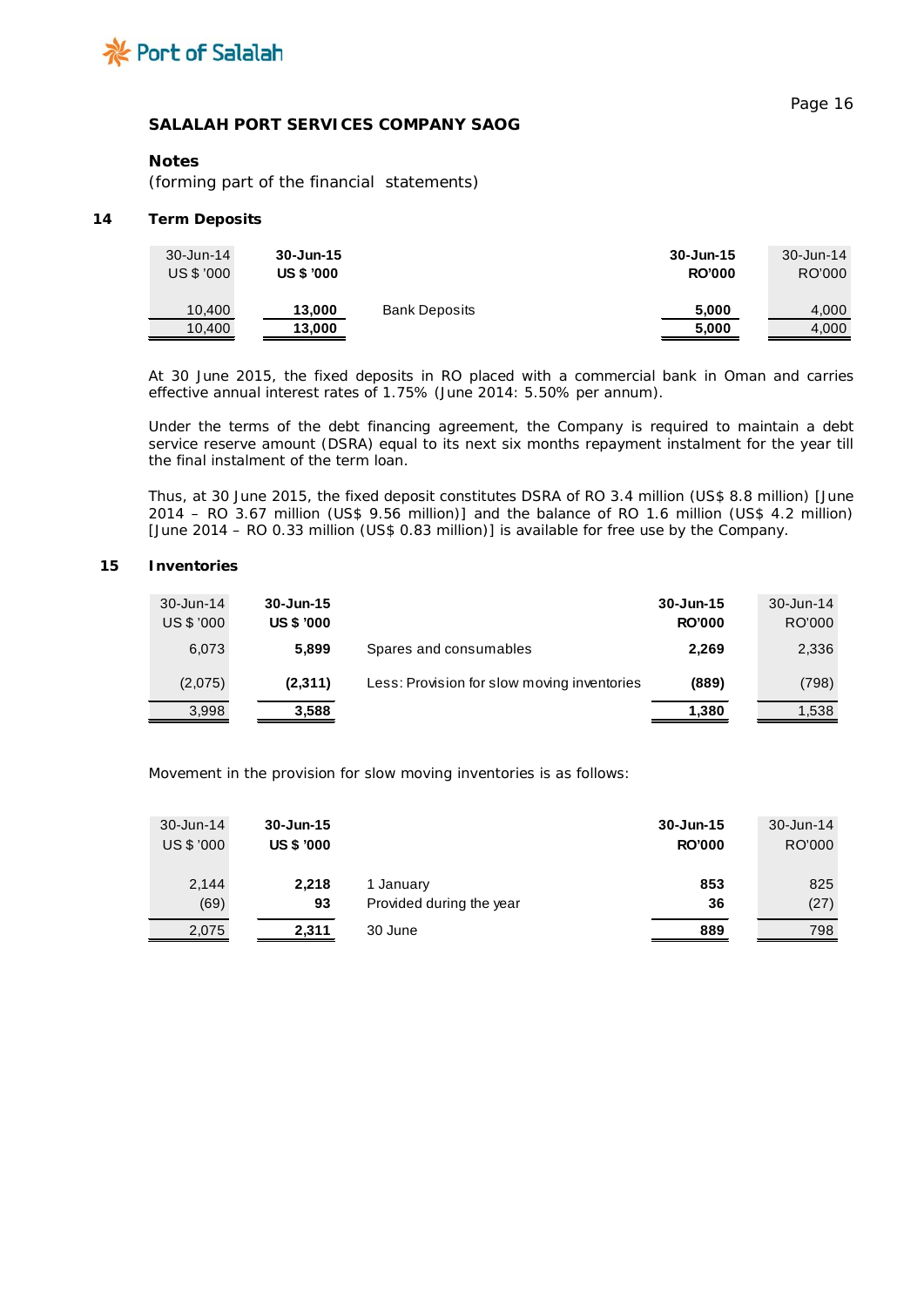

## **Notes**

*(forming part of the financial statements)*

#### **16 Trade and other receivables**

| 30-Jun-14  | $30 - Jun-15$     |                                                         | 30-Jun-15     | 30-Jun-14 |
|------------|-------------------|---------------------------------------------------------|---------------|-----------|
| US \$ '000 | <b>US \$ '000</b> |                                                         | <b>RO'000</b> | RO'000    |
| 5,975      | 5,697             | Receivables from related parties                        | 2,191         | 2,298     |
|            |                   |                                                         |               |           |
| 19,240     | 9.999             | Trade receivables                                       | 3,846         | 7,400     |
| (1,271)    | (588)             | Less: Provision for impairment                          | (226)         | (489)     |
| 17,969     | 9,411             |                                                         | 3,620         | 6,911     |
| 4,657      | 2,080             | Receivables from the Government of<br>Sultanate of Oman | 800           | 1,791     |
| 851        | 789               | Prepaid expenses                                        | 303           | 327       |
| 4,784      | 530               | Other receivables                                       | 204           | 1,840     |
| 34,236     | 18,507            |                                                         | 7,118         | 13,168    |

For terms and conditions relating to related party receivables, refer to Note 27.

Movement for provision for impairment of trade receivables:

| 30-Jun-14  | $30 - Jun-15$     |                                | 30-Jun-15     | 30-Jun-14 |
|------------|-------------------|--------------------------------|---------------|-----------|
| US \$ '000 | <b>US \$ '000</b> |                                | <b>RO'000</b> | RO'000    |
| 6.339      | 543               | 1 Januarv                      | 209           | 2.438     |
| (5.067)    | 44                | Provided during the year (Net) | 17            | (1,949)   |
| 1,271      | 588               | 30 June                        | 226           | 489       |

## **17 Cash and cash equivalents**

| 30-Jun-14  | $30 - Jun-15$     |                        | 30-Jun-15     | 30-Jun-14 |
|------------|-------------------|------------------------|---------------|-----------|
| US \$ '000 | <b>US \$ '000</b> |                        | <b>RO'000</b> | RO'000    |
| 34,603     | 24.339            | Cash and bank balances | 9.361         | 13,309    |
| 10.015     | 29.039            | Call deposit accounts  | 11.169        | 3,852     |
| 44.619     | 53,378            |                        | 20,530        | 17.161    |

At 30 June 2015, call and short term deposits are placed in USD with local commercial banks in Oman. Short term deposits carry effective annual interest rates of 2% and call deposits carry an effective annual interest rate of 0.25%.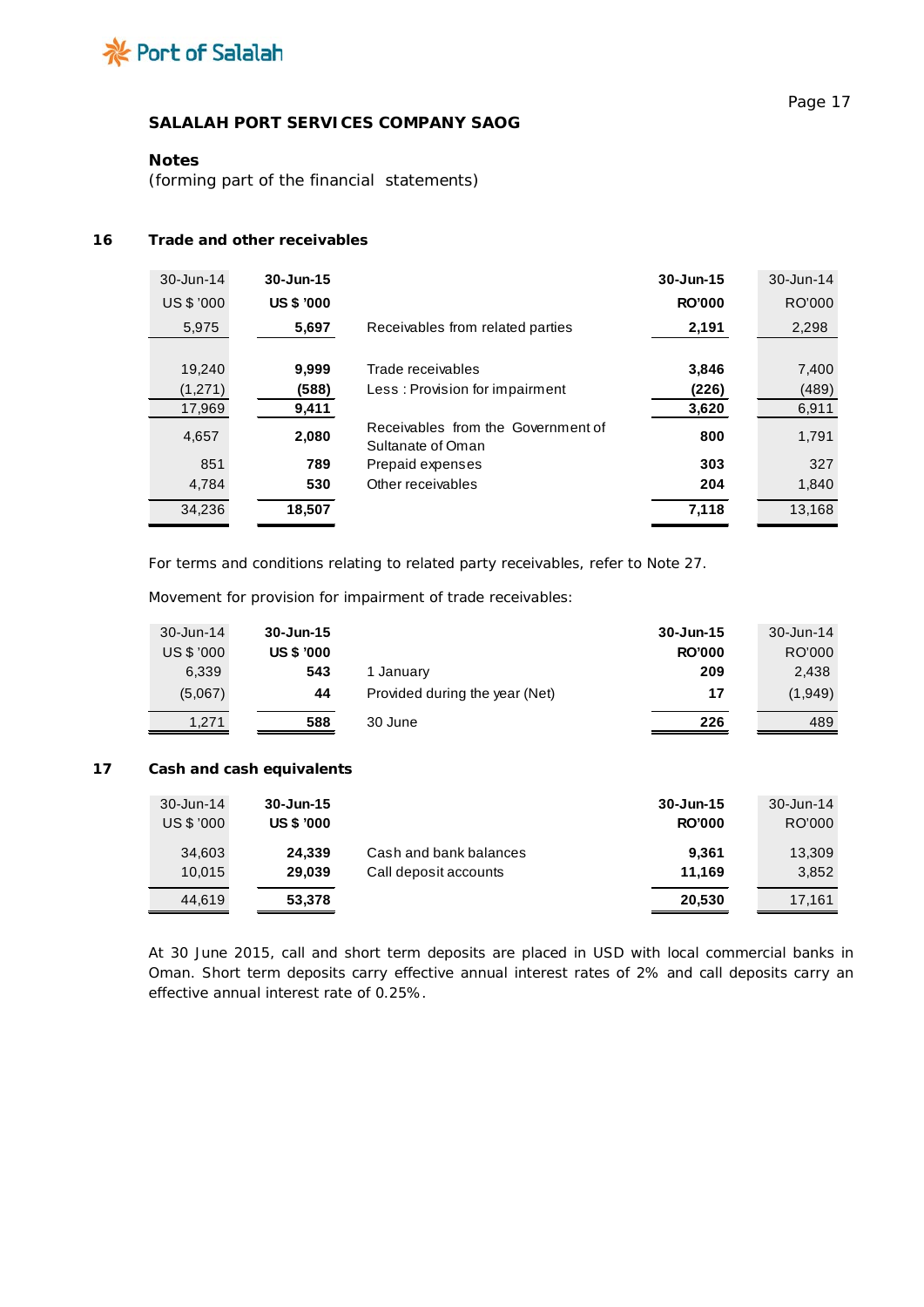

#### **Notes**

*(forming part of the financial statements)*

#### **18 Equity**

(a)*Share capital*

|                                     | Authorized    |           | Issued and fully paid |           |
|-------------------------------------|---------------|-----------|-----------------------|-----------|
|                                     | $30 - Jun-15$ | 30-Jun-14 | 30-Jun-15             | 30-Jun-14 |
| Shares of RO 0.100 each (RO '000)   | 200,000       | 200,000   | 179,837               | 179,837   |
| Shares of RO 0.100 each (US\$ '000) | 520,000       | 520,000   | 467,576               | 467,576   |

In the extraordinary General Meeting held on 25 March 2009, approval was obtained to split the nominal value of the shares in the Parent company from RO 1 to Bzs 100 and then split each share into 10 shares.

#### *(b) Share premium*

Share premium of RO 2,948,569 represents premium on shares issued during the year 2000 and transferred to share premium account during the year 2001.

Shareholders of the Company who own 10% or more of the Company's shares, as at year end whether in their name, or through a nominee account, and the number of shares they hold are as follows:

|                                                                             | 30-Jun-15     |    | 30-Jun-14     |      |
|-----------------------------------------------------------------------------|---------------|----|---------------|------|
|                                                                             | No. of shares | %  | No. of shares | $\%$ |
| A.P. Terminals BV                                                           | 54,180,000    | 30 | 54,180,000    | 30   |
| Government of the Sultanate of Oman<br>(Represented by Ministry of Finance) | 36,120,000    | 20 | 36,120,000    | 20   |
| HSBC BK PLC a/c IB Account                                                  | 25,778,730    | 14 | 25,778,730    | 14   |
| HSBC A/C Ministry of Defense - Pension Fund                                 | 17,983,740    | 10 | 17,983,740    | 10   |
|                                                                             |               |    |               |      |

*(c) Legal reserve*

The Commercial Companies Law of 1974 requires that 10% of a company's net profit be transferred to a non-distributable legal reserve until the amount of legal reserve becomes equal to one-third of the Company's share capital. The reserve is not available for distribution.

#### *(d) Non-controlling interest*

During 2007, the Company and Public Establishment for Industrial Estates ("PEIE") together formed an 80:20 venture "Port of Salalah Development Company LLC" to pursue the property related opportunities with a share capital of RO 150,000. Commercial operations of POSDC commenced in 2008.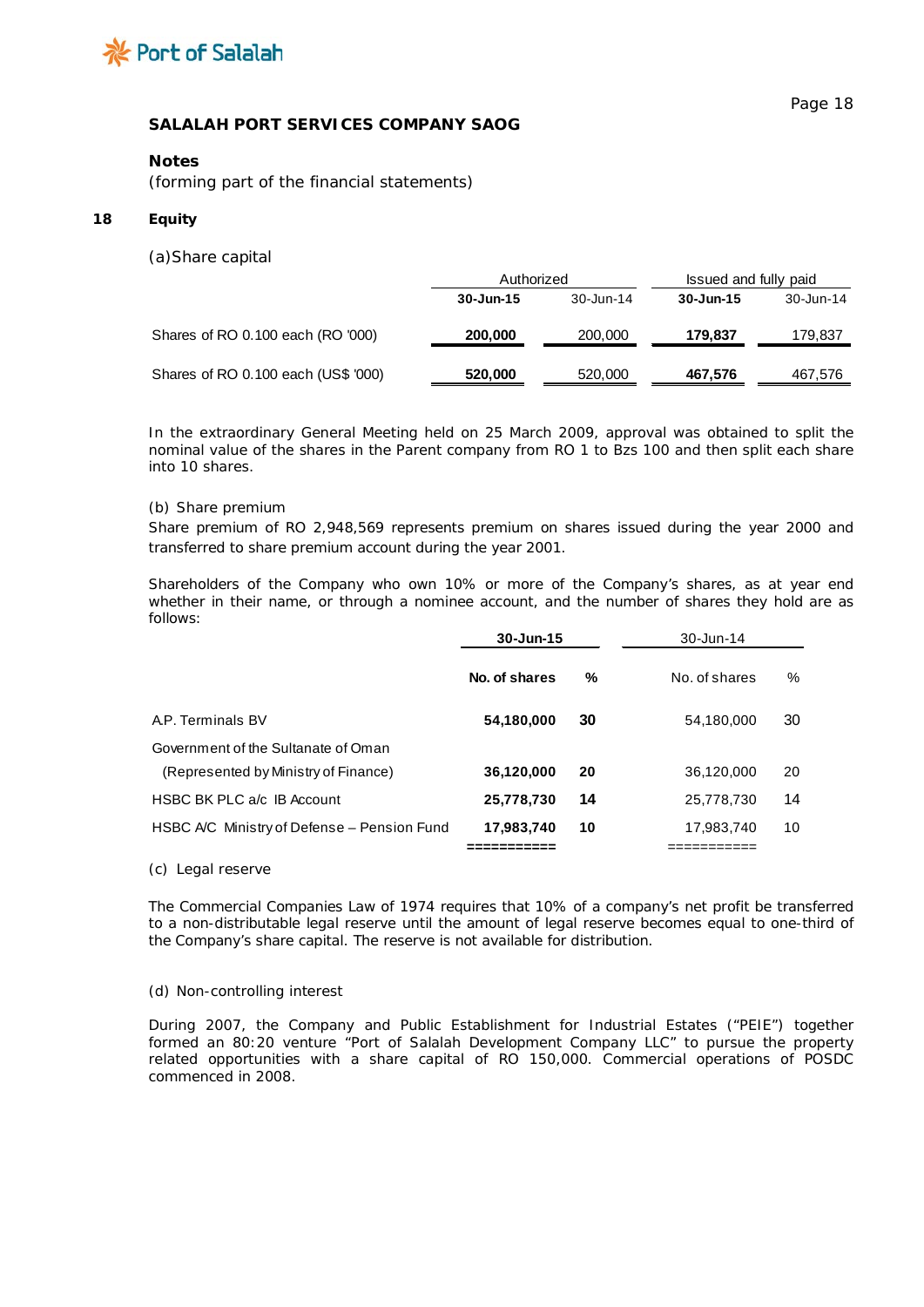

### **Notes**

*(forming part of the financial statements)*

## **19 Earnings per share**

Basic earnings per share is calculated by dividing the net profit for the year attributable to the ordinary shareholders of the Company by the weighted average number of ordinary shares outstanding during the period ended 30 June 2015 as follows:

| 30-Jun-14 | $30 - Jun-15$ |                                                                    | 30-Jun-15 | 30-Jun-14 |
|-----------|---------------|--------------------------------------------------------------------|-----------|-----------|
| 8.276     | 6.982         | Net profit for the year (US $$$ '000 / RO '000)                    | 2,684     | 3,184     |
| 179,837   | 179,837       | Weighted average number of shares<br>outstanding at 30 June ('000) | 179,837   | 179,837   |
| 0.05      | 0.04          | Basic earnings per share (US \$/RO)                                | 0.015     | 0.018     |

No figure for diluted earnings per share has been presented as the Company has not issued any instruments which would have an impact on earnings per share when exercised.

## **20 Dividends**

The Board of Directors has proposed a cash dividend of RO 0.015 (US \$ 0.039) per share totalling to amount of approximately RO 2.7 million (US \$ 7 million) for the year ended 31 December 2014 (2013: 25%) which was approved by the shareholders at the Annual General Meeting on 26<sup>th</sup> March 2015.

As per the directives of the Capital Market Authority (CMA), the amount of unpaid dividend which is outstanding for more than six months is required to be transferred to the Investors' Trust Fund established by the CMA.

### **21 Net assets per share**

Net assets per share are calculated by dividing the net assets attributable to the ordinary shareholders of the company at the end of the year by the weighted average number of ordinary shares outstanding as follows:

| 30-Jun-14 | $30 - Jun-15$ |                                                                    | 30-Jun-15 | 30-Jun-14 |
|-----------|---------------|--------------------------------------------------------------------|-----------|-----------|
| 119.344   | 125.634       | Net assets (US \$ '000 / RO '000)                                  | 48.321    | 45,904    |
| 179.837   | 179,837       | Weighted average number of shares<br>outstanding at 30 June ('000) | 179.837   | 179.837   |
| 0.66      | 0.70          | Net assets per share (US \$/RO)                                    | 0.269     | 0.255     |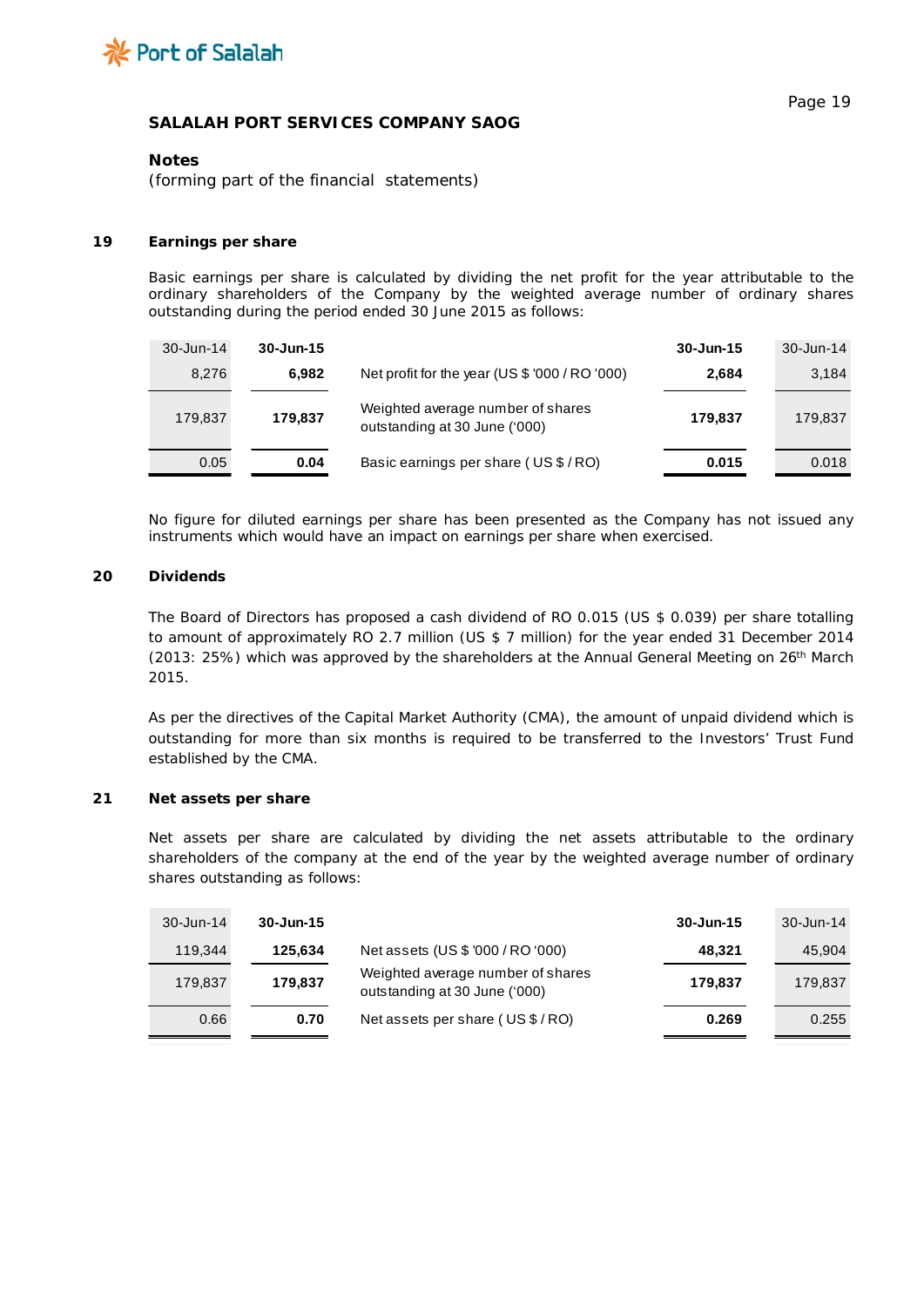

### **Notes**

*(forming part of the financial statements)*

### **22 Loans and Borrowings**

The Company obtained syndicated long-term loan facilities, denominated in US Dollars, from financial institutions in the aggregate amount of approximately RO 42.3 million (USD 110 million). The facilities, comprise two tranches of RO 21.2 million (USD 55 million) each.

The Company further obtained a long-term loan facility, denominated in US dollars, from financial institutions for a total amount of RO 63.8 Million (USD 165.8 million) and later downsized the same to RO 59.3 million (USD 154.2 million) during 2010. The facility comprises of two tranches (III and IV) of RO 25.3 million (USD 65.8 million) and RO 34.0 million (USD 88.4 million) respectively.

The secured lenders for the Company are Bank Muscat and Bank Dhofar. Bank Muscat is security agent and trustee for the secured lenders. They are also the facility agent for administration and monitoring of the overall loan facilities.

Tranche I of the term loan was repaid in full as at 31 Mar 2009. Tranche II of the term loan was repaid in full as at 31 Dec 2012.

Tranche III of the term loan is repayable in 18 instalments of six-monthly intervals commenced from March 2010. The Company has fixed the rate of interest through an interest rate swap agreement for 50% of its loan facility at a maximum interest rate of 4.895% per annum (refer note 26).

Tranche IV of the term loan is repayable in 16 instalments of six-monthly intervals commenced from December 2011. The Company has fixed the rate of interest through an interest rate swap agreement for 85% of its loan facility at a maximum interest rate of 3.350% per annum (refer note 26).

Prepayment of RO 7.69 million (USD 20 million) was made in Q1 2015. Prepayment of RO 3.27 million (USD 8.5 million) was made towards Tranche III and RO 4.4 million (USD 11.5 million) towards Tranche IV

|                     | <b>Total</b> | 1 year<br>or less | $1 - 2$ years | $2 - 5$ years | more than<br>5 years |
|---------------------|--------------|-------------------|---------------|---------------|----------------------|
| <b>RO'000</b>       |              |                   |               |               |                      |
| Tranch <sub>3</sub> | 12,860       | 3,344             | 3,807         | 5,710         |                      |
| Tranch 4            | 17,305       | 4,499             | 5,122         | 7,683         | $\blacksquare$       |
|                     | 30,165       | 7,843             | 8,929         | 13,393        |                      |
| <b>US \$ '000</b>   |              |                   |               |               |                      |
| Tranch <sub>3</sub> | 33,436       | 8,693             | 9,897         | 14,845        | $\blacksquare$       |
| Tranch 4            | 44,994       | 11,698            | 13,318        | 19,978        | $\blacksquare$       |
|                     | 78,430       | 20,392            | 23,215        | 34,823        |                      |

At 30 June 2015, the outstanding balances for the loans and borrowings are as follows: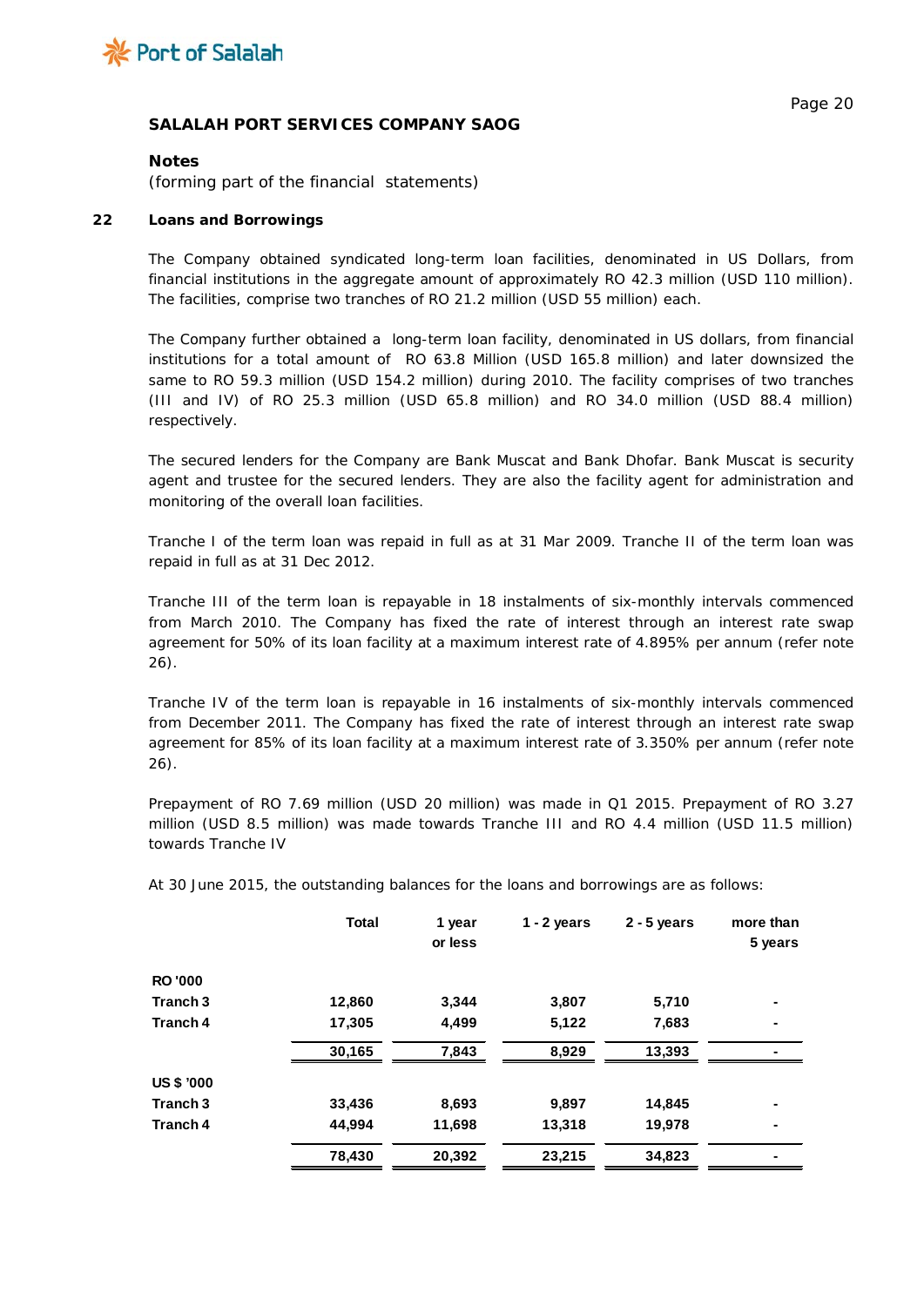

## **Notes**

*(forming part of the financial statements)*

### **22 Loans and Borrowings** *(continued)*

At 30 June 2014, the outstanding balances for the loans and borrowings were as follows:

|            | Total   | 1 year<br>or less | $1 - 2$ years | $2 - 5$ years | more than<br>5 years |
|------------|---------|-------------------|---------------|---------------|----------------------|
| RO '000    |         |                   |               |               |                      |
| Tranch 3   | 18,896  | 3,149             | 4,094         | 11,652        |                      |
| Tranch 4   | 25,428  | 4,238             | 5,509         | 15,681        |                      |
|            | 44,324  | 7,387             | 9,603         | 27,333        |                      |
| US \$ '000 |         |                   |               |               |                      |
| Tranch 3   | 49,129  | 8,188             | 10,645        | 30,296        |                      |
| Tranch 4   | 66,113  | 11,019            | 14,324        | 40,769        |                      |
|            | 115,242 | 19,207            | 24,969        | 71,066        |                      |

Transaction costs related to term loans are netted off against the value of the loan and are then recognized over the life of the term loans using the effective interest method.

The loan agreement contains certain restrictive covenants, which include, amongst others, restrictions over debt service, net worth limit, debt equity ratios, current ratio and security cover, certain restrictions on the pattern of shareholding, payment of dividends, disposal of property, and equipment and creation of additional security on assets under charge.

The term loan facilities bear an effective interest rate of 2.2% (June 2014: 4.06%) incorporating the effect of hedging instrument.

The facilities are secured by comprehensive first legal and commercial mortgages on all the assets of the Company.

## **23 Employees end of service benefits**

Movements in the liability recognised in the statement of financial position are as follows:

| 30-Jun-14  | 30-Jun-15         |                             | 30-Jun-15     | $30 - Jun-14$ |
|------------|-------------------|-----------------------------|---------------|---------------|
| US \$ '000 | <b>US \$ '000</b> |                             | <b>RO'000</b> | RO'000        |
| 4.709      | 5.286             | 1 January                   | 2,033         | 1,811         |
| 880        | 452               | Accruals during the year    | 174           | 338           |
| (509)      | (375)             | End of service benefit paid | (144)         | (196)         |
| 5,080      | 5,363             | 30 June                     | 2,063         | 1,954         |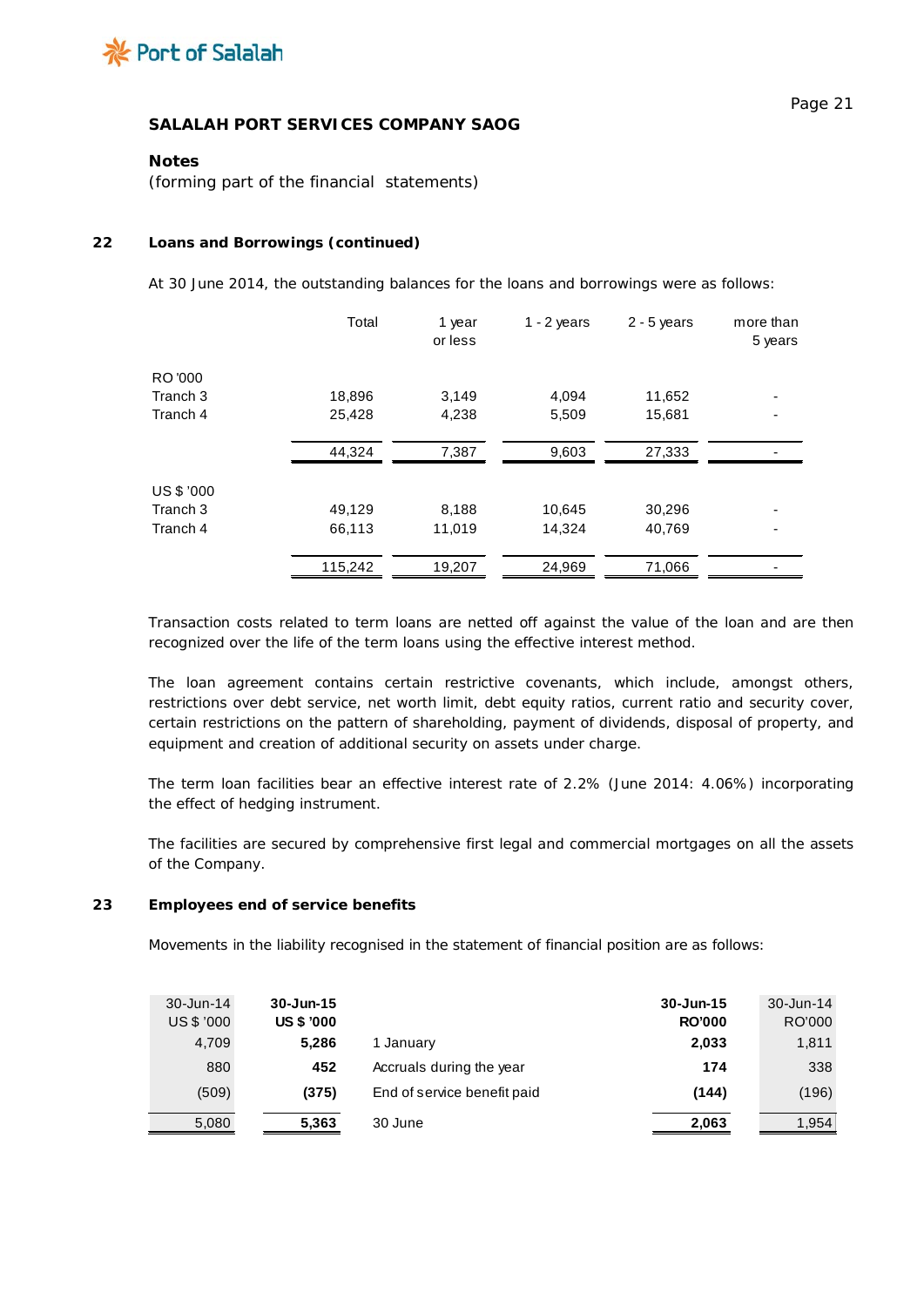

### **Notes**

*(forming part of the financial statements)*

### **24 Trade and other payables**

| 30-Jun-14  | 30-Jun-15         |                                                   | 30-Jun-15     | 30-Jun-14 |
|------------|-------------------|---------------------------------------------------|---------------|-----------|
| US \$ '000 | <b>US \$ '000</b> |                                                   | <b>RO'000</b> | RO'000    |
| 3,913      | 3,271             | Trade payables                                    | 1,258         | 1,505     |
| 382        | 330               | Amounts due to Government of Sultanate<br>of Oman | 127           | 147       |
| 8,557      | 2,340             | Amounts due to related parties (note 27)          | 900           | 3,291     |
| 24,334     | 44,633            | Accrued expenses and other liabilities            | 17,166        | 9.358     |
| 37,186     | 50,574            |                                                   | 19,451        | 14,301    |

## **25 Taxation**

The parent company and its subsidiary are assessed separately for taxation. The tax rate applicable is 12% (30 June 2014: 12%). For the purpose of determining the tax expense for the year, the accounting profit has been adjusted. Adjustments for tax purposes include items relating to both income and expense. After giving effect to these adjustments, the average effective tax rate is estimated to be 11.98% (30 June 2014: 14.11%).

The difference between the applicable tax rates of 12% and the effective tax rate of 11.80% arises due to the tax effect of income not considered to be taxable and expenses that are not considered to be deductible. The adjustments are based on the current understanding of the existing tax laws; regulations and practices. Deferred tax has been computed at the tax rate of 12% (30 June 2014: 12%).

The assessments up to tax year 2008 have been finalised by the tax department. The assessment for the years from 2009 to 2013 have not been finalised with the Department of Taxation affairs. The Board of Directors are of the opinion that the additional taxes assessed, if any, would not be material to the Company's financial position as at 30 June 2015.

| 30-Jun-14 | 30-Jun-15 | Statement of comprehensive income<br>statement | 30-Jun-15 | 30-Jun-14 |
|-----------|-----------|------------------------------------------------|-----------|-----------|
|           | 1,365     | Current tax - current year                     | 525       |           |
| 1,360     | (421)     | Deferred tax - current year                    | (162)     | 523       |
| 1,360     | 944       | 30 June                                        | 363       | 523       |
|           |           | <b>Taxprovision</b>                            |           |           |
|           | 1,698     | 1 January                                      | 653       |           |
|           | (1, 485)  | Movement for the year                          | (571)     |           |
|           | 213       | At end of period                               | 82        |           |
|           |           | Deferred tax liability                         |           |           |
| 18,002    | 18,801    | 1 January                                      | 7,231     | 6,924     |
| 1,360     | (421)     | Movement for the year                          | (162)     | 523       |
| 19,362    | 18,379    |                                                | 7,069     | 7,447     |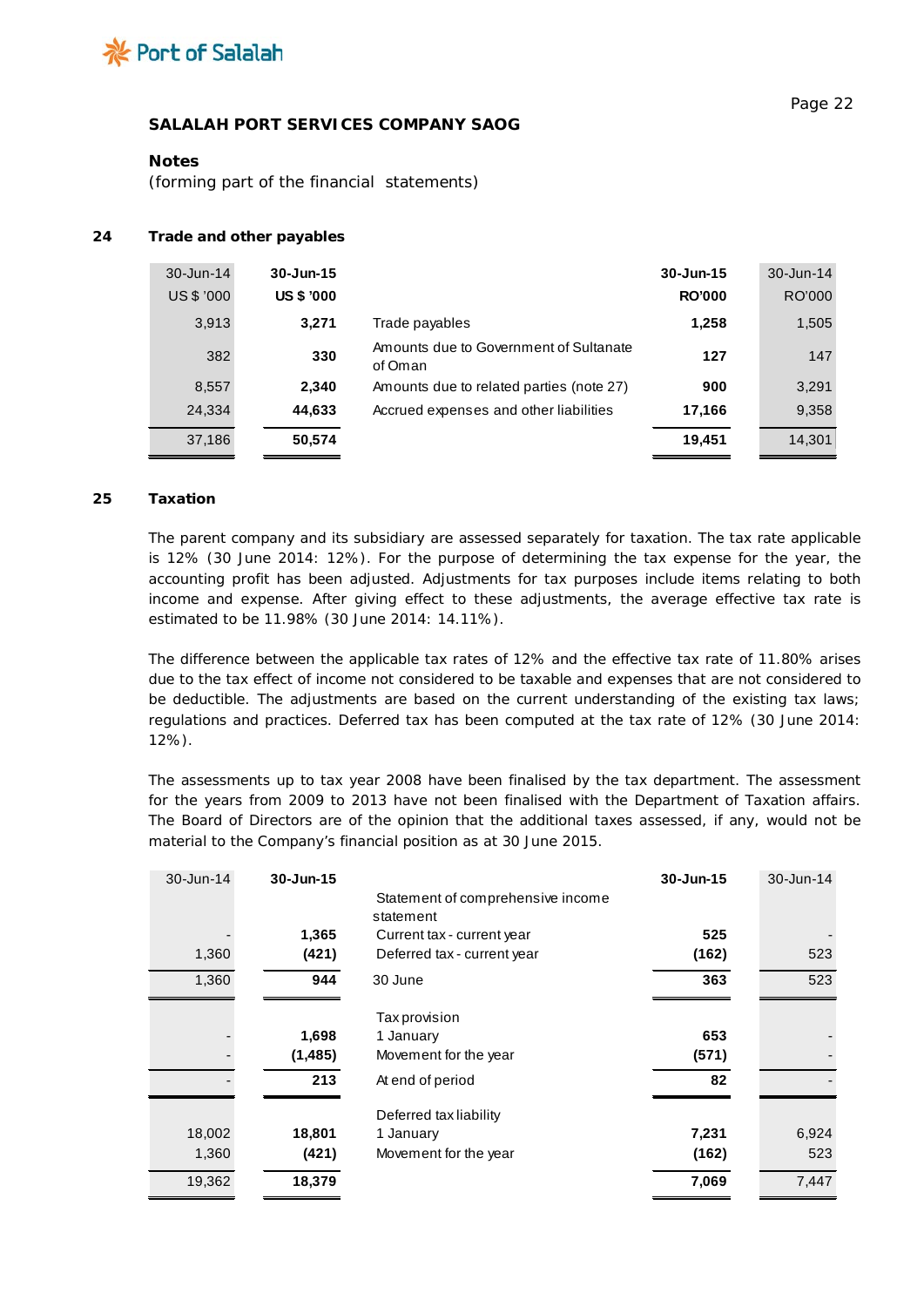

### **Notes**

*(forming part of the financial statements)*

#### **25 Taxation (continued)**

Deferred tax liability comprises the following temporary differences:

| $30 - Jun-14$<br>US \$ '000 | $30 - Jun-15$<br><b>US \$ '000</b> |                                          | 30-Jun-15<br><b>RO'000</b> | 30-Jun-14<br>RO'000 |
|-----------------------------|------------------------------------|------------------------------------------|----------------------------|---------------------|
| (161, 021)                  | (154, 081)                         | Net book value of property and equipment | (59, 262)                  | (61, 931)           |
| 10,993                      | 2.761                              | Provisions & losses                      | 1.062                      | 4,228               |
| (150, 028)                  | (151, 320)                         |                                          | (58, 200)                  | (57,703)            |

The Company has estimated taxation losses available for offset against future taxable profits as follows:

|                                  | 30-Jun-15     | 30-Jun-14 |
|----------------------------------|---------------|-----------|
|                                  | <b>RO'000</b> | RO'000    |
|                                  |               |           |
| Available up to 31 December 2014 | 0             |           |
| Available up to 31 December 2015 | 0             |           |
| Available up to 31 December 2016 | 0             | 1.875     |

Port of Salalah Development Company LLC

None of the subsidiary's tax assessments have been completed by the tax authorities.

#### **26 Derivative financial instruments and hedging deficit**

The term loan facilities of the Company bear interest at USD LIBOR plus applicable margins. In accordance with the term loan agreement, the Company has fixed the rates of interest applicable to the different Tranches through Interest Rate Swap agreements ("IRS").

At 30 June 2015, the USD LIBOR was approximately 0.357% (June 2014: 0.33%) per annum, whereas the Company had fixed interest on its long term borrowings at 4.895% on Tranche 3 and 3.350% on Tranche 4. Management had performed hedge effectiveness test as required under reporting standards.

Based on the interest rates gap over the life of the IRS on tranche 3 and 4, the indicative loss as at 30 June 2015 were assessed at RO 1.57 million (US\$4.07 million) [(June 2014: RO 1.91 million (US\$4.95 million) Loss)] by the counter parties to IRS. In case the Company terminates the IRS at 30 June 2015, it may result in a loss to the extent of RO 1.57 million (US\$4.07 million) [(June 2014: RO 1.91 million (US\$4.95 million) Loss)].

In order to comply with International Accounting Standard 39 "Financial Instruments: Recognition and Measurement" fair value of the hedge instruments' indicative loss of RO 1.57 million (US\$4.07 million) [(June 2014: RO 1.91.32 million (US\$4.95 million) Loss)] has been recorded as other comprehensive income and RO 1.57 million (US\$4.07 million) amount is recorded under liability.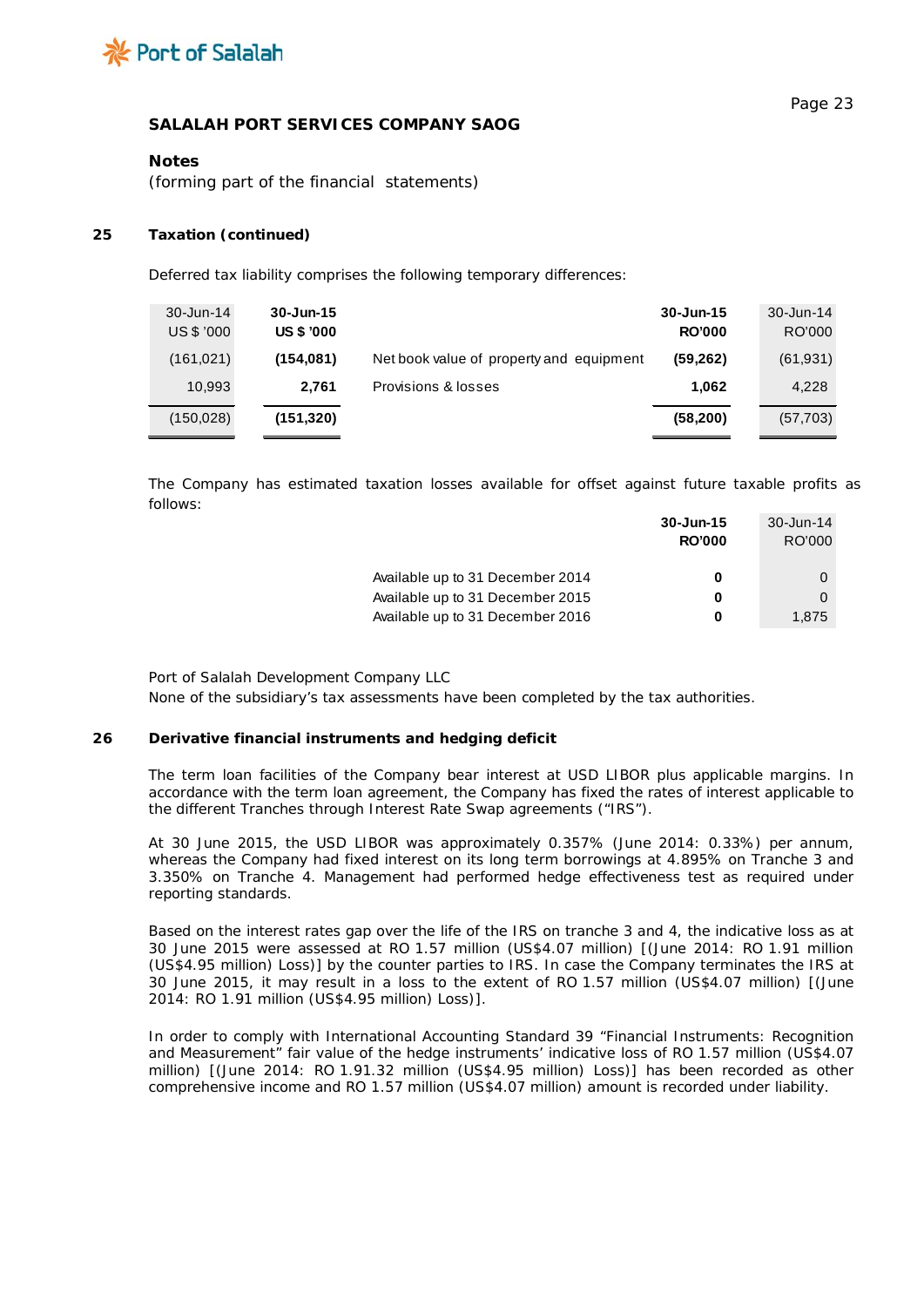

## **Notes**

*(forming part of the financial statements)*

# **26 Derivative financial instruments and hedging deficit (continued)**

|           | <b>Positive</b><br>fair value | <b>Negative</b><br>fair value | <b>Notional</b><br>amount | Within 1              | 1 year to                | Over 5                 |
|-----------|-------------------------------|-------------------------------|---------------------------|-----------------------|--------------------------|------------------------|
|           | <b>RO'000</b>                 | <b>RO'000</b>                 | <b>RO'000</b>             | year<br><b>RO'000</b> | 5 years<br><b>RO'000</b> | years<br><b>RO'000</b> |
| 30-Jun-15 | ٠                             | 1,569                         | 28,838                    | 7.676                 | 21,162                   | ٠                      |
| 30-Jun-14 | $\blacksquare$                | 1,905                         | 31,120                    | 5,187                 | 25,933                   | -                      |
|           | <b>US \$ '000</b>             | <b>US \$ '000</b>             | <b>US \$ '000</b>         | <b>US \$ '000</b>     | <b>US \$ '000</b>        | <b>US \$ '000</b>      |
| 30-Jun-15 | ٠                             | 4,079                         | 74.978                    | 19.958                | 55,020                   |                        |
| 30-Jun-14 |                               | 4,953                         | 80.912                    | 13.485                | 67,427                   | -                      |

Interest rate swaps- Notional amounts by term to maturity

### **27 Related party transactions**

The Company has entered into transactions with entities over which certain Directors may be able to exercise significant influence. In the normal course of business, the Company provides and avails services from related parties on commercial terms and at arm's length. The terms of providing and receiving such services are comparable with those that could be obtained from third parties. The volumes of significant related party transactions during the year and with parties with a shareholding of 10% or more in the Company and / or related to Directors, were as follows:

|                             |                  | 30-Jun-15      |                |                  | 30-Jun-14       |                 |
|-----------------------------|------------------|----------------|----------------|------------------|-----------------|-----------------|
|                             | <b>Purchases</b> | <b>Sales</b>   | <b>Others</b>  | <b>Purchases</b> | <b>Sales</b>    | <b>Others</b>   |
|                             | <b>RO'000</b>    | <b>RO'000</b>  | <b>RO'000</b>  | RO '000          | RO '000         | RO '000         |
| <b>Associated companies</b> | 46               | 9,785          | 59             |                  | 9,173           | 44              |
|                             | 46               | 9,785          | 59             |                  | 9,173           | 44              |
|                             | <b>USD'000</b>   | <b>USD'000</b> | <b>USD'000</b> | <b>USD '000</b>  | <b>USD '000</b> | <b>USD '000</b> |
| <b>Associated companies</b> | 119              | 25.441         | 155            | 19               | 23.851          | 114             |
|                             | 119              | 25,441         | 155            | 19               | 23,851          | 114             |

Compensation of key management personnel:

The key management personnel compensation for the year comprises:

| 30-Jun-14<br>US \$ '000 | 30-Jun-15<br><b>US \$ '000</b> |                           | 30-Jun-15<br><b>RO'000</b> | 30-Jun-14<br>RO'000 |
|-------------------------|--------------------------------|---------------------------|----------------------------|---------------------|
| 502                     | 756                            | Short term benefits       | 291                        | 368                 |
| 49                      | 32                             | End of service benefits   | 12                         | 29                  |
| 59                      | 156                            | Remuneration of directors | 60                         | 75                  |
| 105                     | 28                             | Sitting fees of directors | 11                         | 16                  |
| 715                     | 972                            |                           | 374                        | 488                 |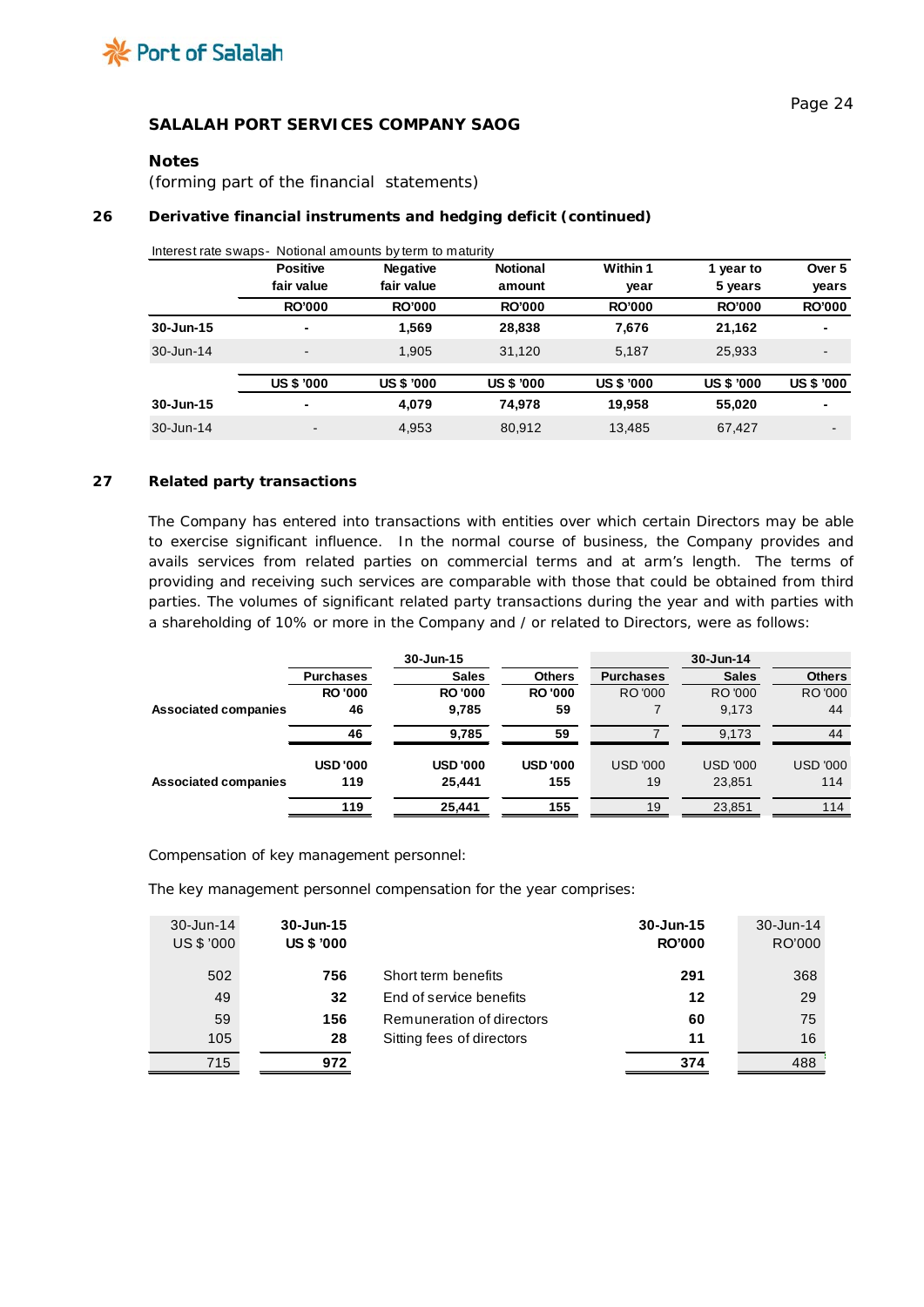

## **Notes**

*(forming part of the financial statements)*

### **27 Related party transactions (Continued)**

Balances with related parties included in the statement of financial position are as follows:

|                      | $30 - Jun-15$     |                   | 30-Jun-14         |               |  |
|----------------------|-------------------|-------------------|-------------------|---------------|--|
|                      | <b>Trade and</b>  | <b>Trade and</b>  | Trade and         | Trade and     |  |
|                      | other             | other payables    | other             | other         |  |
|                      | receivables       |                   | receivables       | payables      |  |
|                      | <b>RO'000</b>     | <b>RO'000</b>     | <b>RO'000</b>     | <b>RO'000</b> |  |
| Associated companies | 2,191             | 900               | 2,298             | 3,291         |  |
|                      |                   |                   |                   |               |  |
|                      | <b>US \$ '000</b> | <b>US \$ '000</b> | <b>US \$ '000</b> | US \$ '000    |  |
| Associated companies | 5,697             | 2,340             | 5,975             | 8,557         |  |

Amounts due from and due to the related parties are disclosed in notes 16 and 24 respectively.

Outstanding balances at the year-end arise in the normal course of business. Amounts due from related parties are not impaired and are estimated to the collectible based on the past experience.

#### **28 Operating Segment information**

For management purposes, the Company is organized into two major operating divisions – Container Terminal and General Cargo Terminal. The Container Terminal Division is engaged in leasing, equipping, operating and managing a Container Terminal. The General Cargo Terminal Division is engaged in providing stevedoring and other cargo related services to vessel and cargo operators. No operating segments have been aggregated to form the above reportable operating segment.

The two segments are organized on the basis of the classification of individual berths as set out in the two concession agreements with the Government of the Sultanate of Oman. As such, all operational revenues of berths which are classified as Container Terminal are classified within the Container Terminal segment, whether or not they constitute Container operations, and vice versa. The impact of the segmentation on royalty fees is currently under discussion with the government.

Management monitors the operating results of its business units separately for the purpose of making decisions about the resource allocation and the performance assessment. Segment performance is evaluated based on operating profit and loss and is measured consistently with the operating profit and loss in the Un-audited consolidated financial statements.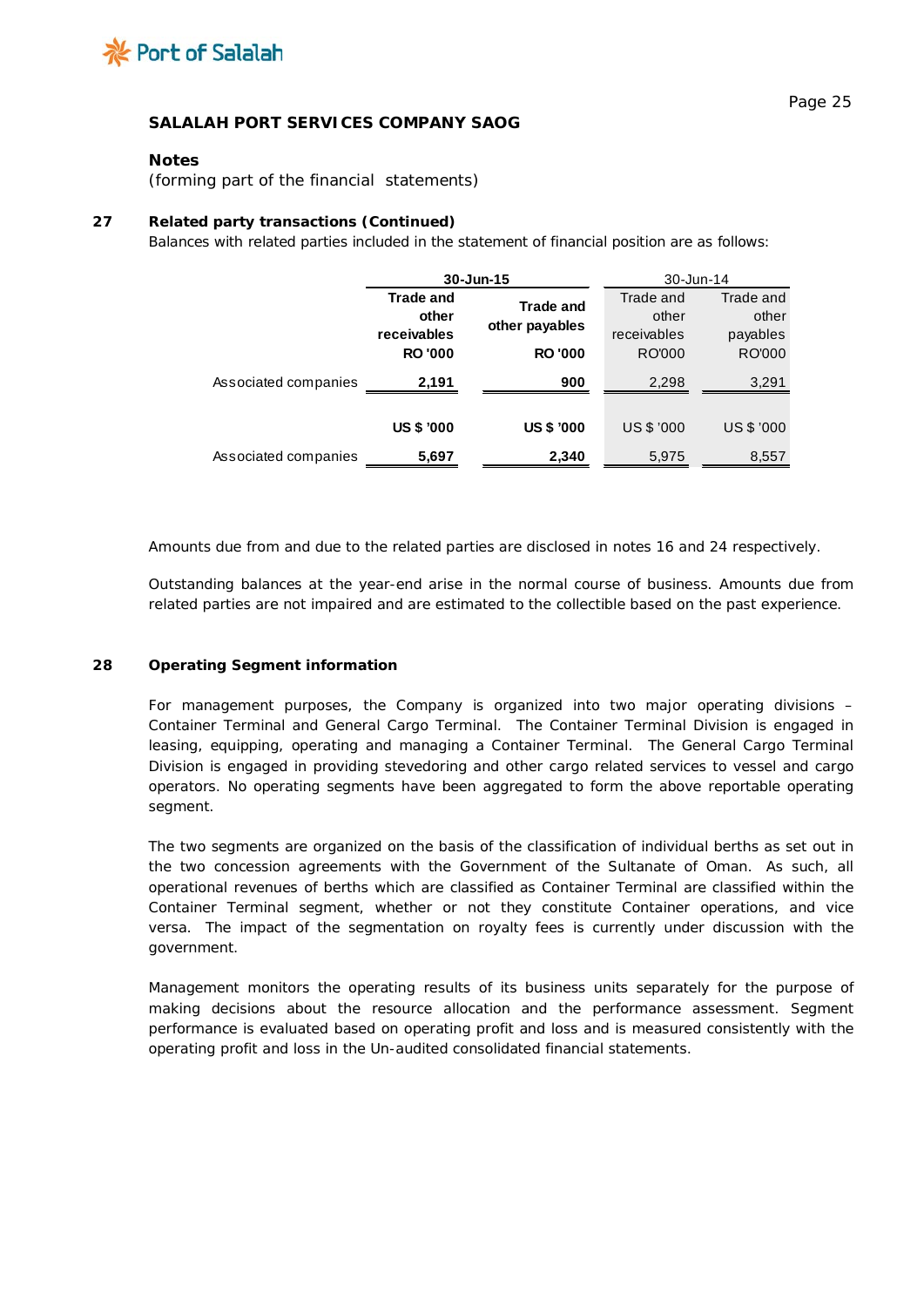

## **Notes**

*(forming part of the financial statements)*

## **28 Operating Segment information (Continued)**

|                                  | <b>Container Terminal</b> |            | <b>General Cargo Terminal</b> |            | <b>Total</b>      |            |  |
|----------------------------------|---------------------------|------------|-------------------------------|------------|-------------------|------------|--|
|                                  | 30-Jun-15                 | 30-Jun-14  | 30-Jun-15                     | 30-Jun-14  | 30-Jun-15         | 30-Jun-14  |  |
|                                  | <b>RO'000</b>             | RO'000     | <b>RO'000</b>                 | RO'000     | <b>RO'000</b>     | RO'000     |  |
| Revenue                          | 19,321                    | 22,641     | 5,825                         | 5,582      | 25,146            | 28,223     |  |
| Depreciation and<br>amortisation | (3,640)                   | (3,631)    | (417)                         | (416)      | (4,056)           | (4,047)    |  |
| <b>Net Profit</b>                | 1,483                     | 2,215      | 1,180                         | 968        | 2,662             | 3,183      |  |
| <b>Operating Assets</b>          | 92,332                    | 100,659    | 16,320                        | 15,212     | 108,652           | 115,871    |  |
| <b>Operating Liabilities</b>     | 92,332                    | 100,659    | 16,320                        | 15,212     | 108,652           | 115,871    |  |
| <b>Other disclosures</b>         |                           |            |                               |            |                   |            |  |
| Capital Expenditure              | 1,897                     | 1,017      | 399                           |            | 2,296             | 1,017      |  |
|                                  | <b>Container Terminal</b> |            | <b>General Cargo Terminal</b> |            | <b>Total</b>      |            |  |
|                                  | 30-Jun-15                 | 30-Jun-14  | 30-Jun-15                     | 30-Jun-14  | 30-Jun-15         | 30-Jun-14  |  |
|                                  | <b>US \$ '000</b>         | US \$ '000 | <b>US \$ '000</b>             | US \$ '000 | <b>US \$ '000</b> | US \$ '000 |  |
| Revenue                          | 50,235                    | 58,868     | 15,145                        | 14,513     | 65,380            | 73,381     |  |
| Depreciation and                 |                           |            |                               |            |                   |            |  |
| amortisation                     | (9, 464)                  | (9, 441)   | (1,083)                       | (1,081)    | (10, 547)         | (10,521)   |  |
| <b>Net Profit</b>                | 3,856                     | 5,756      | 3,068                         | 2,516      | 6,924             | 8,272      |  |
| <b>Operating Assets</b>          | 240,061                   | 261,712    | 42,435                        | 39,550     | 282,495           | 301,262    |  |
| <b>Operating Liabilities</b>     | 240,061                   | 261,712    | 42,435                        | 39,550     | 282,495           | 301,262    |  |
| <b>Other disclosures</b>         |                           |            |                               |            |                   |            |  |
| Capital Expenditure              | 4,932                     | 2,645      | 1,037                         |            | 5,969             | 2,645      |  |

Inter-segment revenue are eliminated on consolidation. Capital expenditure consists of additions of property, plant and equipment.

# **Geographic information – Revenue Split**

| $30 - Jun-14$ | $30 - Jun-15$     |                                                           | 30-Jun-15     | 30-Jun-14 |
|---------------|-------------------|-----------------------------------------------------------|---------------|-----------|
| US \$ '000    | <b>US \$ '000</b> |                                                           | <b>RO'000</b> | RO'000    |
| 20,857        | 20.513            | Oman                                                      | 7,889.45      | 8,021     |
| 49,773        | 44.340            | Europe                                                    | 17,054        | 19,143    |
| 2,368         | 150               | Other asia                                                | 58            | 911       |
| 383           | 377               | Africa                                                    | 145           | 147       |
| 73,381        | 65,380            | Revenue as per unaudited consolidated<br>income statement | 25,146        | 28,223    |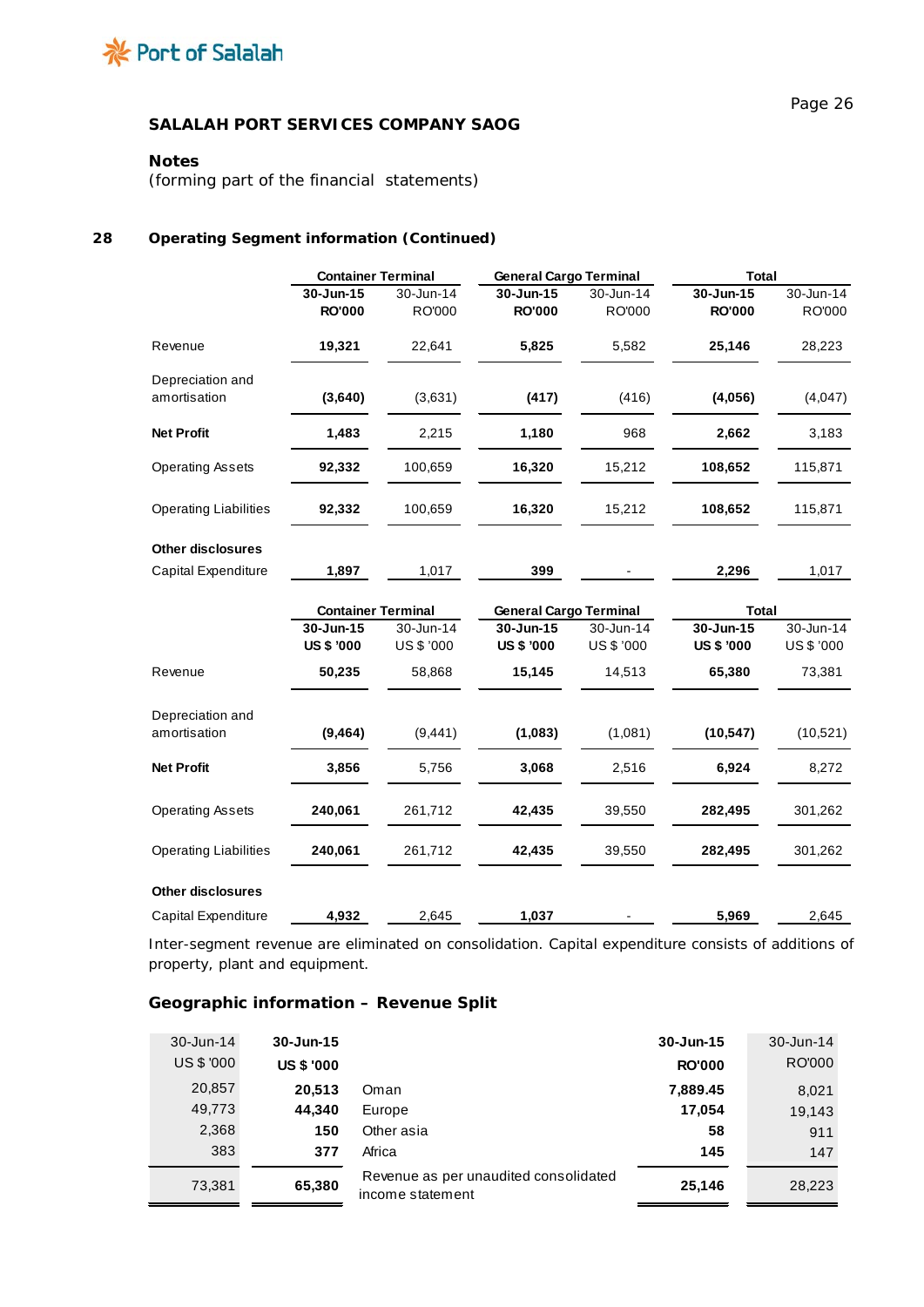

#### **Notes**

*(forming part of the financial statements)*

#### **29 Commitments and contingencies**

| 30-Jun-14<br>US \$'000 | 30-Jun-15<br><b>US \$'000</b> |                                 | 30-Jun-15<br><b>RO'000</b> | 30-Jun-14<br>RO'000 |
|------------------------|-------------------------------|---------------------------------|----------------------------|---------------------|
| 429                    | 2.006                         | Capital expenditure commitments | 772                        | 165                 |
| 429                    | 2.006                         |                                 | 772                        | 165                 |

#### Operating lease commitments

The Company entered into a lease agreement with the Government of the Sultanate of Oman in November 1998 for Container Terminal and in March 2000 (with retrospective effect from 1 October 1998) for General cargo terminal, which grants a lease of the land and infrastructure in respective facilities to the Company for a term consistent with its thirty year Concession Year. Future lease payment commitments are as follows:

| 30-Jun-14 | 30-Jun-15        |                            | 30-Jun-15     | $30 - Jun-14$ |
|-----------|------------------|----------------------------|---------------|---------------|
| US \$'000 | <b>US \$'000</b> |                            | <b>RO'000</b> | RO'000        |
| 2,109     | 2.260            | Not later than one year    | 869           | 811           |
| 23,070    | 24.717           | Between one and five years | 9.507         | 8,873         |
| 51,176    | 47.994           | After five years           | 18.459        | 19,683        |
| 76,355    | 74.971           |                            | 28.835        | 29.367        |

Various claims against the company have been made by suppliers and customers which the company does not acknowledge as liabilities based on agreed terms. The total value of such claims against the company not acknowledged as liabilities amounts to RO 1.7 million (USD 4.3 million).

### **30 Financial risk management**

The Company's activities exposes it to variety of risks from its use of financial instruments:

- credit risk
- liquidity risk
- market risk

The Company has established a risk policy whose administration is vested with the Chief Executive Officer. The Chief Financial Officer is nominated as the Risk Champion and a body consisting of departmental Managers constitutes the Risk Management Committee. The working of the Risk management framework as above is coordinated through the Audit Committee.

**Credit risk** is the risk of financial loss to the Company if a customer or counterparty to a financial instrument fails to meet its contractual obligations, and arises principally from the Company's receivables from customers. The carrying amount of financial assets represents the maximum credit exposure.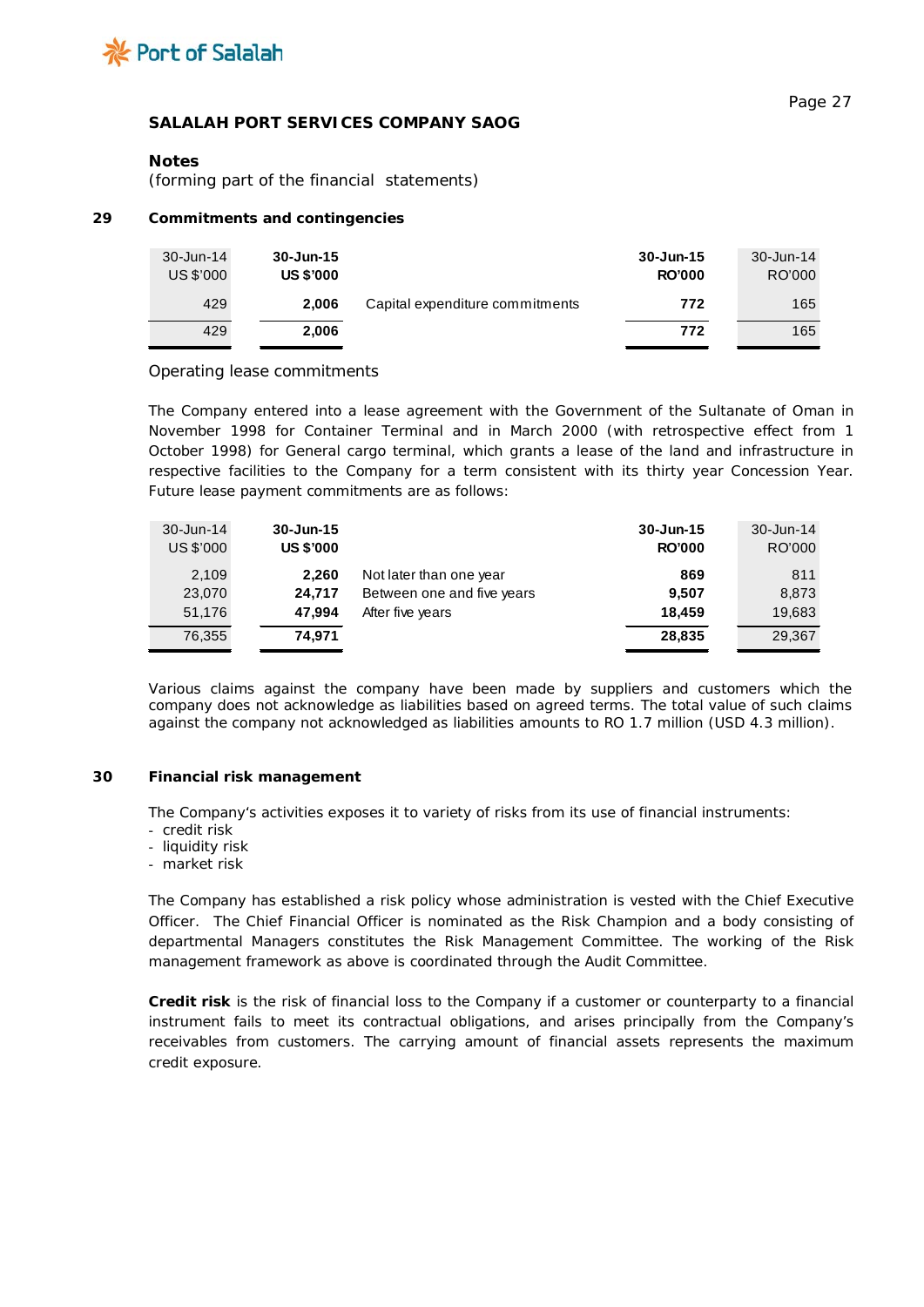

#### **Notes**

*(forming part of the financial statements)*

### **30 Financial risk management (Continued)**

Trade and other receivables: Credit is extended to customers only with an objective of optimizing the Company's profits and the prime responsibility for providing credit to customers and the timely collection of all debts rests with the functional manager. Credit has a cost to the business and necessary controls and procedures are established to manage the Company's credit risk and its working capital. It is therefore Company's policy to have effective credit control systems in place which are flexible enough to respond to changing market needs yet rigorous enough to ensure that customer credit limits are established and regularly updated on the basis of reliable up-to-date information.

This is an aggregate of our transactions with many customers and the risk profiles vary with their composition from time to time. Generally, the Company deals with the customers based on cash or guarantees from reputed banks. In the case of major customers who have been provided credit status, their credit worthiness has been thoroughly evaluated in advance and their credit terms are governed by their respective contracts with the Company. The Company has an approved credit policy forming part of its financial policies and procedures. In case of exceptions provisions are created as appropriate.

| 30-Jun-14<br>US \$ '000 | $30 - Jun-15$<br><b>US \$ '000</b> |                      | $30 - Jun-15$<br><b>RO'000</b> | 30-Jun-14<br>RO'000 |
|-------------------------|------------------------------------|----------------------|--------------------------------|---------------------|
| 15.464                  | 9,116                              | Within credit period | 3,506                          | 5,948               |
| 5,581                   | 1,264                              | Past due 31-60 days  | 487                            | 2,147               |
| 2,391                   | 542                                | Past due 61-90 days  | 209                            | 920                 |
| 1,004                   | 1,147                              | Past due 90-180 days | 441                            | 386                 |
| (543)                   | 10                                 | More than 180 Days   | 4                              | (209)               |
| 23,897                  | 12,079                             |                      | 4.646                          | 9,192               |

The ageing of the trade receivables at the reporting date was:

The movement in allowance for impairment in respect of trade receivables during the Year was as follows:

| $30 - Jun-14$ | 30-Jun-15         |                     | 30-Jun-15     | 30-Jun-14 |
|---------------|-------------------|---------------------|---------------|-----------|
| US \$ '000    | <b>US \$ '000</b> |                     | <b>RO'000</b> | RO'000    |
| 6,339         | 962               | 1 January           | 209           | 2,438     |
| (5,067)       | 44                | Charge for the year | 17            | (1,949)   |
| 1.272         | 1.006             | 30 June             | 226           | 489       |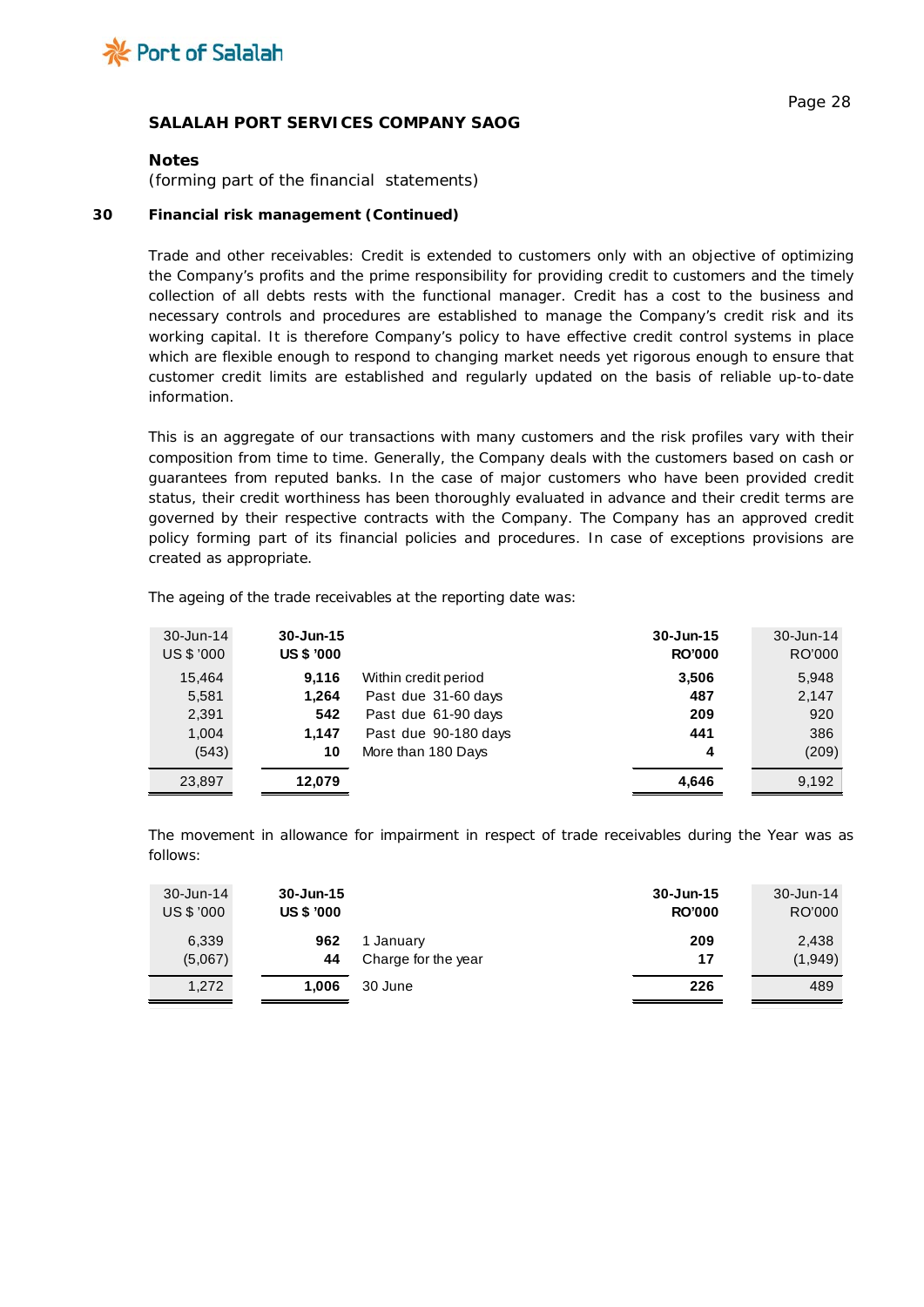

## **Notes**

*(forming part of the financial statements)*

#### **30 Financial risk management (continued)**

Exposure to credit risk for trade receivables at the end of the reporting date by geographic region:

| 30-Jun-14  | 30-Jun-15         |              | 30-Jun-15     | 30-Jun-14 |
|------------|-------------------|--------------|---------------|-----------|
| US \$ '000 | <b>US \$ '000</b> |              | <b>RO'000</b> | RO'000    |
| 7,232      | 4.581             | Oman         | 1,763         | 2,782     |
| 16,036     | 7,381             | Europe       | 2,839         | 6,168     |
| 629        | 117               | Other & Asia | 45            | 242       |
| 23,897     | 12,079            |              | 4,646         | 9,192     |

Exposure to credit risk for trade receivables at the end of reporting date by type of customer:

| 30-Jun-14  | 30-Jun-15         |                       | 30-Jun-15     | 30-Jun-14 |
|------------|-------------------|-----------------------|---------------|-----------|
| US \$ '000 | <b>US \$ '000</b> |                       | <b>RO'000</b> | RO'000    |
| 16,765     | 7,468             | <b>Shipping Lines</b> | 2,872         | 6,448     |
| 7,132      | 4.611             | <b>Others</b>         | 1.774         | 2,743     |
| 23,897     | 12,079            |                       | 4,646         | 9,192     |

**Liquidity risk** is the risk that the Company will not be able to meet its financial obligations as they fall due that are settled either by delivering cash or another financial asset. The Company's approach to managing liquidity risk is to ensure, as far as possible, that it will always have sufficient liquidity to meet its liabilities when due, under both normal and stressed conditions, without incurring unacceptable losses or risking damage to the Company's reputation.

*Trade and other payables*: The Company prepares periodical forecast cash flows to assess the liquidity requirements from time to time which forms the basis for allocation of available "cash and cash equivalent" resources.

*Financial obligations*: The Company through an agreement with its lenders has an arrangement to place a fixed deposit of an amount equivalent to the next instalment (which is not less than six months at any point of time) which ensures that adequate care is accorded.

The table below summarises the maturities of the group's undiscounted non-derivative financial liabilities based on contractual payment dates:

|                                  |                  |                  | 30-Jun-15        |                  |                  |                          |                  | 30-Jun-14        |                  |                  |
|----------------------------------|------------------|------------------|------------------|------------------|------------------|--------------------------|------------------|------------------|------------------|------------------|
|                                  | Less than        | 3 to 6           | 6 to 12          | more than        | Total            | Less than                | 3 to 6           | 6 to 12          | more than        | Total            |
|                                  | 3 months         | months           | months           | 12 months        |                  | 3 months                 | months           | months           | 12 months        |                  |
|                                  | <b>RO'000</b>    | <b>RO'000</b>    | <b>RO'000</b>    | <b>RO'000</b>    | <b>RO'000</b>    | RO'000                   | RO'000           | RO'000           | RO'000           | RO'000           |
| Trade and Other<br>Payables      | 13,871           | 1,100            | 2,083            | 1,498            | 18,551           | 10,070                   | 131              | 569              | 239              | 11,009           |
| Loans and<br>borrowings          |                  | 3,379            | 4,464            | 22,322           | 30,165           | $\overline{\phantom{a}}$ | 3,250            | 4,137            | 36,936           | 44,324           |
| Amount due to<br>related Parties |                  | -                | 900              |                  | 900              | 3,086                    | (2)              | 204              | 3                | 3,291            |
|                                  | 13,871           | 4,478            | 7,447            | 23,820           | 49,616           | 13,157                   | 3,379            | 4,910            | 37,178           | 58,624           |
|                                  | <b>US \$'000</b> | <b>US \$'000</b> | <b>US \$'000</b> | <b>US \$'000</b> | <b>US \$'000</b> | <b>US \$'000</b>         | <b>US \$'000</b> | <b>US \$'000</b> | <b>US \$'000</b> | <b>US \$'000</b> |
| Trade and Other<br>Payables      | 36,067           | 2,860            | 5,414            | 3,894            | 48,234           | 26,188                   | 340              | 1,479            | 622              | 28,629           |
| Loans and<br>borrowings          |                  | 8,784            | 11,608           | 58,038           | 78,430           | (3)                      | 8,451            | 10,756           | 96,038           | 115,242          |
| Amount due to<br>related Parties |                  | -                | 2,340            | -                | 2,340            | 8,023                    | (5)              | 531              | 8                | 8,557            |
|                                  | 36,067           | 11,644           | 19,361           | 61,932           | 129,004          | 34,208                   | 8,786            | 12,766           | 96,668           | 152,428          |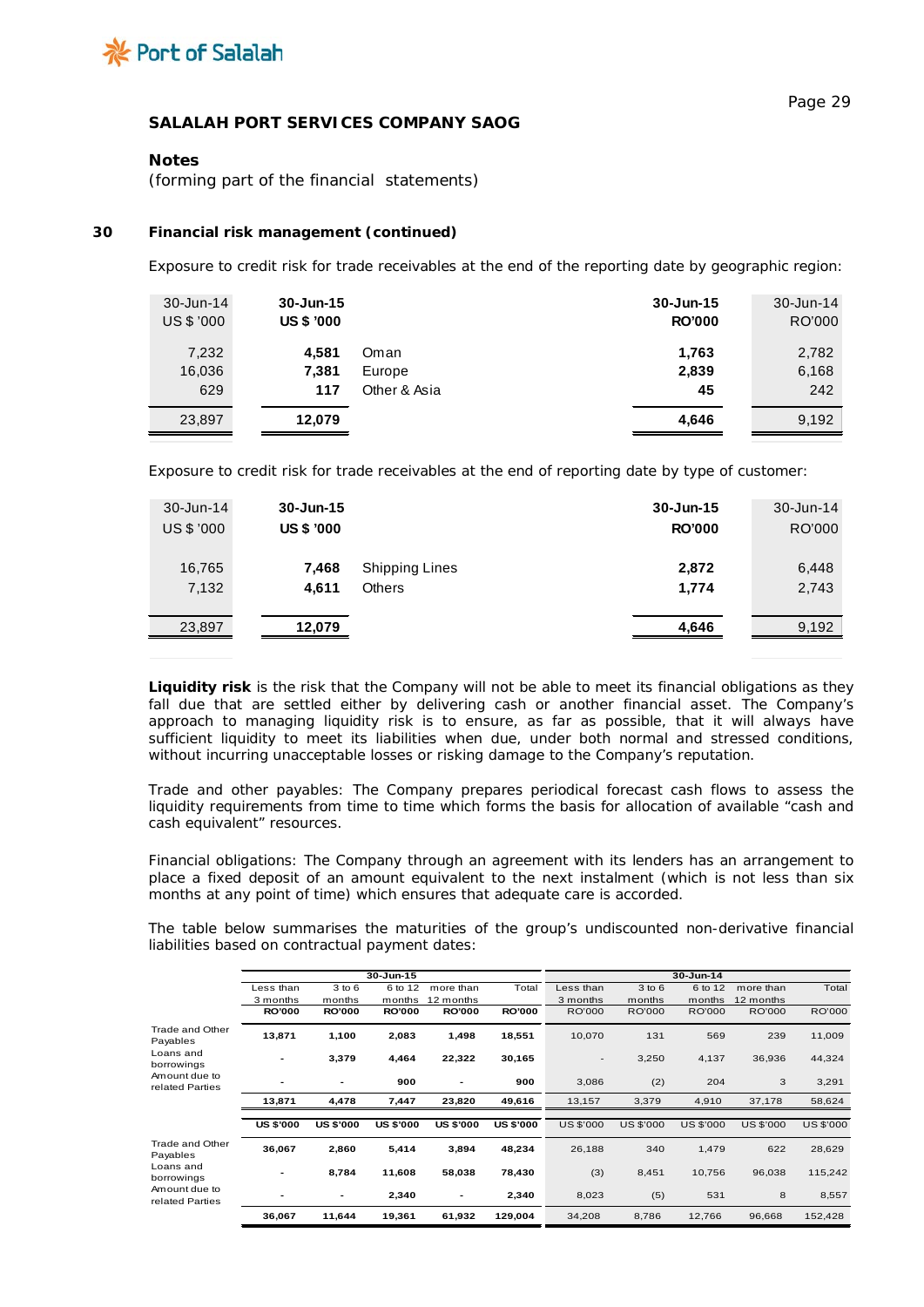

#### **Notes**

*(forming part of the financial statements)*

#### **30 Financial risk management (continued)**

**Market risk** is the risk that changes in market prices, such as foreign exchange rates, interest rates and equity prices will affect the Company's income or the value of its holdings of financial instruments. The objective of market risk management is to manage and control market risk exposures within acceptable parameters, while optimizing the return.

*Currency risk:* The Company's income is generally based in US dollars to which the local currency Omani Rial, is pegged. Therefore, the effect on the comparable financial statements is minimal. However, it affects the alternative currency purchases. This is partly mitigated by opting for purchase of alternate currencies when such requirements can be forecasted well in advance. Depending on emerging scenarios the Company may opt for appropriate risk mitigating measures.

*Interest rate risk*: Variance in interest rates affects the financial statements of the Company. With a view to minimizing this effect the Company has adopted policy of hedging outstanding loans at specific interest rates swaps. At 30 June 2015, approximately 76%% of the outstanding loans are at fixed rate of interest (June 2014: 70%).The following table summarises the impact of interest rate changes.

| 30-Jun-14        | 30-Jun-15        |                                   | 30-Jun-15      | 30-Jun-14 |
|------------------|------------------|-----------------------------------|----------------|-----------|
| <b>US\$ '000</b> | <b>US\$ '000</b> |                                   | <b>RO '000</b> | RO '000   |
| 100              | 100              | Increase in basis points          | 100            | 100       |
| (115)            |                  | (186) Effect on profit before tax | (71)           | (44)      |
| 100              | 100              | Decrease in basis points          | 100            | 100       |
| 115              | 186              | Effect on profit before tax       | 71             | 44        |

## **Cash flow sensitivity analysis for variable rate instruments**

A change of 100 basis points in interest rates at the reporting date would have increased (decreased) equity and profit or loss by the amounts shown below. This analysis assumes that all other variables, in particular foreign currency rates, remain constant. The analysis is performed on the same basis for June 2014.

|                    | <b>Profit or loss</b>                  |                                        | Equity                                 |                                        |  |
|--------------------|----------------------------------------|----------------------------------------|----------------------------------------|----------------------------------------|--|
|                    | $100$ bps<br>increase<br><b>RO'000</b> | $100$ bps<br>decrease<br><b>RO'000</b> | $100$ bps<br>increase<br><b>RO'000</b> | $100$ bps<br>decrease<br><b>RO'000</b> |  |
| 30 June 2015       |                                        |                                        |                                        |                                        |  |
| Interest rate swap | 71                                     | (71)                                   | 157                                    | (157)                                  |  |
| 30 June 2014       |                                        |                                        |                                        |                                        |  |
| Interest rate swap | 44                                     | (44)                                   | 191                                    | (191)                                  |  |
|                    |                                        |                                        |                                        |                                        |  |
|                    | <b>Profit or loss</b>                  |                                        | <b>Equity</b>                          |                                        |  |
|                    | $100$ bps                              | $100$ bps                              | $100$ bps                              | $100$ bps                              |  |
|                    | increase                               | decrease                               | increase                               | decrease                               |  |
|                    | <b>USD'000</b>                         | <b>USD'000</b>                         | <b>USD'000</b>                         | <b>USD'000</b>                         |  |
| 30 June 2015       |                                        |                                        |                                        |                                        |  |
| Interest rate swap | 186                                    | (186)                                  | 408                                    | (408)                                  |  |
| 30 June 2014       |                                        |                                        |                                        |                                        |  |
| Interest rate swap | 115                                    | (115)                                  | 495                                    | (495)                                  |  |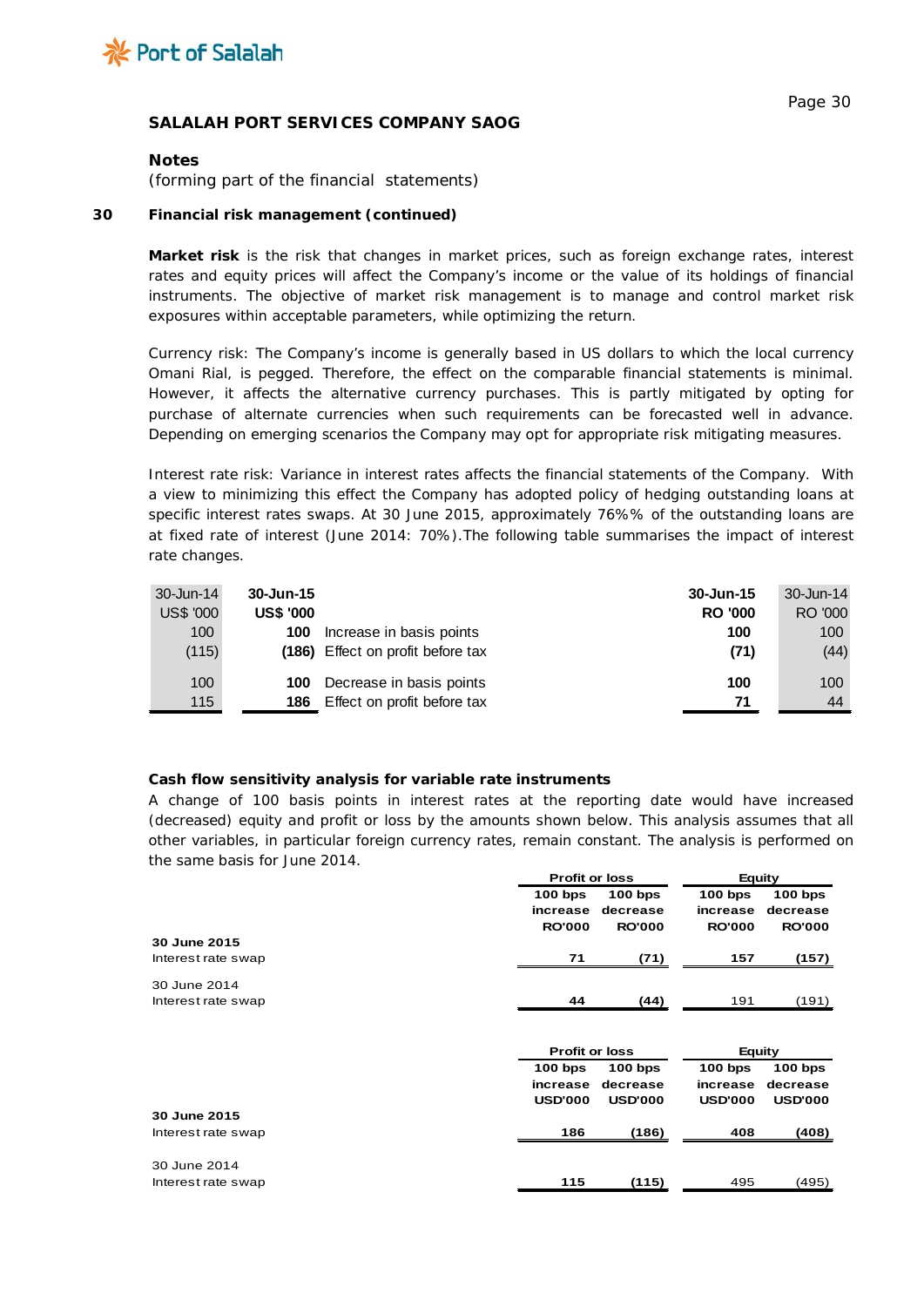

#### **Notes**

*(forming part of the financial statements)*

#### **30 Financial risk management (continued)**

Investments: The Company generally does not invest in stock markets. The Company has an investment in 200,000 equity shares of face value RO 1.000 in Dhofar University SAOG. The investment was made primarily with an objective of promoting higher education in the Dhofar region.

**Capital management**: The Company recognizes the importance of maintenance of a strong capital base which would assist in maintenance of investor, creditor and market confidence. With this end in view, the Company has in place adequate mechanisms to monitor return on capital, shareholder value creation, etc.

The Board of Directors monitors the return on equity, which the Company defines as net profit divided by total shareholders' equity. The Board of Directors also monitors the level of dividends to ordinary shareholders.

There were no changes in the Company's approach to capital management during the Year. The Company and its subsidiary's capital requirements are determined by the requirements of Capital Market Authority and by Oman Commercial Companies Law of 1974, as amended.

#### **31 Fair values of the financial instruments**

Financial instruments comprise financial assets, financial liabilities and derivatives.

Financial assets consist of cash and bank balances, term deposits, available for sale investments and receivables. Financial liabilities consist of payables, term loans and loans and borrowings. Derivatives consist of interest rate swap arrangements entered by the Company.

The fair values of the financial assets, financial liabilities and derivatives at the end of the reporting date are not materially different from their carrying values:

|                                    |        | Carrying Amounts |           |                | Fair Value |                |        |                |
|------------------------------------|--------|------------------|-----------|----------------|------------|----------------|--------|----------------|
|                                    |        | 30-Jun-15        | 30-Jun-14 |                |            | 30-Jun-15      |        | 30-Jun-14      |
|                                    | RO'000 | USD'000          | RO'000    | <b>USD'000</b> | RO'000     | <b>USD'000</b> | RO'000 | <b>USD'000</b> |
| <b>Financial Assets</b>            |        |                  |           |                |            |                |        |                |
| <b>Short Term Deposits</b>         |        |                  | 4,000     | 10,400         |            |                | 4,000  | 10,400         |
| <b>Trade and other Receivables</b> | 4,624  | 12,022           | 10,870    | 27,410         | 4,624      | 12,022         | 10,870 | 27,410         |
| Available-for-sale investments     | 295    | 767              | 280       | 728            | 295        | 767            | 280    | 728            |
| Due from related parties           | 2,191  | 5,697            | 2,298     | 5,975          | 2,191      | 5,697          | 2,298  | 5,975          |
| Cash and bank balances             | 20,530 | 53,378           | 17,161    | 44,619         | 20,530     | 53,378         | 17,161 | 44,619         |
| Total                              | 27,640 | 71,863           | 34,609    | 89,132         | 27,640     | 71,863         | 34,609 | 89,132         |
| <b>Financial Liabilities</b>       |        |                  |           |                |            |                |        |                |
| Trade and other payables           | 18,551 | 48,234           | 11,009    | 28,629         | 18,551     | 48,234         | 11,009 | 28,629         |
| Due to related parties             | 900    | 2,340            | 3,291     | 8,557          | 900        | 2,340          | 3,291  | 8,557          |
| Term Ioan                          | 30,165 | 78,430           | 44,324    | 115,242        | 30,165     | 78,430         | 44,324 | 115,242        |
| Derivatives financial instruments  | 1,569  | 4,079            | 1,905     | 4,953          | 1,569      | 4,079          | 1,905  | 4,953          |
| Taxations                          | 7,069  | 18,379           | 7,447     | 19,362         | 7,069      | 18,379         | 7,447  | 19,362         |
| Total                              | 58,254 | 151,462          | 67,976    | 176,743        | 58,254     | 151,462        | 67,976 | 176,743        |

The fair value of the financial assets and liabilities are included at the amount at which the instrument could be exchanged in a current transaction between willing parties, other than in a forced or liquidation sale.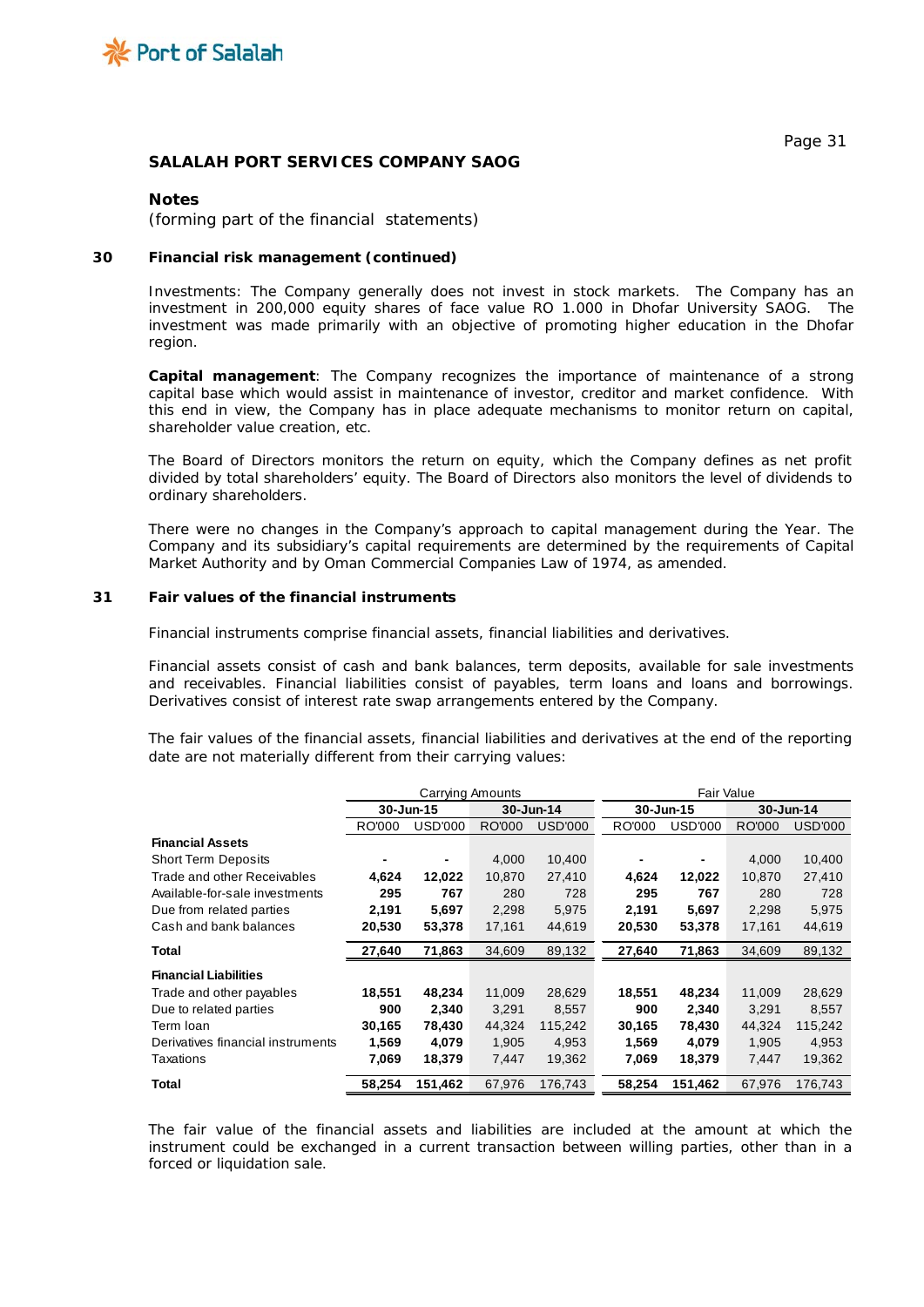

#### **Notes**

*(forming part of the financial statements)*

#### **31 Fair values of the financial instruments (continued)**

The following methods and assumptions were used to estimate the fair values:

- Cash and short-term deposits, trade receivables, trade payables, and other current liabilities approximate their carrying amounts largely due to the short-term maturities of these instruments.
- Long-term fixed-rate and variable-rate receivables / borrowings are evaluated by the group based on parameters such as interest rates, specific country risk factors and individual creditworthiness of the customer and the risk characteristics of the financed project. Based on this evaluation, allowances are taken to account for the expected losses of these receivables. As at 30 June 2015, the carrying amounts of such receivables, net of allowances, are not materially different from their calculated fair values.
- Fair value of quoted instruments is based on price quotations at the reporting date.
- Fair value of available-for-sale financial assets is derived from quoted market prices in active markets, if available.
- The Group enters into derivative financial instruments with various counterparties, principally financial institutions with investment grade credit ratings. Derivatives valued using a valuation techniques with market observable inputs are mainly, foreign exchange forward contracts and commodity forward contracts. The most frequently applied valuation techniques include forward pricing using present value calculations. The models incorporate various inputs including the credit quality of counterparties, foreign exchange spot and forward rates, interest rate curves and forward rate curves of the underlying commodity.
- As at 30 June 2015, the marked to market value of derivative asset position is net of a credit valuation adjustment attributable to derivative counterparty default risk. The changes in counterparty credit risk had no material effect on the hedge effectiveness assessment for derivatives designated in hedge relationship and other financial instruments recognised at fair value in respect Tranche 3 and Tranche 4.

#### **Fair value hierarchy**

The Group uses the following hierarchy for determining and disclosing the fair value of financial instruments by valuation technique:

Level 1: quoted (unadjusted) prices in active markets for identical assets or liabilities

Level 2: other techniques for which all inputs which have a significant effect on the recorded fair value are observable, either directly or indirectly

Level 3: techniques which use inputs which have a significant effect on the recorded fair value that are not based on observable market data.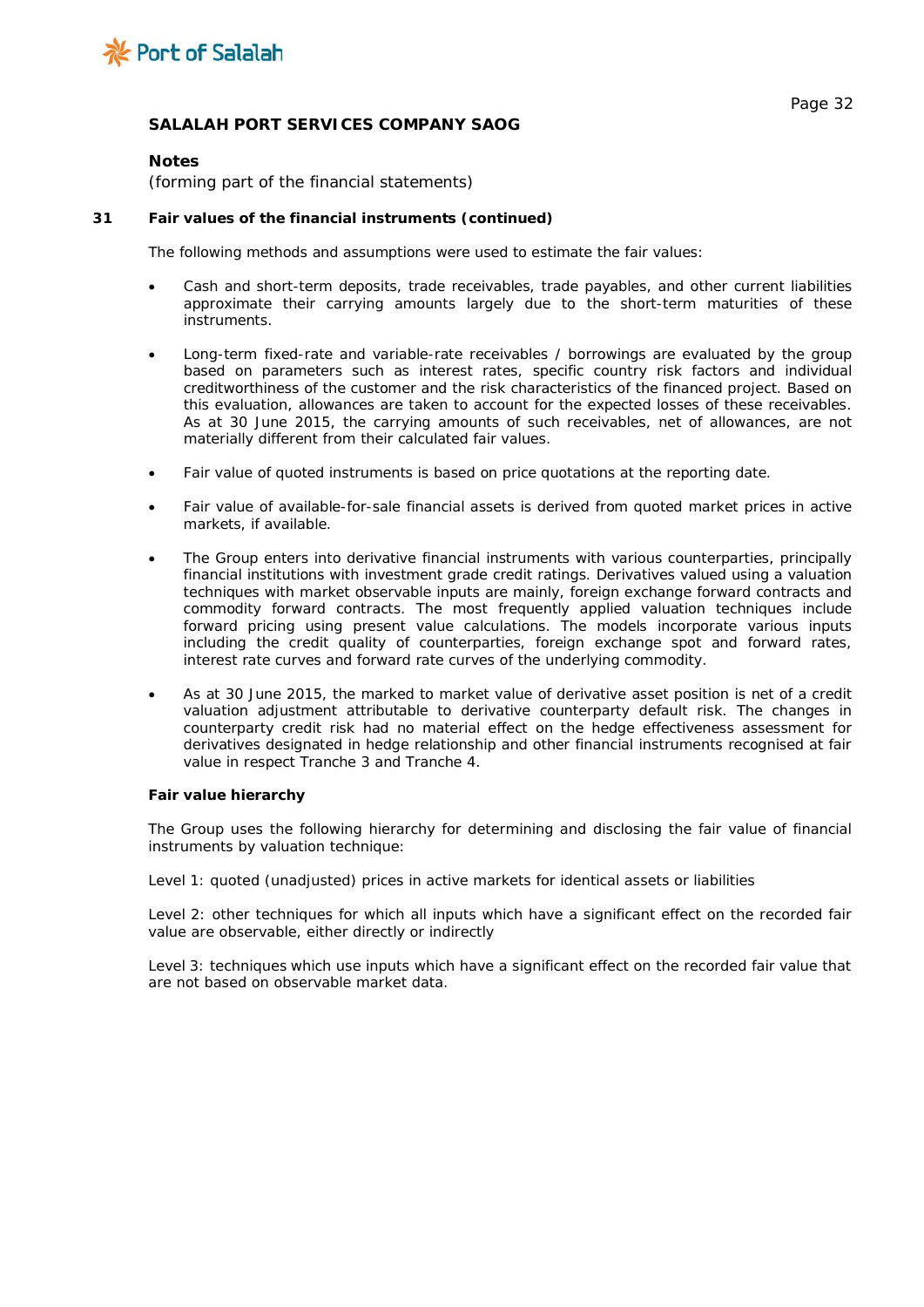

## **Notes**

*(forming part of the financial statements)*

## **31 Fair values of the financial instruments (continued)**

#### **Assets measured at fair value at 30th June 2015**

|                                                 | 30-Jun-15         | Level1           | Level <sub>2</sub> | Level <sub>3</sub> |
|-------------------------------------------------|-------------------|------------------|--------------------|--------------------|
|                                                 | <b>RO '000</b>    | <b>RO '000</b>   | <b>RO '000</b>     | <b>RO '000</b>     |
| Available-for-sale investments                  | 295               | 295              |                    |                    |
|                                                 | <b>US \$ '000</b> | <b>US \$'000</b> | <b>US \$ '000</b>  | <b>US \$ '000</b>  |
| Available-for-sale investments                  | 767               | 767              |                    |                    |
| Liabilities measured at fair value              |                   |                  |                    |                    |
|                                                 | <b>RO '000</b>    | <b>RO '000</b>   | <b>RO '000</b>     | <b>RO '000</b>     |
| Interest rate swap                              | 1,569             |                  | 1,569              |                    |
|                                                 | <b>US \$ '000</b> | <b>US \$'000</b> | <b>US \$ '000</b>  | <b>US \$ '000</b>  |
| Interest rate swap                              | 4,079             |                  | 4,079              |                    |
| Assets measured at fair value at 30th June 2014 |                   |                  |                    |                    |
|                                                 |                   |                  |                    |                    |
|                                                 | 30-Jun-14         | Level1           | Level <sub>2</sub> | Level <sub>3</sub> |
|                                                 | RO '000           | RO '000          | RO '000            | RO '000            |
| Available-for-sale investments                  | 280               | 280              |                    |                    |
|                                                 | <b>US \$ '000</b> | US \$'000        | <b>US \$ '000</b>  | US\$ '000          |
| Available-for-sale financial assets             | 728               | 728              |                    |                    |
|                                                 |                   |                  |                    |                    |
| Liabilities measured at fair value              | RO '000           | RO '000          | RO '000            | RO '000            |
| Interest rate swap                              | 1,905             |                  | 1,905              |                    |
|                                                 | US\$ '000         | US \$'000        | US \$ '000         | US \$ '000         |

During the Period ended 30 June 2015, there were no transfers between Level 1 and Level 2 fair value measurements, and no transfers into and out of Level 3 fair value measurements.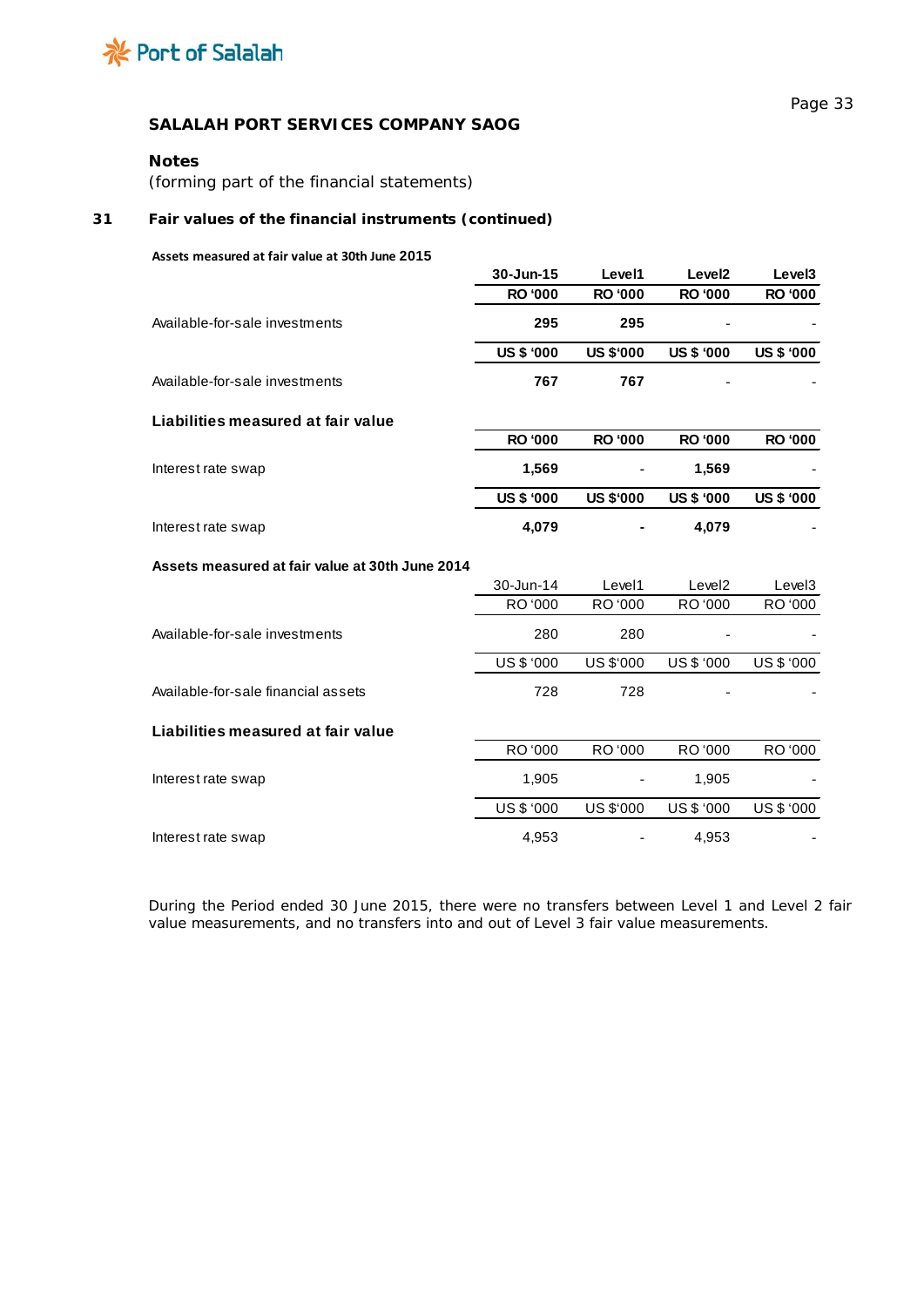

### **Notes**

*(forming part of the financial statements)*

#### **32 Key sources of estimation uncertainty**

#### **Useful lives of property, plant and equipment**

The Group's management determines the estimated useful lives of its property, plant and equipment for calculating depreciation. This estimate is determined after considering the expected usage of the asset and physical wear and tear. Management reviews the residual value and useful lives annually and future depreciation charge would be adjusted where the management believes the useful lives differ from previous estimates.

#### **Impairment of trade receivable**

An estimate of the collectible amount of trade receivable is made when collection of the full amount is no longer probable. For individually significant amounts, this estimation is performed on an individual basis. Amounts which are not individually significant, but which are past due, are assessed collectively and a provision applied according to the length of time past due, based on historical recovery rates.

At the end of the reporting date, gross trade receivable were approximately RO 4.6 million (US\$ 12.07 million) [June 2014 – RO 9.19 million (US\$ 23.89 million)] and the provision for impairment was made RO 0.2 million (US\$ 0.58 million) [June 2014 - RO 0.489 million (US\$ 1.27 million)]. Any difference between the amounts actually collected in future Years and the amounts expected will be recognised in the statement of comprehensive income.

#### **Impairment of inventories**

Inventories are held at the lower of cost and net realisable value. When inventories become old or obsolete, an estimate is made of their net realisable value. For individually significant amounts this estimation is performed on an individual basis. Amounts which are not individually significant, but which are old or obsolete, are assessed collectively and a provision applied according to the inventory type and the degree of ageing or obsolescence, based on historical selling prices.

At the end of the reporting date, gross inventories were approximately RO 2.2 million (US\$ 5.9 million [June 2014 – RO 2.33 million (US\$ 6.07 million)] and provisions for old and obsolete inventories was RO 0.9 million (US\$ 2.3 million) [June 2014 – RO 0.8 million (US\$ 2.08 million)]. Any difference between the amounts actually realised in future Years and the amounts expected will be recognised in the statement of comprehensive income.

#### **33 Comparative Amounts**

Certain corresponding figures for Period ended 30 June 2014 have been reclassified in order to conform to the presentation for the current year. Such reclassifications were made within the same notes to the financial statements and do not affect previously reported profit or shareholder's equity.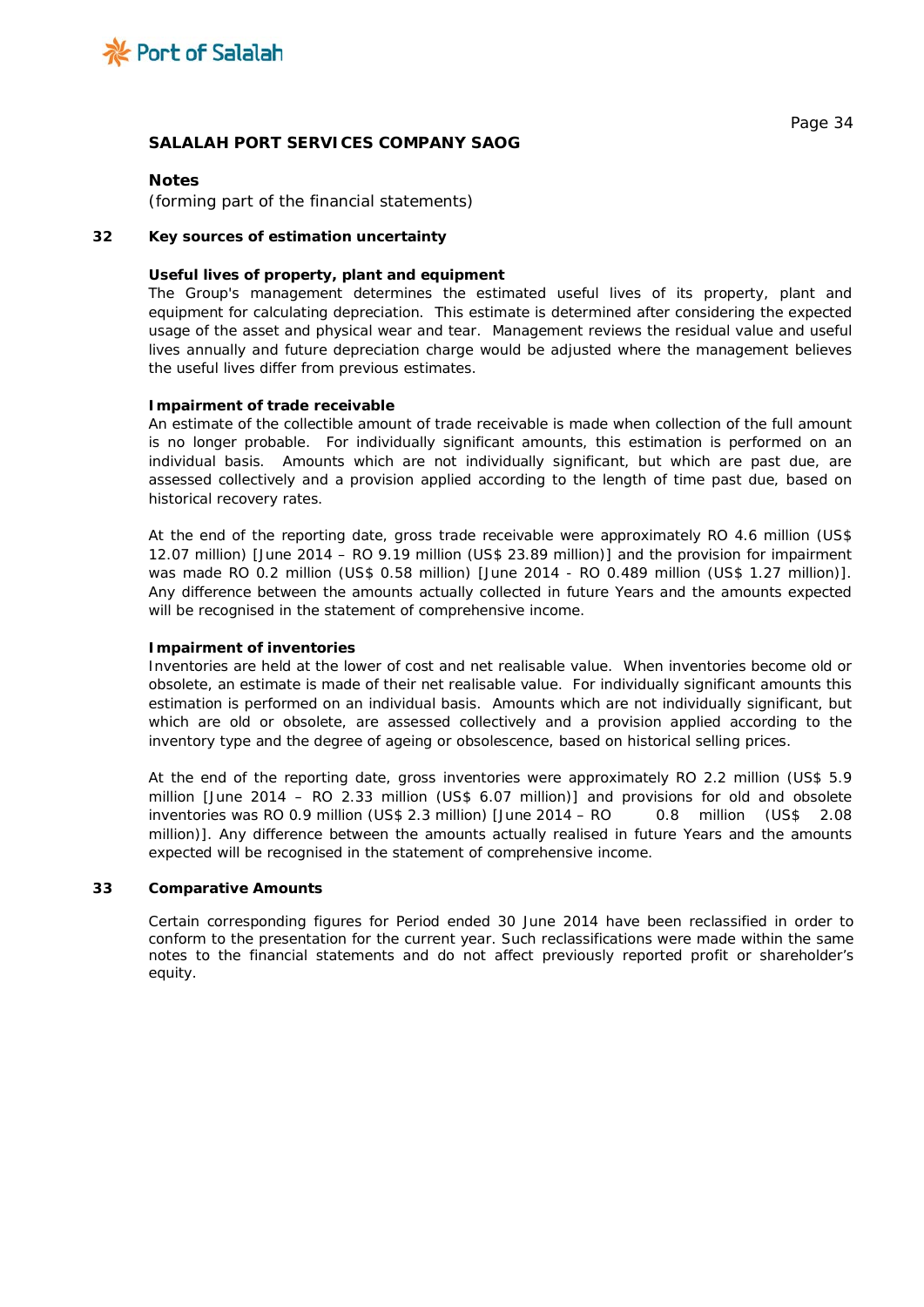

## **Notes**

*(forming part of the financial statements)*

# **Schedule 1 Property and Equipment** *for the half year ended 30 June 2015*

|                                                                                 | Leasehold<br>improvements<br>RO '000 | Quay<br>gantry<br>cranes<br>RO '000 | Rubber tyre<br>gantry<br>cranes<br>RO '000 | and<br>trailors<br>RO '000  | Tractors Forklifts and<br>reach<br><b>Stackers</b><br><b>RO</b> '000 | Marine<br>equipment<br><b>RO</b> '000 | Motor<br>vehicles<br>RO '000 | Computer<br>equipment<br>and<br>software<br><b>RO</b> '000 | Furniture,<br>fixtures<br>and<br>equipment<br><b>RO</b> '000 | Capital<br>work in<br>progress<br><b>RO</b> '000     | Total<br>RO '000       |
|---------------------------------------------------------------------------------|--------------------------------------|-------------------------------------|--------------------------------------------|-----------------------------|----------------------------------------------------------------------|---------------------------------------|------------------------------|------------------------------------------------------------|--------------------------------------------------------------|------------------------------------------------------|------------------------|
| Cost                                                                            |                                      |                                     |                                            |                             |                                                                      |                                       |                              |                                                            |                                                              |                                                      |                        |
| 1 January 2015                                                                  | 7,093                                | 68,307                              | 38,637                                     | 6,893                       | 2,831                                                                | 11,594                                | 285                          | 2,973                                                      | 3,943                                                        | 23                                                   | 142,579                |
| Additions / Recognition                                                         |                                      |                                     |                                            |                             |                                                                      |                                       |                              |                                                            |                                                              | 2,296                                                | 2,296                  |
| Disposal / Derecognition                                                        |                                      |                                     |                                            |                             |                                                                      |                                       |                              |                                                            |                                                              |                                                      |                        |
| 30 June 2015                                                                    | 7,093                                | 68,307                              | 38,637                                     | 6,893                       | 2,831                                                                | 11,594                                | 285                          | 2,973                                                      | 3,943                                                        | 2,319                                                | 144,875                |
| Accumulated depreciation                                                        |                                      |                                     |                                            |                             |                                                                      |                                       |                              |                                                            |                                                              |                                                      |                        |
| 1 January 2015<br>Depreciation for the half                                     | (4,234)                              | (27, 358)                           | (18, 295)                                  | (4,659)                     | (2,038)                                                              | (4,804)                               | (236)                        | (2,210)                                                    | (2, 855)                                                     | $\overline{\phantom{a}}$                             | (66, 689)              |
| year                                                                            | (208)                                | (1, 435)                            | (1,257)                                    | (265)                       | (87)                                                                 | (516)                                 | (12)                         | (156)                                                      | (113)                                                        | $\overline{\phantom{a}}$                             | (4,049)                |
| Disposal / Derecognition                                                        |                                      |                                     |                                            |                             |                                                                      |                                       |                              |                                                            |                                                              |                                                      |                        |
| 30 June 2015                                                                    | (4, 442)                             | (28, 793)                           | (19, 552)                                  | (4,924)                     | (2, 125)                                                             | (5,320)                               | (248)                        | (2,366)                                                    | (2,968)                                                      | $\overline{\phantom{0}}$                             | (70, 738)              |
| <b>Carrying amounts</b>                                                         |                                      |                                     |                                            |                             |                                                                      |                                       |                              |                                                            |                                                              |                                                      |                        |
| 30 June 2015                                                                    | 2,651                                | 39,514                              | 19,085                                     | 1,969                       | 706                                                                  | 6,274                                 | 37                           | 607                                                        | 975                                                          | 2,319                                                | 74,137                 |
| 30 June 2014                                                                    | 2,502                                | 42,392                              | 21,615                                     | 2,539                       | 878                                                                  | 7,253                                 | 62                           | 438                                                        | 1,112                                                        | 726                                                  | 79,517                 |
|                                                                                 | Leasehold<br>improvements            | Quay<br>gantry<br>cranes            | Rubber tyre<br>gantry<br>cranes            | Tractors<br>and<br>trailors | Forklifts and<br>reach<br><b>Stackers</b>                            | Marine<br>equipment                   | Motor<br>vehicles            | Computer<br>equipment<br>and<br>software                   | Furniture,<br>fixtures<br>and<br>equipment                   | Capital<br>work in<br>progress                       | 71,818<br>Total        |
|                                                                                 | <b>US \$ '000</b>                    | US \$ '000                          | US \$ '000                                 | US \$ '000                  | US \$ '000                                                           | US \$ '000                            | <b>US \$ '000</b>            | US \$ '000                                                 | US \$ '000                                                   | <b>US \$ '000</b>                                    | <b>US \$ '000</b>      |
| Cost<br>1 January 2015<br>Additions / Recognition<br>Disposal / Derecognition   | 18,437                               | 177,597                             | 100,459                                    | 17,924                      | 7,360                                                                | 30,148                                | 743<br>$\overline{a}$        | 7,726                                                      | 10,256                                                       | 53<br>5,973<br>$\overline{a}$                        | 370,703<br>5,973       |
| 30 June 2015                                                                    | 18,437                               | 177,597                             | 100,459                                    | 17,924                      | 7,360                                                                | 30,148                                | 743                          | 7,726                                                      | 10,256                                                       | 6,026                                                | 376,676                |
| Accumulated depreciation<br>1 January 2015<br>Depreciation for the half<br>year | (11,004)<br>(541)                    | (71, 132)<br>(3,731)                | (47, 566)<br>(3,268)                       | (12, 116)<br>(689)          | (5,296)<br>(226)                                                     | (12, 490)<br>(1, 342)                 | (612)<br>(31)                | (5,749)<br>(406)                                           | (7, 428)<br>(294)                                            | $\overline{\phantom{a}}$<br>$\overline{\phantom{a}}$ | (173, 393)<br>(10,527) |
| Disposal                                                                        |                                      |                                     |                                            |                             |                                                                      |                                       |                              |                                                            |                                                              |                                                      |                        |
| 30 June 2015                                                                    | (11, 545)                            | (74, 863)                           | (50, 834)                                  | (12, 805)                   | (5,522)                                                              | (13, 831)                             | (643)                        | (6, 154)                                                   | (7, 721)                                                     | $ \,$                                                | (183,920)              |
| <b>Carrying amounts</b><br>30 June 2015                                         | 6,891                                | 102,734                             | 49,625                                     | 5,119                       | 1,838                                                                | 16,317                                | 99                           | 1,572                                                      | 2,535                                                        | 6,026                                                | 192,756                |
| 30 June 2014                                                                    | 6,505                                | 110,217                             | 56,203                                     | 6,601                       | 2,285                                                                | 18,861                                | 164                          | 1,134                                                      | 2,892                                                        | 1,880                                                | 206,742                |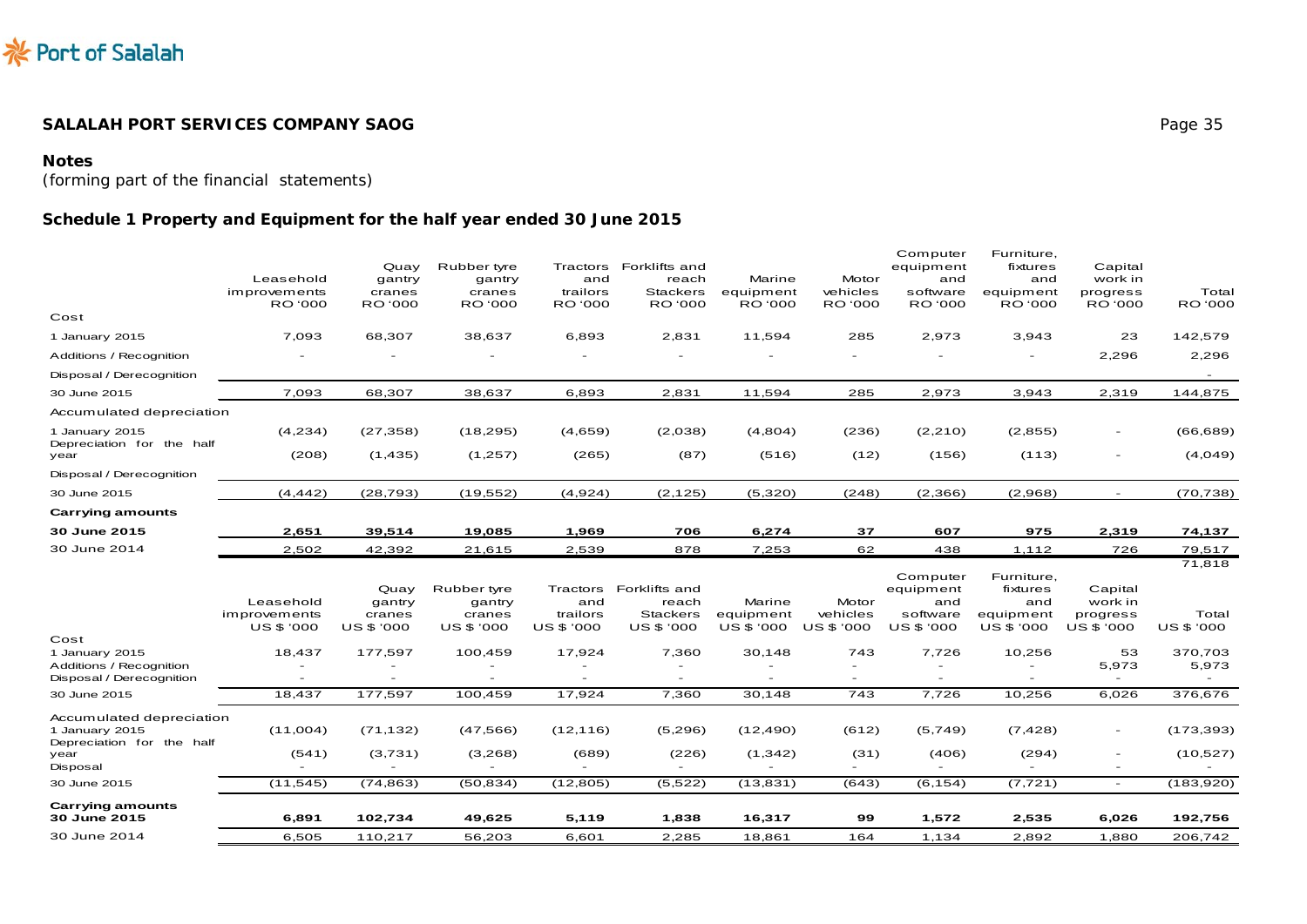

# **Notes**

*(forming part of the financial statements)*

# Schedule 1 Property and Equipment *for the half year ended 30 June 2014*

|                                                                         | Leasehold<br>improvements<br><b>RO</b> '000    | Quay<br>gantry<br>cranes<br>RO '000    | Rubber tyre<br>gantry<br>cranes<br>RO '000    | Tractors<br>and<br>trailors<br><b>RO</b> '000 | Forklifts and<br>reach<br><b>Stackers</b><br><b>RO</b> '000 | Marine<br>equipment<br>RO '000    | Motor<br>vehicles<br><b>RO</b> '000        | Computer<br>equipment<br>and<br>software<br>RO '000    | Furniture,<br>fixtures<br>and<br>equipment<br>RO '000           | Capital<br>work in<br>progress<br>RO '000    | Total<br>RO '000          |
|-------------------------------------------------------------------------|------------------------------------------------|----------------------------------------|-----------------------------------------------|-----------------------------------------------|-------------------------------------------------------------|-----------------------------------|--------------------------------------------|--------------------------------------------------------|-----------------------------------------------------------------|----------------------------------------------|---------------------------|
| Cost                                                                    |                                                |                                        |                                               |                                               |                                                             |                                   |                                            |                                                        |                                                                 |                                              |                           |
| 1 January 2014                                                          | 6,535                                          | 68,307                                 | 38,637                                        | 7,011                                         | 2,937                                                       | 12,177                            | 423                                        | 3,347                                                  | 4,619                                                           | 302                                          | 144,295                   |
| Additions / Recognition                                                 |                                                |                                        |                                               | $\overline{\phantom{a}}$                      |                                                             | 448                               | $\overline{\phantom{a}}$                   | 82                                                     | 63                                                              | 424                                          | 1,017                     |
| Disposal / Derecognition                                                | (1)                                            | (0)                                    |                                               | (71)                                          | (1)                                                         | (17)                              | (49)                                       | (5)                                                    | (192)                                                           | (19)                                         | (356)                     |
| 30 June 2014                                                            | 6,534                                          | 68,307                                 | 38,637                                        | 6,940                                         | 2,936                                                       | 12,607                            | 374                                        | 3,424                                                  | 4,490                                                           | 707                                          | 144,956                   |
| Accumulated depreciation                                                |                                                |                                        |                                               |                                               |                                                             |                                   |                                            |                                                        |                                                                 |                                              |                           |
| Additions / Recognition<br>Depreciation for the half                    | (3,861)                                        | (24, 468)                              | (15, 742)                                     | (4, 180)                                      | (1,971)                                                     | (4, 844)                          | (348)                                      | (2,905)                                                | (3, 436)                                                        | $\overline{\phantom{a}}$                     | (61, 755)                 |
| year                                                                    | (172)                                          | (1, 447)                               | (1,280)                                       | (292)                                         | (88)                                                        | (528)                             | (13)                                       | (86)                                                   | (134)                                                           | $\overline{\phantom{a}}$                     | (4,040)                   |
| Disposal / Derecognition                                                | $\mathbf{1}$                                   | $\mathbf{o}$                           | $\overline{\phantom{a}}$                      | 71                                            | $\mathbf{1}$                                                | 17                                | 49                                         | 5                                                      | 192                                                             | 19                                           | 356                       |
| 30 June 2014                                                            | (4,032)                                        | (25, 915)                              | (17,022)                                      | (4, 401)                                      | (2,058)                                                     | (5, 355)                          | (312)                                      | (2,986)                                                | (3,378)                                                         | 19                                           | (65, 439)                 |
| Carrying amounts                                                        |                                                |                                        |                                               |                                               |                                                             |                                   |                                            |                                                        |                                                                 |                                              |                           |
| 30 June 2014                                                            | 2,502                                          | 42,392                                 | 21,615                                        | 2,539                                         | 878                                                         | 7,253                             | 62                                         | 438                                                    | 1,112                                                           | 726                                          | 79,517                    |
| 30 June 2013                                                            | 2,847                                          | 45,147                                 | 24,174                                        | 3,127                                         | 104                                                         | 7,673                             | 52                                         | 278                                                    | 1,304                                                           | 1,586                                        | 86,292                    |
|                                                                         | Leasehold<br>improvements<br><b>US \$ '000</b> | Quay<br>gantry<br>cranes<br>US \$ '000 | Rubber tyre<br>gantry<br>cranes<br>US \$ '000 | Tractors<br>and<br>trailors<br>US \$ '000     | Forklifts and<br>reach<br><b>Stackers</b><br>US \$ '000     | Marine<br>equipment<br>US \$ '000 | Motor<br>vehicles<br>US \$ '000            | Computer<br>equipment<br>and<br>software<br>US \$ '000 | Furniture,<br>fixtures<br>and<br>equipment<br><b>US \$ '000</b> | Capital<br>work in<br>progress<br>US \$ '000 | Total<br>US \$ '000       |
| Cost                                                                    |                                                |                                        |                                               |                                               |                                                             |                                   |                                            |                                                        |                                                                 |                                              |                           |
| 1 January 2014<br>Additions / Recognition<br>Disposal / Derecognition   | 16,987<br>(3)                                  | 177,597<br>(1)                         | 100,459                                       | 18,231<br>(183)                               | 7.635<br>(3)                                                | 31.663<br>1,164<br>(45)           | 1.101<br>$\overline{\phantom{a}}$<br>(128) | 8.700<br>214<br>(14)                                   | 12,013<br>165<br>(499)                                          | 778<br>1,102<br>(50)                         | 375,164<br>2,645<br>(926) |
| 30 June 2014                                                            | 16,984                                         | 177,596                                | 100,459                                       | 18,048                                        | 7,632                                                       | 32,782                            | 973                                        | 8,900                                                  | 11,679                                                          | 1,830                                        | 376,883                   |
| Accumulated depreciation<br>1 January 2014<br>Depreciation for the half | (10, 035)                                      | (63, 618)                              | (40, 928)                                     | (10, 871)                                     | (5, 122)                                                    | (12, 593)                         | (903)                                      | (7,556)                                                | (8,939)                                                         | $\overline{\phantom{a}}$                     | (160, 565)                |
| year<br>Disposal                                                        | (447)<br>з                                     | (3,762)<br>$\mathbf{1}$                | (3,328)                                       | (759)<br>183                                  | (228)<br>з                                                  | (1, 373)<br>45                    | (34)<br>128                                | (224)<br>14                                            | (347)<br>499                                                    | 50                                           | (10, 502)<br>926          |
| 30 June 2014                                                            | (10, 480)                                      | (67, 378)                              | (44, 256)                                     | (11, 447)                                     | (5, 347)                                                    | (13,921)                          | (809)                                      | (7,765)                                                | (8,787)                                                         | 50                                           | (170, 141)                |
| Carrying amounts<br>30 June 2014                                        | 6,503                                          | 110,218                                | 56,203                                        | 6,601                                         | 2,285                                                       | 18,861                            | 164                                        | 1,135                                                  | 2,892                                                           | 1,880                                        | 206,742                   |
|                                                                         |                                                |                                        |                                               |                                               |                                                             |                                   |                                            |                                                        |                                                                 |                                              |                           |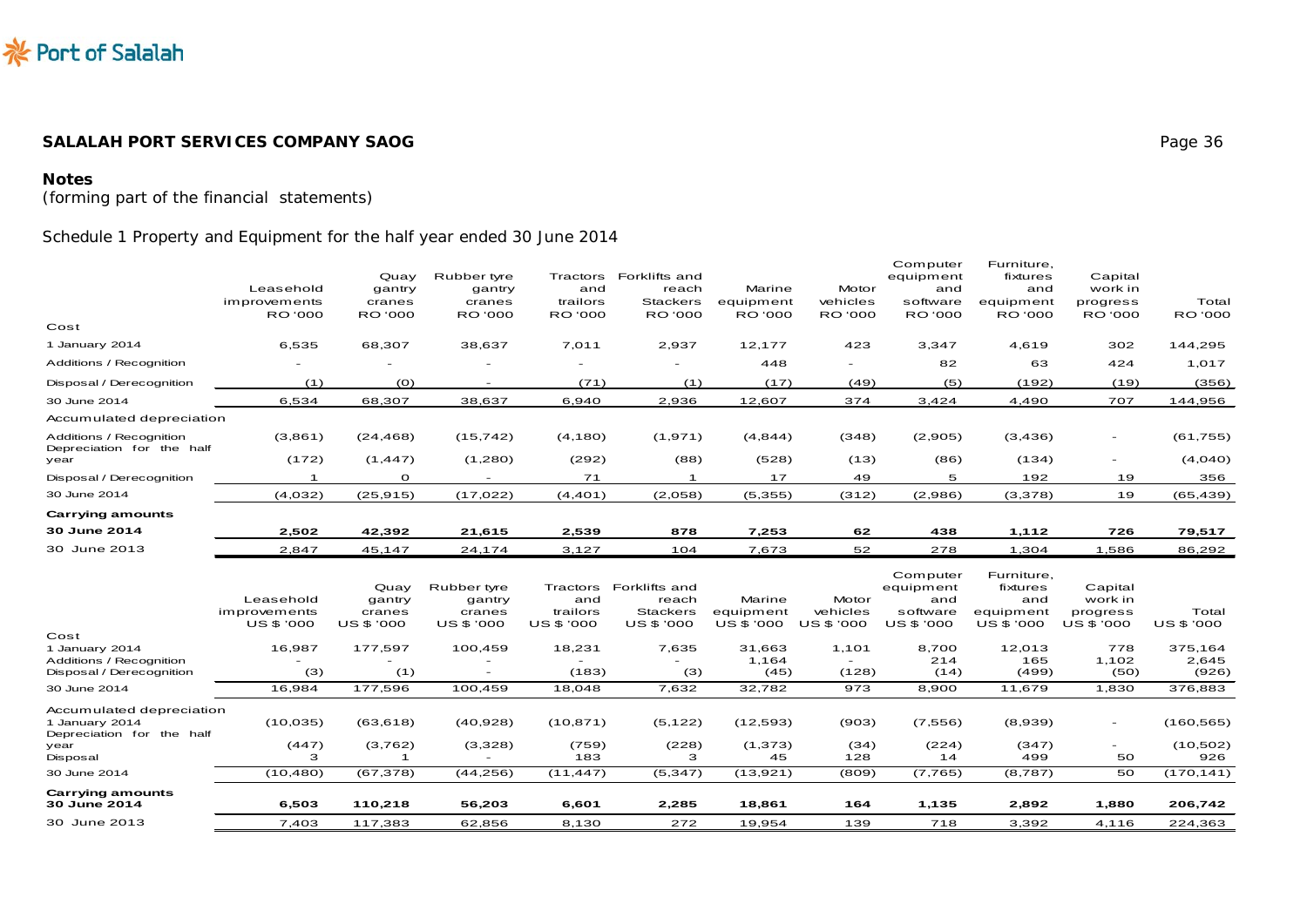

# **Statement of comprehensive income**

*for the half year ended 30 June 2015*

| 71,590<br>65,391<br>25,162<br>Revenue<br>(39, 920)<br>(38, 536)<br>Direct operating costs<br>(14, 822)<br>(8,648)<br>(8,800)<br>Other operating expenses<br>(3, 388) | 28,216<br>(15, 354)<br>(3,326)<br>(5,017) |
|----------------------------------------------------------------------------------------------------------------------------------------------------------------------|-------------------------------------------|
|                                                                                                                                                                      |                                           |
|                                                                                                                                                                      |                                           |
|                                                                                                                                                                      |                                           |
| (11, 275)<br>(9,073)<br>(3, 493)<br>Administration and general expenses                                                                                              |                                           |
| 936<br>Other income<br>360<br>444                                                                                                                                    | 171                                       |
| 12,191<br>9,918<br>3,819<br><b>Profit from operations</b>                                                                                                            | 4,690                                     |
| (2, 556)<br>(2,006)<br>Finance costs<br>(772)                                                                                                                        | (983)                                     |
| 9,635<br>7,912<br>3,047<br>Profit for the period before tax                                                                                                          | 3,707                                     |
| (1, 147)<br>(944)<br>(363)<br>Income tax                                                                                                                             | (523)                                     |
| 6,968<br>8,489<br>2,684<br>Profit for the period                                                                                                                     | 3,184                                     |
| Other comprehensive income                                                                                                                                           |                                           |
| Items that will be never reclassifed to profit<br>or loss                                                                                                            |                                           |
| Revaluation of property, plant and equipment                                                                                                                         |                                           |
| Items that are or may be reclassifed to profit<br>or loss                                                                                                            |                                           |
| 16<br>5<br>Fair value change of investments<br>$\overline{2}$                                                                                                        | 6                                         |
| 923<br>(359)<br>(138)<br>Net movement in cash flow hedges                                                                                                            | 355                                       |
| 939<br>(354)<br>(136)                                                                                                                                                | 361                                       |
| Other comprehensive income for the year, net<br>939<br>(354)<br>(136)<br>of tax                                                                                      | 361                                       |
| Total comprehensive income for the period,<br>9,428<br>6,615<br>2,548<br>net of tax                                                                                  | 3,545                                     |
| 0.05<br>0.04<br>Basic earnings per share (US \$ / RO)<br>0.015                                                                                                       | 0.018                                     |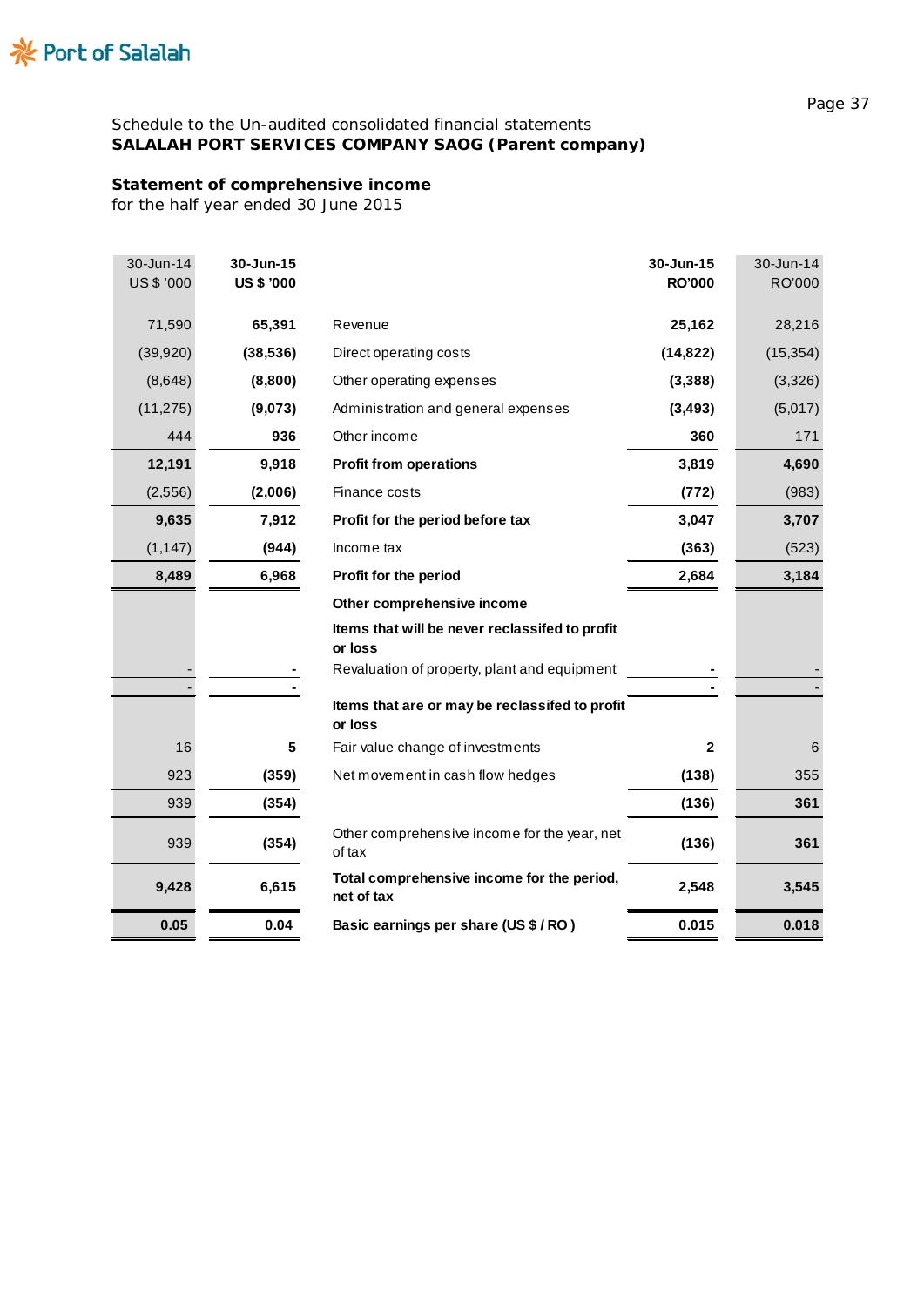# **Statement of financial position**

| as at 30 June 2015 |                   |                                                        |               |           |
|--------------------|-------------------|--------------------------------------------------------|---------------|-----------|
| 30-Jun-14          | 30-Jun-15         |                                                        | 30-Jun-15     | 30-Jun-14 |
| <b>US \$ '000</b>  | <b>US \$ '000</b> |                                                        | <b>RO'000</b> | RO'000    |
|                    |                   | <b>ASSETS</b>                                          |               |           |
|                    |                   | <b>Non Current Assets</b>                              |               |           |
| 206,321            | 192,350           | Property and equipment                                 | 73,981        | 79,353    |
| 539                | 499               | Intangible assets                                      | 192           | 207       |
| 728                | 767               | Available-for-sale investments                         | 295           | 280       |
| 312                | 312               | Investments in Subsidiary                              | 120           | 120       |
| 10,400             | 13,000            | Term deposits                                          | 5,000         | 4,000     |
| 218,300            | 206,928           |                                                        | 79,588        | 83,960    |
|                    |                   | <b>Current Assets</b>                                  |               |           |
| 3,998              | 3,589             | Inventories                                            | 1,380         | 1,538     |
| 34,301             | 18,617            | Trade and other receivables                            | 7,161         | 13,192    |
| 44,382             | 53,141            | Cash and cash equivalents                              | 20,439        | 17,070    |
| 82,681             | 75,347            |                                                        | 28,980        | 31,800    |
| 300,981            | 282,275           | <b>TOTAL ASSETS</b>                                    | 108,568       | 115,760   |
|                    |                   | <b>EQUITY</b>                                          |               |           |
| 46,758             | 46,758            | Share capital                                          | 17,984        | 17,984    |
| 7,666              | 7,667             | Share premium                                          | 2,949         | 2,949     |
| 15,518             | 15,587            | Legal reserve                                          | 5,995         | 5,969     |
| (4,953)            | (4,079)           | Hedging deficit                                        | (1, 569)      | (1,905)   |
| 208                | 247               | Fair value reserve                                     | 95            | 80        |
| 54,255             | 59,350            | Retained earnings                                      | 22,827        | 20,786    |
| 119,452            | 125,530           | Equity attributable to equity holders of the parent    | 48,281        | 45,863    |
|                    |                   | company                                                |               |           |
|                    |                   | Non controlling interests                              |               |           |
| 119,452            | 125,530           | <b>TOTAL EQUITY</b>                                    | 48,281        | 45,863    |
|                    |                   | <b>LIABILITIES</b>                                     |               |           |
|                    |                   | <b>Non Current Liabilities</b>                         |               |           |
| 96,035             | 58,037            | Loans and borrowings                                   | 22,322        | 36,935    |
| 19,149             | 18,379            | Deferred tax                                           | 7,069         | 7,447     |
| 5,080              | 5,364             | Employees' end of service benefits                     | 2,063         | 1,953     |
| 2,733              | 2,059             | Derivative financial instruments                       | 792           | 1,051     |
| 122,996            | 83,839            |                                                        | 32,246        | 47,387    |
| 37,104             | 50,494            | <b>Current Liabilities</b><br>Trade and other payables | 19,421        | 14,268    |
| 19,207             | 20,392            | Loans and borrowings                                   | 7,843         | 7,388     |
| 2,221              | 2,020             | Derivative financial instruments                       | 777           | 854       |
| 58,532             | 72,906            |                                                        | 28,041        | 22,510    |
| 181,528            | 156,745           | <b>TOTAL LIABILITIES</b>                               | 60,287        | 69,897    |
| 300,981            | 282,275           | <b>TOTAL EQUITY AND LIABILITIES</b>                    | 108,568       | 115,760   |
| 0.66               | 0.70              | Net assets per share (US \$ / RO)                      | 0.268         |           |
|                    |                   |                                                        |               | 0.255     |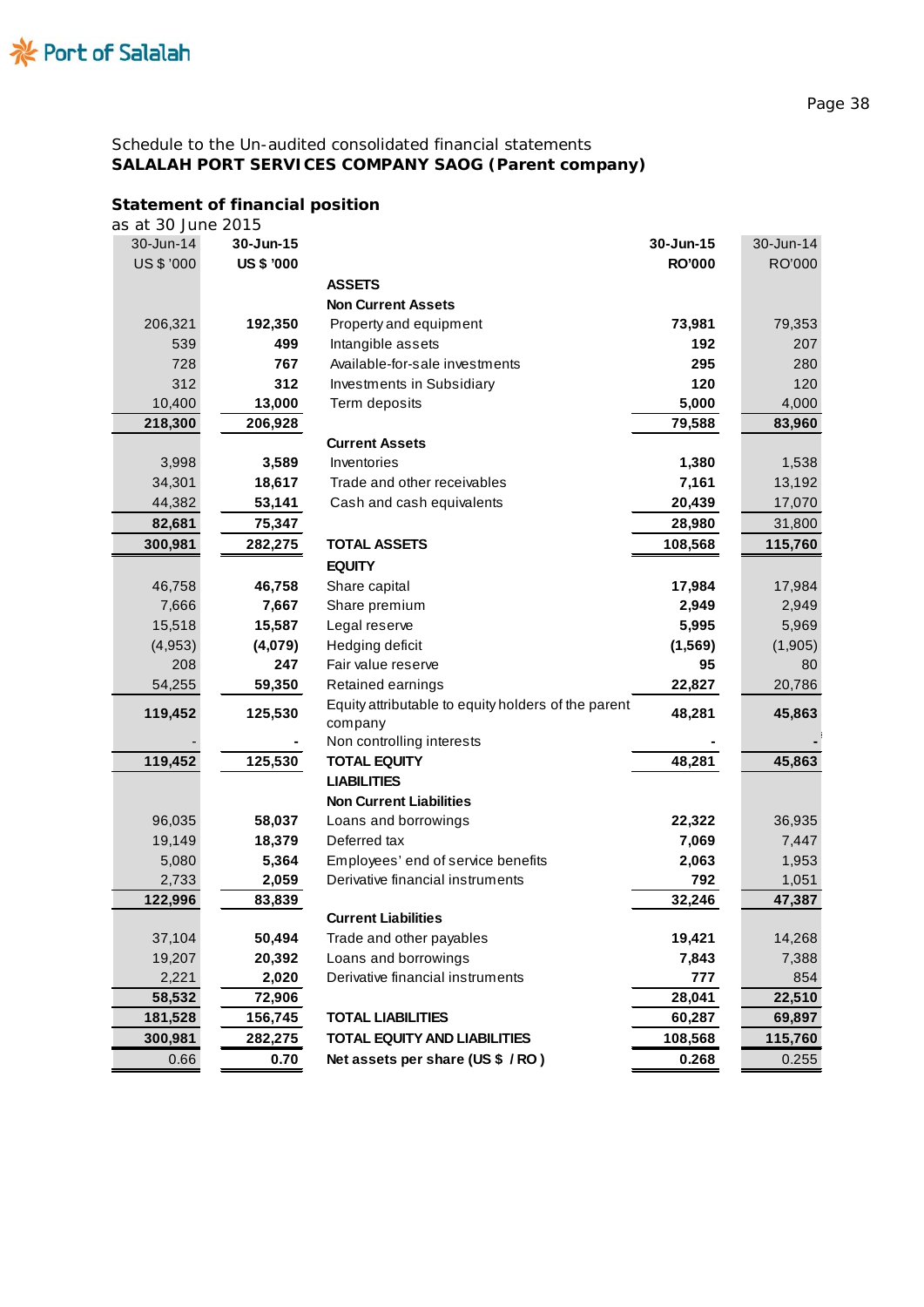# **Statement of changes of equity**

*for the half year ended 30 June 2015*

|                            | Attributable to equity shareholders of the parent company |                 |                |                       |                   |                 |                |
|----------------------------|-----------------------------------------------------------|-----------------|----------------|-----------------------|-------------------|-----------------|----------------|
|                            | <b>Share</b>                                              | <b>Share</b>    | Legal          | <b>Hedging</b>        | <b>Fair value</b> | <b>Retained</b> |                |
|                            |                                                           | capital premium | reserve        | surplus/<br>(deficit) | reserve           | earnings        | <b>Total</b>   |
|                            | <b>RO '000</b>                                            | <b>RO '000</b>  | <b>RO '000</b> | <b>RO '000</b>        | RO '000           | RO '000         | <b>RO '000</b> |
| 1 January 2014             | 17,984                                                    | 2,949           | 5,650          | (2,260)               | 74                | 22,417          | 46,814         |
| Net profit for the period  |                                                           |                 |                |                       |                   | 5,264           | 5,264          |
| Other comprehensive income |                                                           |                 |                | 829                   | 19                |                 | 848            |
| Total comprehensive income |                                                           |                 |                | 829                   | 19                | 5,264           | 6,112          |
| Dividend paid              |                                                           |                 |                |                       |                   | (4, 496)        | (4, 496)       |
| Transfer                   |                                                           |                 | 345            |                       |                   | (344)           |                |
| 1 January 2015             | 17,984                                                    | 2,949           | 5,995          | (1, 431)              | 93                | 22,841          | 48,430         |
| Net profit for the period  |                                                           |                 |                |                       |                   | 2,684           | 2,684          |
| Other comprehensive income |                                                           |                 |                | (138)                 | $\overline{2}$    |                 | (136)          |
| Total comprehensive income |                                                           |                 |                | (138)                 | $\overline{2}$    | 2,684           | 2,548          |
| Dividend Declared          |                                                           |                 |                |                       |                   | (2,698)         | (2,698)        |
| Transfer                   |                                                           |                 |                |                       |                   |                 |                |
| 30 June 2015               | 17,984                                                    | 2,949           | 5,995          | (1, 569)              | 95                | 22,827          | 48,281         |

|                            | Attributable to equity shareholders of the parent company |                         |                       |                       |                          |            |                   |  |
|----------------------------|-----------------------------------------------------------|-------------------------|-----------------------|-----------------------|--------------------------|------------|-------------------|--|
|                            | <b>Share</b>                                              | <b>Share</b>            | Legal                 | <b>Hedging</b>        | Fair value               | Retained   |                   |  |
|                            |                                                           | capital premium reserve |                       | surplus/<br>(deficit) | reserve                  | earnings   | <b>Total</b>      |  |
|                            | <b>US \$ '000</b>                                         |                         | US \$ '000 US \$ '000 | US \$ '000            | US \$ '000               | US \$ '000 | <b>US \$ '000</b> |  |
| 1 January 2014             | 46,758                                                    | 7,667                   | 14,691                | (5, 876)              | 192                      | 58,283     | 121,716           |  |
| Net profit for the period  |                                                           |                         |                       |                       |                          | 13,686     | 13,686            |  |
| Other comprehensive income |                                                           |                         |                       | 2,155                 | 49                       |            | 2,205             |  |
| Total comprehensive income |                                                           |                         |                       | 2,155                 | 49                       | 13,686     | 15,891            |  |
| Dividend paid              |                                                           |                         |                       |                       | $\overline{\phantom{a}}$ | (11,690)   | (11,690)          |  |
| Transfer                   |                                                           |                         | 897                   |                       |                          | (894)      |                   |  |
| 1 January 2015             | 46,758                                                    | 7,667                   | 15,587                | (3, 721)              | 242                      | 59,386     | 125,919           |  |
| Net profit for the period  |                                                           |                         |                       |                       |                          | 6,979      | 6,979             |  |
| Other comprehensive income |                                                           |                         |                       | (359)                 | 5                        |            | (354)             |  |
| Total comprehensive income |                                                           |                         |                       | (359)                 | 5                        | 6,979      | 6,626             |  |
| Dividend Declared          |                                                           |                         |                       |                       |                          | (7, 015)   | (7, 015)          |  |
| Transfer                   |                                                           |                         |                       |                       |                          |            |                   |  |
| 30 June 2015               | 46,758                                                    | 7,667                   | 15,587                | (4,079)               | 247                      | 59,350     | 125,530           |  |